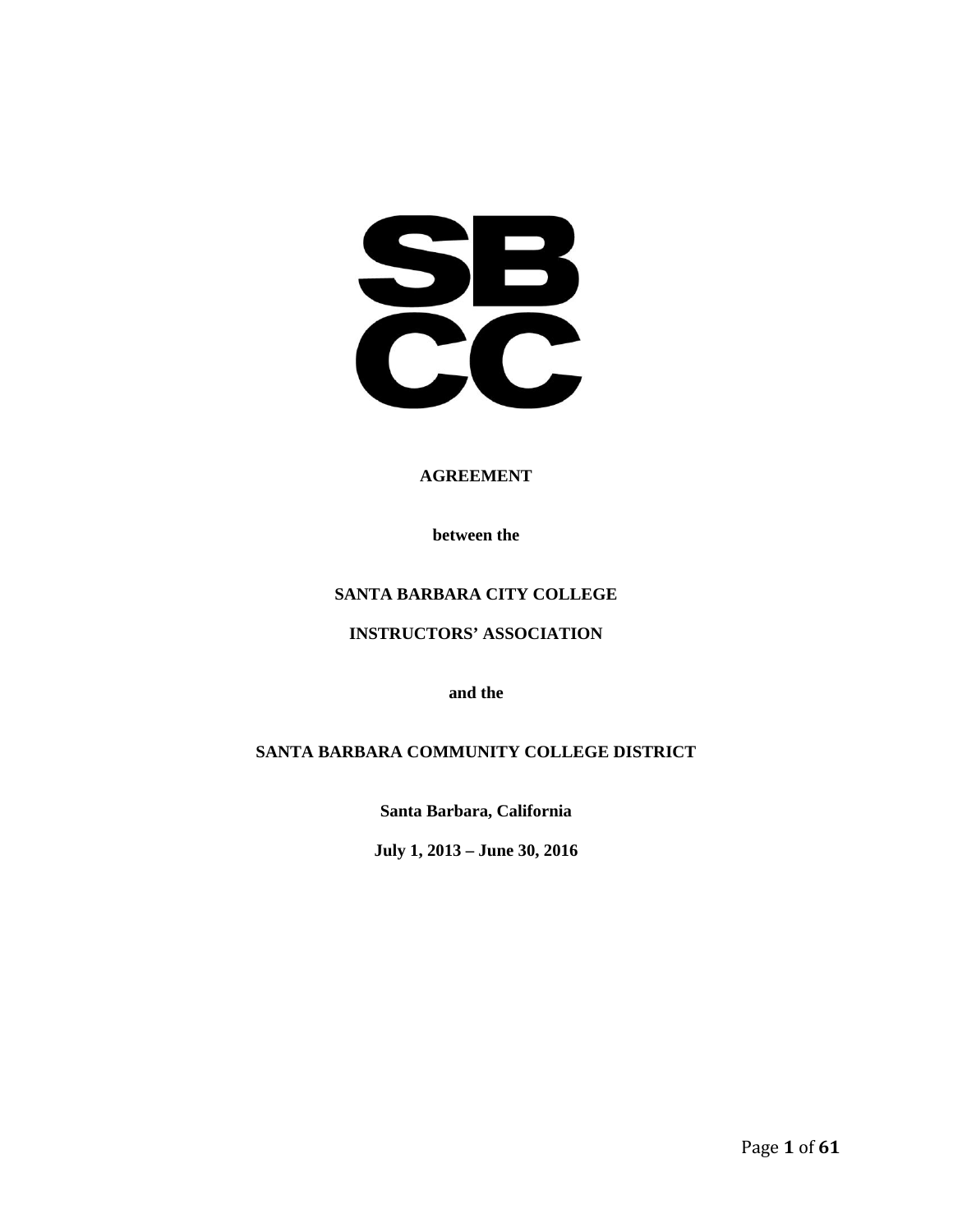# **Table of Contents**

| 2.4 CONTRACT AND REGULAR COSMETOLOGY FACULTY SALARY SCHEDULE7          |  |
|------------------------------------------------------------------------|--|
|                                                                        |  |
| 2.6 CONTRACT AND REGULAR CHILDREN'S CENTER FACULTY SALARY SCHEDULE 8   |  |
|                                                                        |  |
|                                                                        |  |
|                                                                        |  |
|                                                                        |  |
|                                                                        |  |
| 2.10 GUIDELINES FOR ADMINISTRATION OF THE CONTRACT AND REGULAR FACULTY |  |
|                                                                        |  |
|                                                                        |  |
|                                                                        |  |
|                                                                        |  |
|                                                                        |  |
|                                                                        |  |
|                                                                        |  |
|                                                                        |  |
|                                                                        |  |
|                                                                        |  |
| 2.15 COMPENSATION FOR DISTRICT REQUESTED NON-TEACHING ASSIGNMENTS      |  |
|                                                                        |  |
|                                                                        |  |
|                                                                        |  |
|                                                                        |  |
| 2.17 SALARY CLASS ADVANCEMENT GUIDELINES ON CREDIT CONTRACT AND        |  |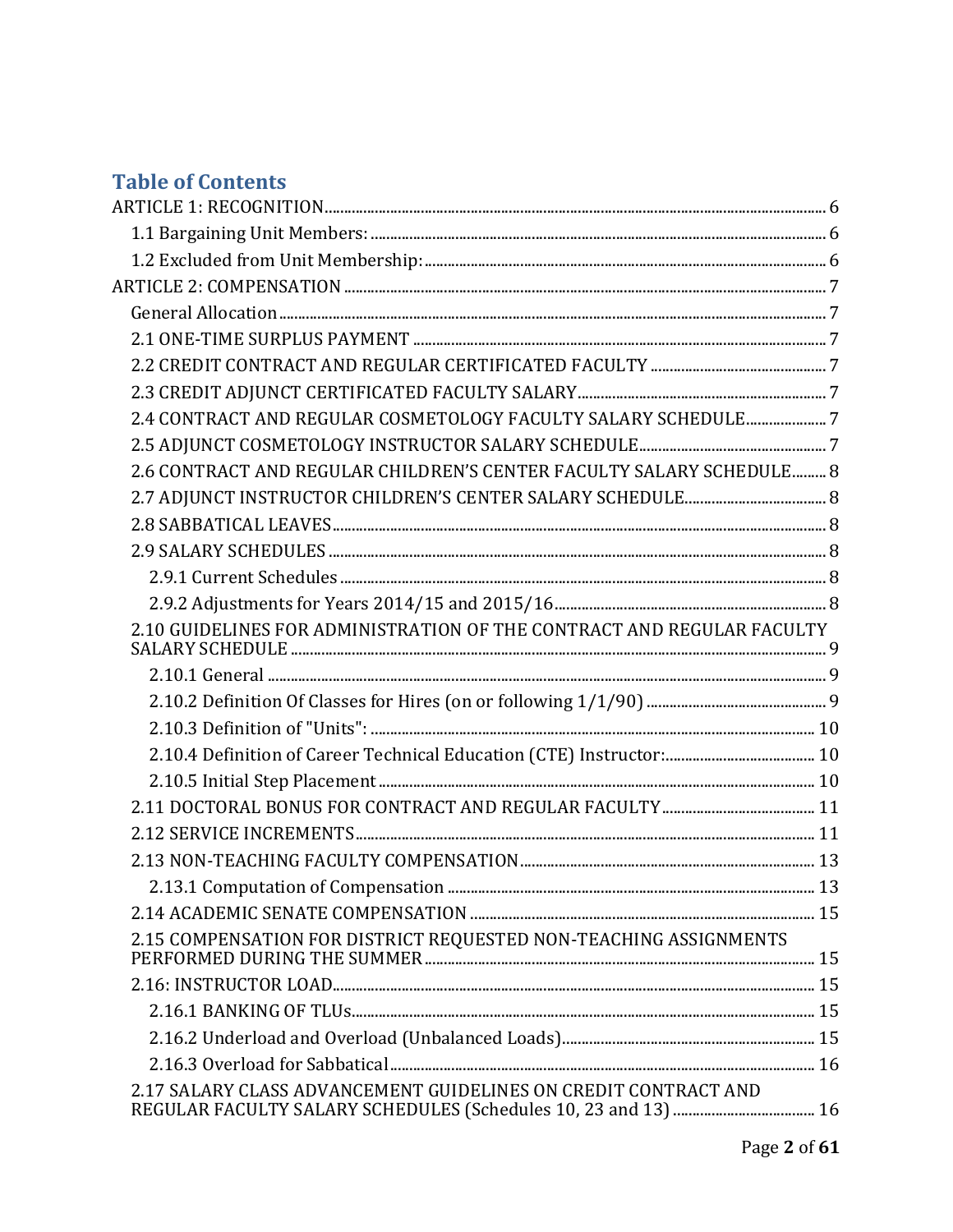| 2.18 GUIDELINES FOR ADMINISTRATION OF CREDIT ADJUNCT INSTRUCTORS SALARY |  |
|-------------------------------------------------------------------------|--|
|                                                                         |  |
|                                                                         |  |
|                                                                         |  |
|                                                                         |  |
|                                                                         |  |
| 2.19 GUIDELINES FOR ADMINISTRATION OF CHILDREN'S CENTER CONTRACT AND    |  |
|                                                                         |  |
|                                                                         |  |
| 2.20 GUIDELINES FOR ADMINISTRATION OF ADJUNCT CHILDREN'S CENTER         |  |
|                                                                         |  |
|                                                                         |  |
|                                                                         |  |
|                                                                         |  |
|                                                                         |  |
| 2.23 GUIDELINES FOR ADMINISTRATION OF LECTURE AND LABORATORY            |  |
|                                                                         |  |
|                                                                         |  |
|                                                                         |  |
|                                                                         |  |
|                                                                         |  |
|                                                                         |  |
|                                                                         |  |
|                                                                         |  |
|                                                                         |  |
|                                                                         |  |
|                                                                         |  |
|                                                                         |  |
| 3.5 AUDIT/ENROLLMENT - FACULTY EMERITUS AND CURRENT EMPLOYEES 27        |  |
| 3.6 ADJUNCT INSTRUCTORS' PARTICIPATION IN TAX SHELTERED ANNUITY PROGRAM |  |
|                                                                         |  |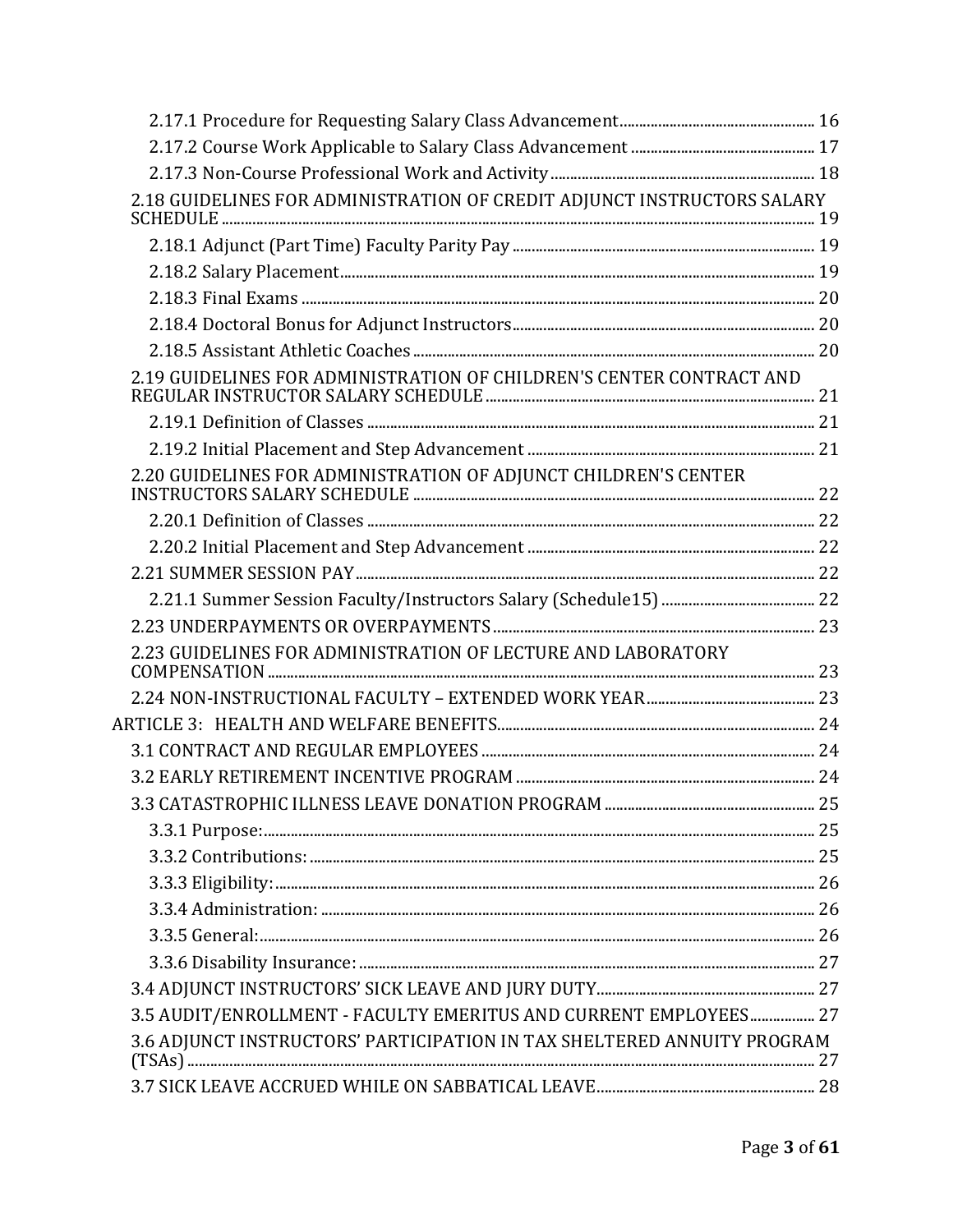| ARTICLE 12: PROCEDURES FOR ADJUNCT FACULTY REASSIGNMENT RIGHTS 42 |  |
|-------------------------------------------------------------------|--|
|                                                                   |  |
|                                                                   |  |
|                                                                   |  |
|                                                                   |  |
|                                                                   |  |
|                                                                   |  |
|                                                                   |  |
|                                                                   |  |
|                                                                   |  |
|                                                                   |  |
|                                                                   |  |
|                                                                   |  |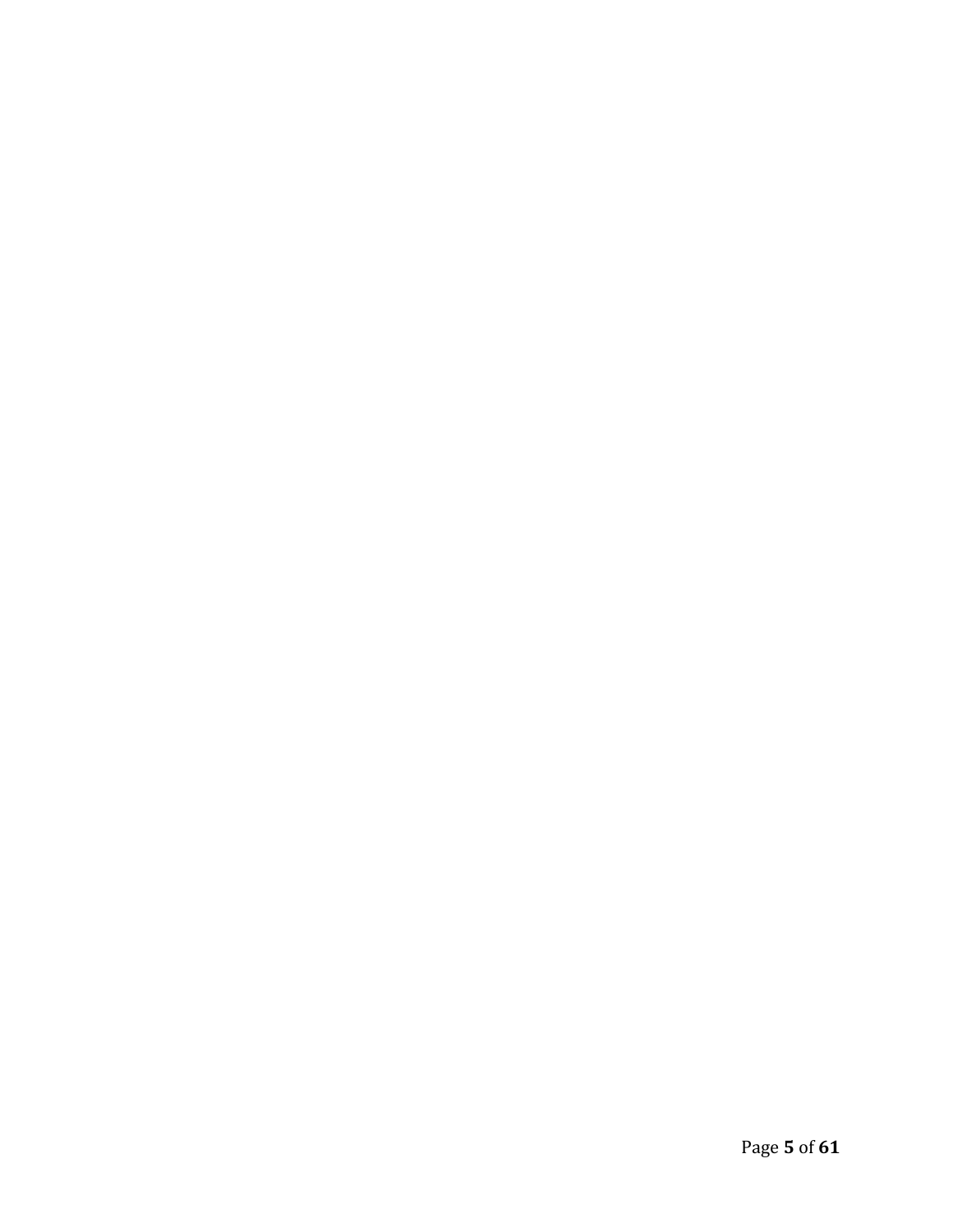# **ARTICLE 1: RECOGNITION**

The District hereby acknowledges that the Association is the exclusive bargaining representative for that unit of employees set forth in the Public Employment Relations Board Certification of Representation, as amended, as follows:

1.1 Bargaining Unit Members:

- a) All regular contract, tenured and tenure-track faculty employed by the District (including those faculty previously identified as regular, certificated faculty); and
- b) All temporary, full-time contract faculty employed in the Credit Division of the District; and
- c) All part-time, adjunct faculty employed in the Credit Division of the District

1.2 Excluded from Unit Membership:

- a) Management, supervisory, and confidential employees; and
- b) Part-time faculty of the Continuing Education Division; and
- c) All other employees of the District not specifically identified in Section 1.1 above.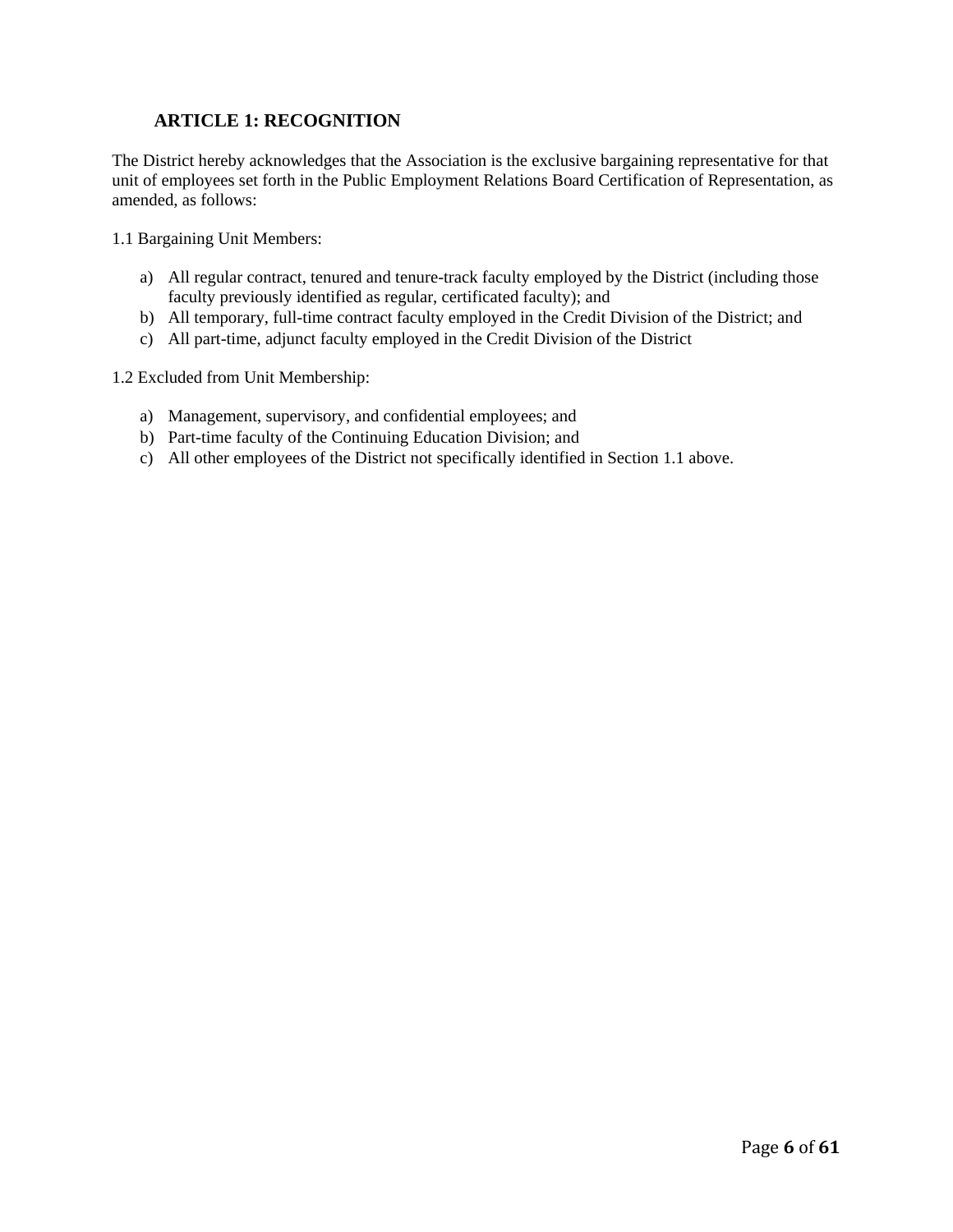# **ARTICLE 2: COMPENSATION**

General Allocation

#### 2.1 ONE-TIME SURPLUS PAYMENT

50% of the 2012/13 surplus (General Fund 2012/13 net revenues less expenses and transfers, based on estimated unaudited actuals as of August 15, 2013) will be disbursed as a one-time payment to faculty. For Full Time faculty, the payment will be determined as a percentage of base salaries for the 2012/13 academic year. For Part Time faculty, the payment will be determined as a percentage of actual salaries for the 2012/13 academic year. The one-time payment will be limited to 3%.

#### 2.2 CREDIT CONTRACT AND REGULAR CERTIFICATED FACULTY

One step will be added to each column of the Credit Faculty Salary Schedule (Schedule 10), and the 2013/14 COLA percentage of 1.57% will be applied to the schedule. Step differences of \$2,000 between each step and column will be maintained in connection with this increase.

### 2.3 CREDIT ADJUNCT CERTIFICATED FACULTY SALARY

**Credit adjunct faculty salary Schedule 11** will be derived from Salary Schedule 10, class II, steps 1 through 9 using the following formula for each step: STEP divided by 525 (historically derived when the traditional semester was 17.5 weeks: lecture TLUS (15) times weeks per year (35)) times 67.5%. For the current contract the lecture hourly rate for step 1 would be: \$54,968 divided by 525 times 67.5% equals \$73.24 per hour.

Non-instructional adjunct faculty (Schedule 9) will be paid in accordance with the current formula (i.e., 7/8 of class 2, steps 1-9 (as appropriate), divided by 1225 (historically derived when the traditional semester was 17.5 weeks: 35 hours per week times 35 weeks per year). For the current contract the hourly rate for class II, step 1 would be: \$54,968 divided by 1225 times 87.5% equals \$40.69 per hour.

### 2.4 CONTRACT AND REGULAR COSMETOLOGY FACULTY SALARY SCHEDULE

Contract and regular cosmetology faculty will be placed (and paid pursuant to their placement) on the credit faculty salary schedule (Schedule 10) Cosmetology instructors will be paid at their daily rate for their extended work year. If a cosmetology instructor works beyond the extended work year, e.g., during summer, the instructor will be paid at the summer session rate (Schedule 15).

The work week is 35 hours. The District will continue to have flexibility in scheduling Cosmetology faculty throughout the week, including Saturdays.

#### 2.5 ADJUNCT COSMETOLOGY INSTRUCTOR SALARY SCHEDULE

Adjunct cosmetology instructors will be placed (and paid pursuant to their placement) on the Part-time Hourly Counselors, Librarians and other Non-Instructional Faculty Salary Schedule (Schedule 9). Schedule 9 will be paid in accordance with the current formula (i.e., 7/8 of class II, steps 1-9 (as appropriate), divided by 1225 (35 hours per week time 35 weeks per year). For the current contract the hourly rate for class II, step 1 would be: \$54,968 divided by 1225 times 87.5% equals \$40.69 per hour.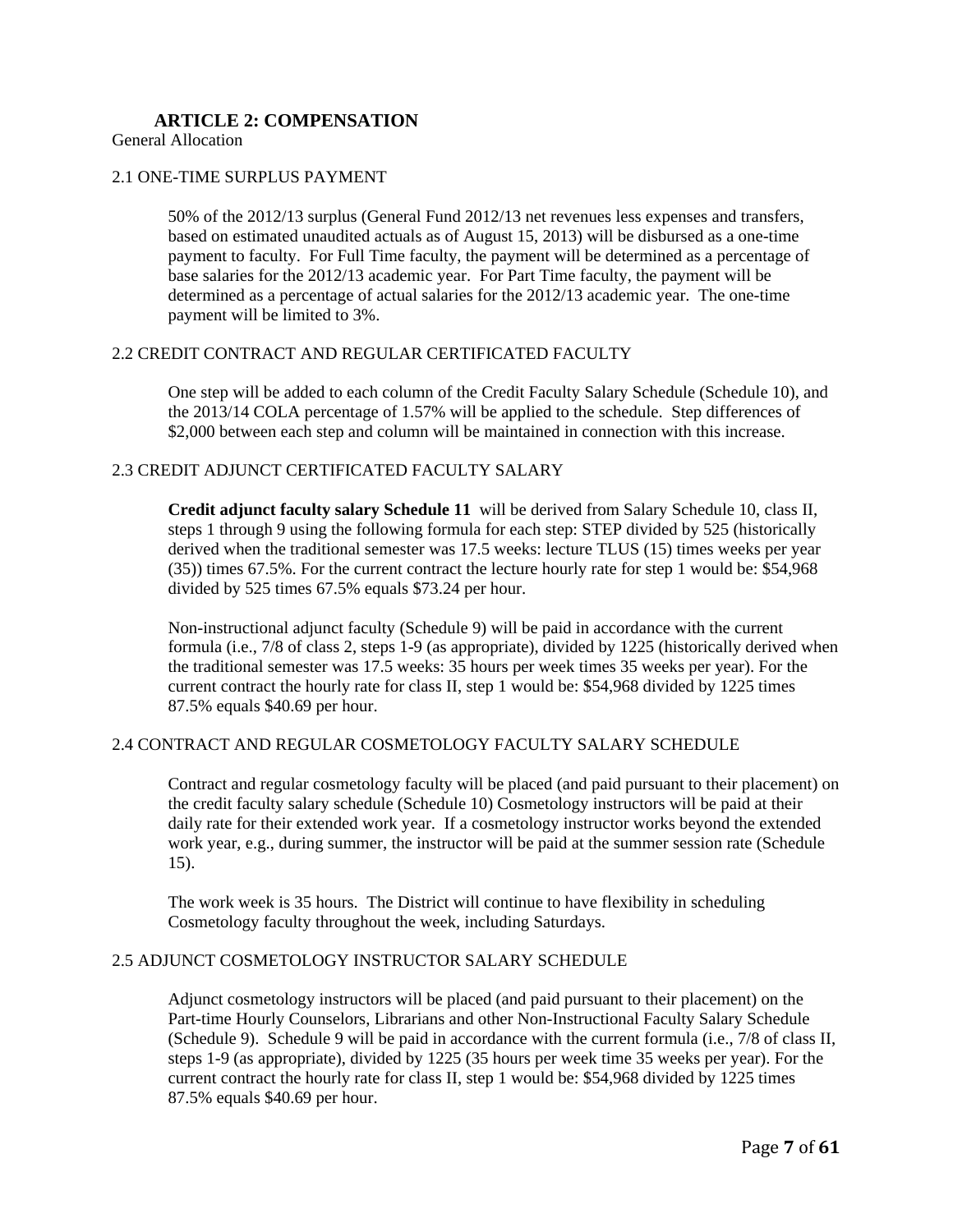### 2.6 CONTRACT AND REGULAR CHILDREN'S CENTER FACULTY SALARY SCHEDULE

The 2013/14 COLA percentage of 1.57% will be applied to the contract and regular children's center faculty salary schedule (Schedule 13).

### 2.7 ADJUNCT INSTRUCTOR CHILDREN'S CENTER SALARY SCHEDULE

The adjunct rate will be determined as 80% of the regular Children's Center faculty schedule (Schedule 13). The formula will be based on a work year of 1400 hours. The formula to be applied will be to divide the regular schedule (Schedule 13) by 1400 hours and then multiply by 80% to obtain the adjunct rate.

#### 2.8 SABBATICAL LEAVES

A total of four full academic year sabbaticals will be funded each year.

### 2.9 SALARY SCHEDULES

### *2.9.1 Current Schedules*

Current unit salary schedules are attached as follows:

Credit Contract and Regular Certificated Faculty Salary Schedule (Schedule 10)

Credit Adjunct Certificated Teaching Faculty Salary Schedule (Schedule 11)

Credit Adjunct Certificated Non-Teaching Faculty Salary Schedule (Schedule 9)

Contract and Regular Children's Center Faculty Salary Schedule (Schedule 13)

Summer Session Instructor Salary Schedule: Contract Regular faculty and beginning with the summer 2012 term, contract and regular cosmetology instructors, excluding Children's Center faculty and instructors and Counselors, and Librarians (Schedule 15)

### *2.9.2 Adjustments for Years 2014/15 and 2015/16*

2.9.2.1 State provided COLA will be applied as a percentage of total salaries and will be paid out to enhance salary schedules. In case of any COLA above 6% or any other undesignated ongoing unrestricted General Fund increase not defined elsewhere in this Agreement either party can reopen the contract.

Adjustments to Salary Schedule 10 are retroactive to July 1, 2013. See revised Salary Schedule 10, on page 57 of the Agreement. This table takes the "Market Median" for the 5th class, step 8 and above, and calculates the difference on each class to bring classes  $3 \& 4$  into line with the market median. Classes 3 and 4 are all adjusted by the amount in the "Step in \$" column.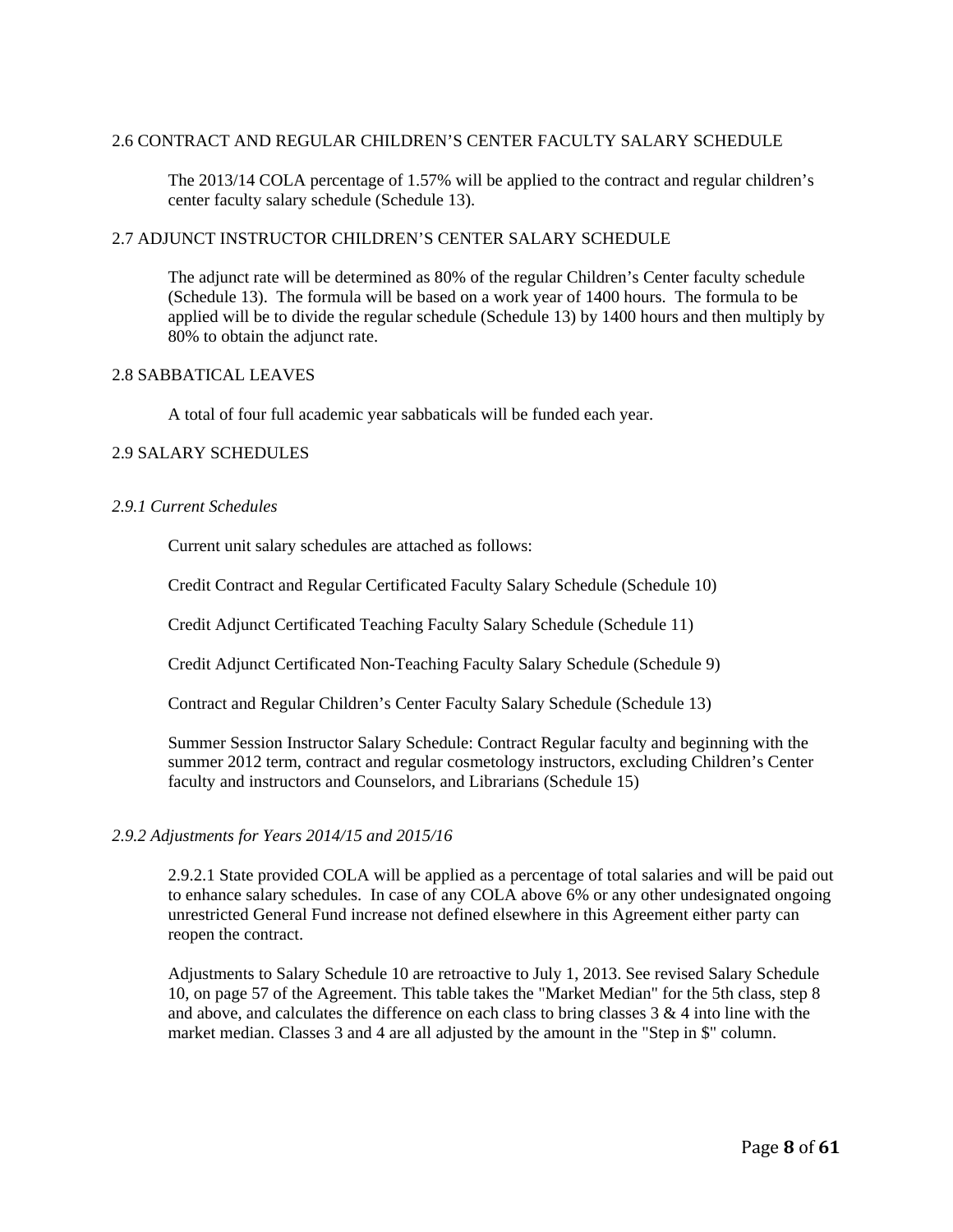For Fiscal Year 2014/15 all Salary Schedules were adjusted by 0.85% State COLA. All Salaries were adjusted as of July 1, 2014. For Salary Schedule 10, all cells are adjusted for 0.85% COLA after the Prorated Market Median adjustment above. See page 58 of the Agreement.

2.9.2.2 The use of a salary formula to allocate future growth allocations will be explored by a workgroup of SBCC-CBO and IA Chief Negotiator. The Agreement may be reopened for potential implementation of workgroup recommendations.

2.9.2.3 Lab/Lecture parity: The Agreement may be reopened on July 1, 2014 and July 1, 2015 to negotiate this item. Also, efforts will be made by the CBO to get an accurate estimate of cost.

2.9.2.4 Overload/Adjunct pro rata increase: The Agreement may be reopened on July 1, 2014 and July 1, 2015 to negotiate this item.

2.9.2.5 The Agreement may be reopened on July 1, 2014 and July 1, 2015 to negotiate the addition of one step to Schedules 9 and 11.

2.9.2.6 Changes to longevity increments: The Agreement may be reopened on July 1, 2014 and July 1, 2015 to negotiate this item.

### 2.10 GUIDELINES FOR ADMINISTRATION OF THE CONTRACT AND REGULAR FACULTY SALARY SCHEDULE

#### *2.10.1 General*

Placement on the Credit Contract and Regular Salary Schedule (Schedule10) shall be determined by the District according to the following criteria after receipt of appropriate verification of training and experience.

#### *2.10.2 Definition Of Classes for Hires (on or following 1/1/90)*

#### CLASS I

- a) Bachelor's Degree, or less
- b) Associate Degree plus 6 years full-time related experience for instruction in the vocational disciplines

### CLASS II

- a) Master's Degree
- b) Bachelor's Degree plus 2 years full-time related experience, for instruction in the vocational disciplines

#### CLASS III

- a) Master's Degree with 45 units beyond Bachelor's Degree
- b) Master's Degree with 15 units beyond Master's Degree
- c) Bachelor's Degree plus 15 units plus 2 years full-time related experience, for instruction in the vocational disciplines

#### CLASS IV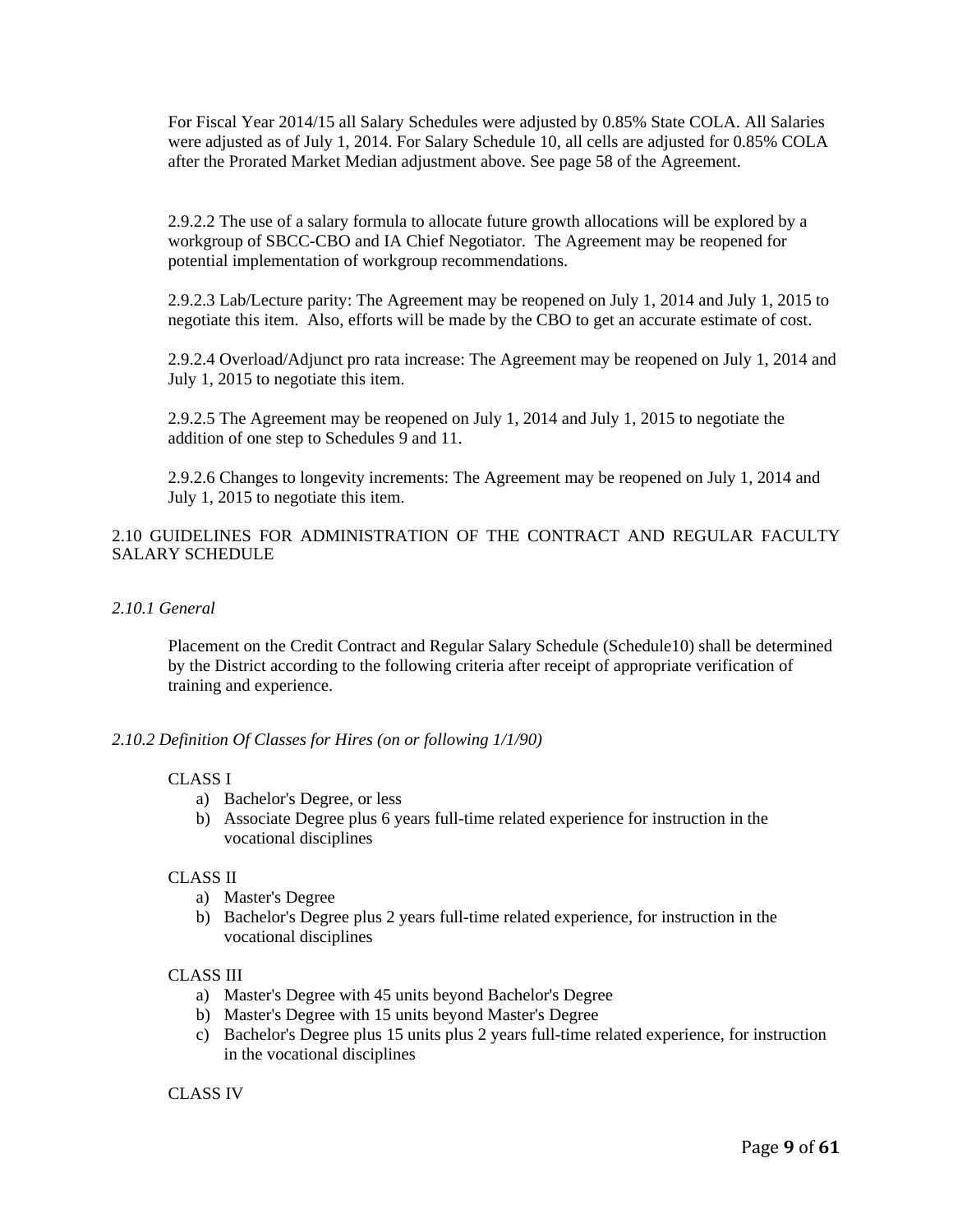- a) Master's degree with 60 units beyond Bachelor's Degree
- b) Master's Degree with 30 units beyond Master's Degree
- c) Bachelor's Degree plus 30 units plus 2 years full-time related experience, for instruction in the vocational disciplines

#### CLASS V

- a) Master's Degree with 75 units beyond Bachelor's Degree
- b) Master's Degree with 45 units beyond Master's Degree
- c) Bachelor's Degree plus 45 units plus 2 years full-time related experience, for instruction in the vocational disciplines
- d) Doctorate Degree (as defined in Article 2.10 doctoral bonus)

See also Section 2.10.4-d.

#### *2.10.3 Definition of "Units":*

A "unit" is defined as a semester unit of credit from an accredited college or university. For credit beyond the Bachelor's or Master's Degrees, only upper division or graduate course credit is acceptable. Six (6) units of lower division coursework may be accepted for salary class transfer when approved by the Academic Policies Committee (see section 2.17.2(a)).

#### *2.10.4 Definition of Career Technical Education (CTE) Instructor:*

- a) To qualify as a CTE instructor for purposes of salary classification, an employee must be assigned to teach courses in those disciplines identified by the Chancellor's Office as not requiring a Master's Degree.
- b) Fifty-one percent of an employee's assignment must be in those CTE courses in order to qualify as a CTE contract instructor.
- c) All salary classification changes shall be made in accordance with the Salary Class Transfer procedures. If an employee has his/her status changed from CTE to academic, under no circumstances shall his/her salary be reduced if he/she falls into a lower pay classification due to teaching in the new area. An instructor may transfer from an academic to a CTE program only if the appropriate dean of Educational Programs declares an intent to permanently transfer. All compensation changes shall be made at the beginning of the contract year.
- d) For the purposes of salary class placement and salary class transfer, employees hired prior to January 1, 1990, shall be grand-parented under the Definition of Salary Class for Hires Before 1/1/90 found in Appendix A of this contract.

### *2.10.5 Initial Step Placement*

2.10.5.1 For initial placement of certificated personnel on the Contract and Regular Instructors' Salary Schedule, the following criteria are used:

a) The maximum credit granted for out-of-District experience is ten (10) years. The maximum entering step is No. 11. For Temporary Contract Certificated personnel, the maximum entering step is No. 7.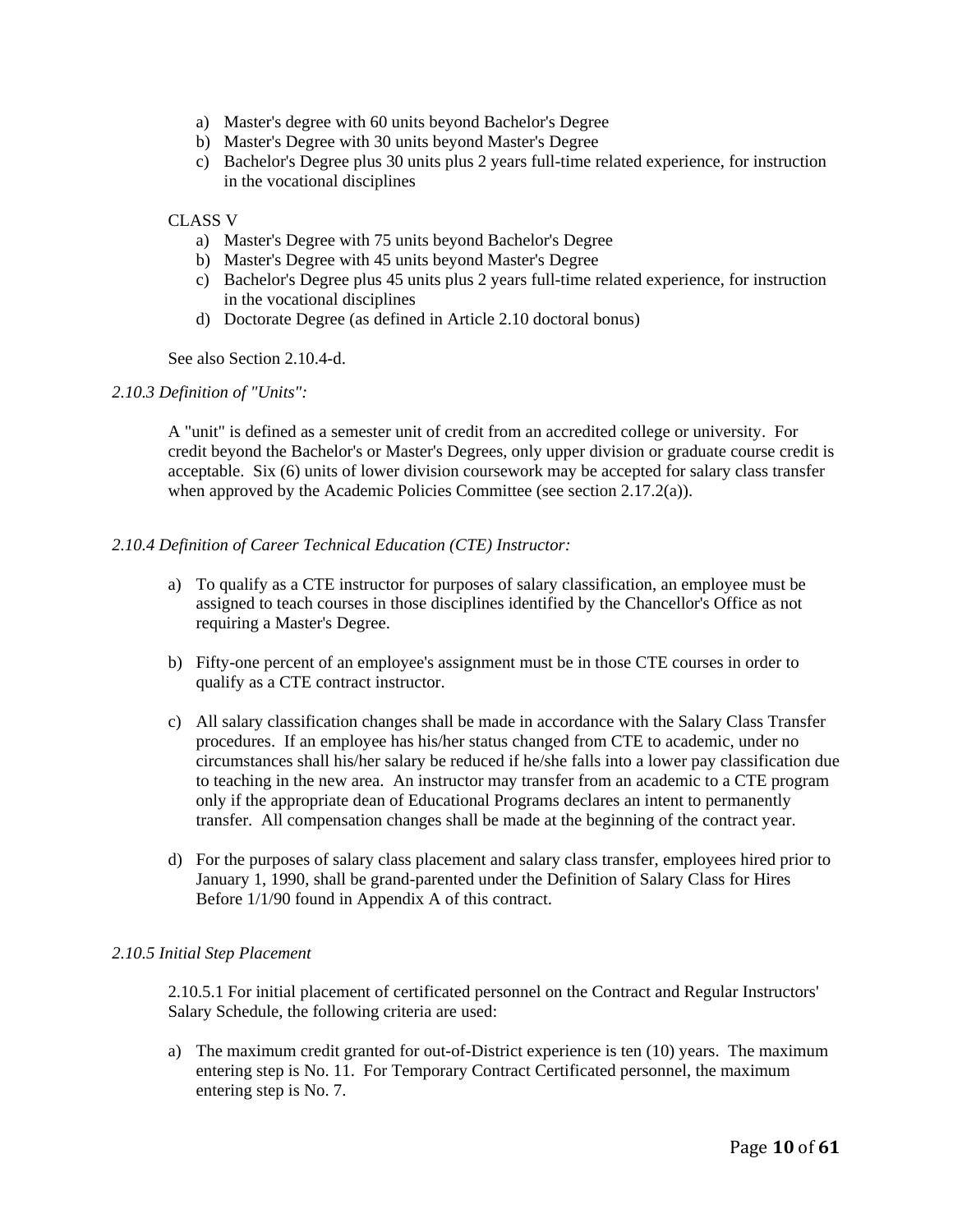- b) Salary step placement will be based upon one (1) year of full-time teaching experience as equal to one (1) step on the salary schedule, subject to the provisions of this section.
- c) Step placement for faculty members who have previous credit part-time experience in the District will be one (1) step for each thirty (30) credit semester units of teaching (or 1,225 hours for certificated non-teaching work) not to exceed a maximum of seven (7) steps credited based upon total part-time District experience. Credit for such part-time Santa Barbara City College experience shall be recognized only if the applicant presents verified documentation of such experience to the Human Resources Department within thirty (30) days of the beginning employment date. Failure to meet the above requirements shall result in forfeiture of credit for part-time experience.
- d) Teaching experience is granted full credit up to the maximum allowable (over 60% assignment for 75% of school year).
- e) Teaching as a full-time teaching assistant at a four-year institution (15-20 hours weekly teaching load) is granted half credit to a maximum of two (2) full years of full-time teaching.
- f) Full-time experience in an occupational industrial field other than teaching, but in a field relevant to the teaching assignment, may be granted half credit; one step credit for each two (2) years of full-time experience.
- g) Relevancy of the experience of the teaching assignment is determined by the Vice President of Human Resources in consultation with the Department Head.

2.10.5.2 As required by Education Code Section 87815, a divisor will be used in calculating salaries for contract instructors serving less than a full school year.

2.10.5.3 The amounts shown on the Contract Instructors' Salary schedule are annual salaries for the contract school year. Amounts for extra contractual assignments, are added to the annual contract.

#### 2.11 DOCTORAL BONUS FOR CONTRACT AND REGULAR FACULTY

Full-time certificated contract and regular employees with a doctorate earned and received from a fully accredited institution will receive an additional five percent (5.0%) of Class I, Step 1 of the Contract Salary Schedule annually. The institution must have been accredited for at least five years prior to the time the doctorate was earned and received. A fully accredited institution is an institution of higher education accredited by a United States recognized regional accrediting association, or the Committee of State Bar Examiners of the State Bar of California or the American Medical Association [AMA].

Employees with a foreign degree must be evaluated for an equivalency.

#### 2.12 SERVICE INCREMENTS / LONGEVITY

Service increments / longevity shall be paid, based upon Class II, Step 1 of the Contract Salary Schedule, to contract and regular unit members in accordance with the following schedule:

# **YEARS OF SERVICE PERCENT OF CLASS II, STEP 1**

FOR THE PERIOD ENDING JUNE 30, 2014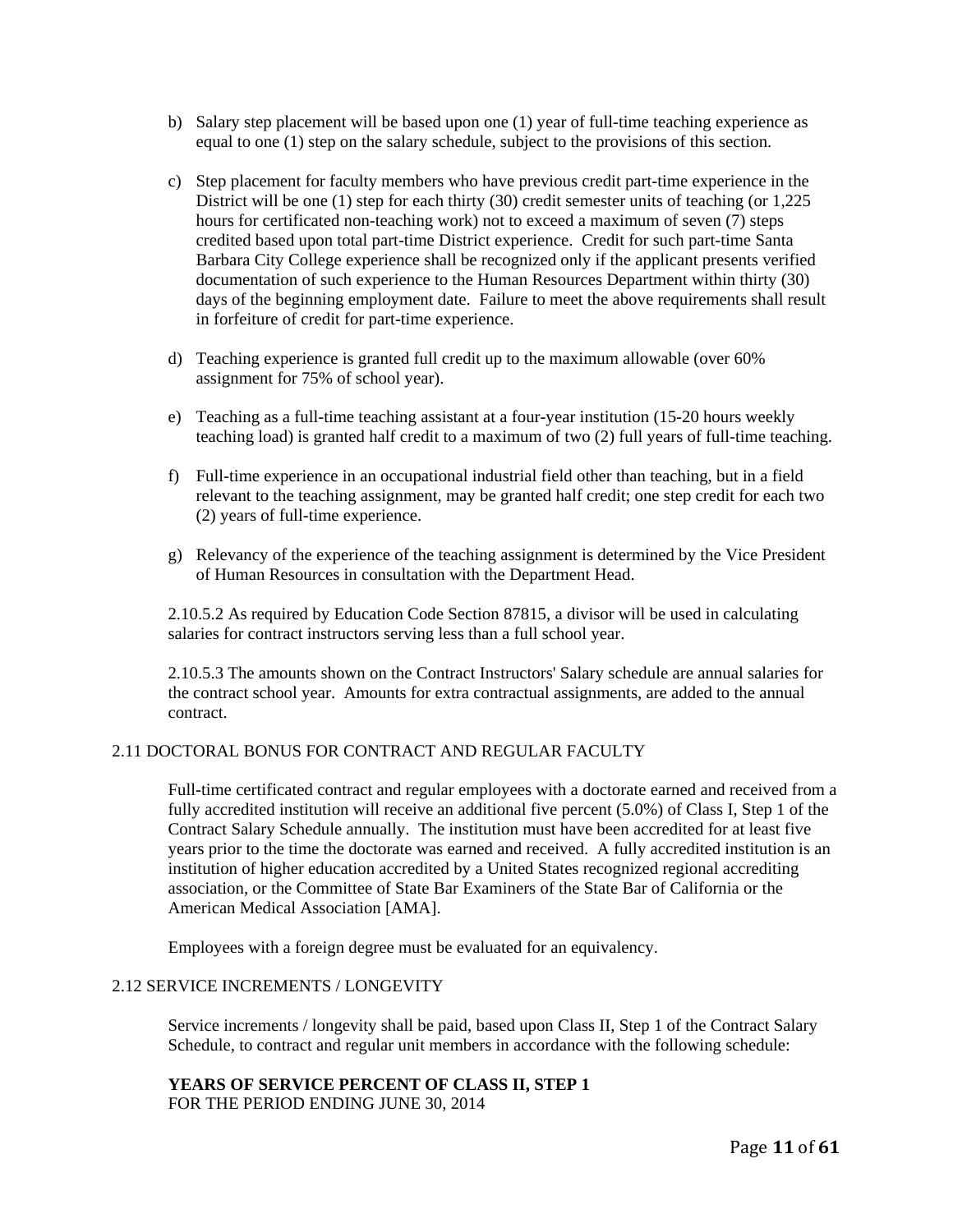This pattern is for Instructors with 15 years or more of service as of June 30, 2014:

\* will continue according to the following pattern for service beyond 41 years.

| 18-19-20       | 2.25  |
|----------------|-------|
| 21-22-23       | 4.50  |
| 24-25-26       | 6.75  |
| 27-28-29       | 9.00  |
| 30-31-32       | 11.25 |
| 33-34-35       | 13.50 |
| 36-37-38       | 15.75 |
| $39 - 40 - 41$ | 18.00 |
| ÷              | ÷     |

Page **12** of **61**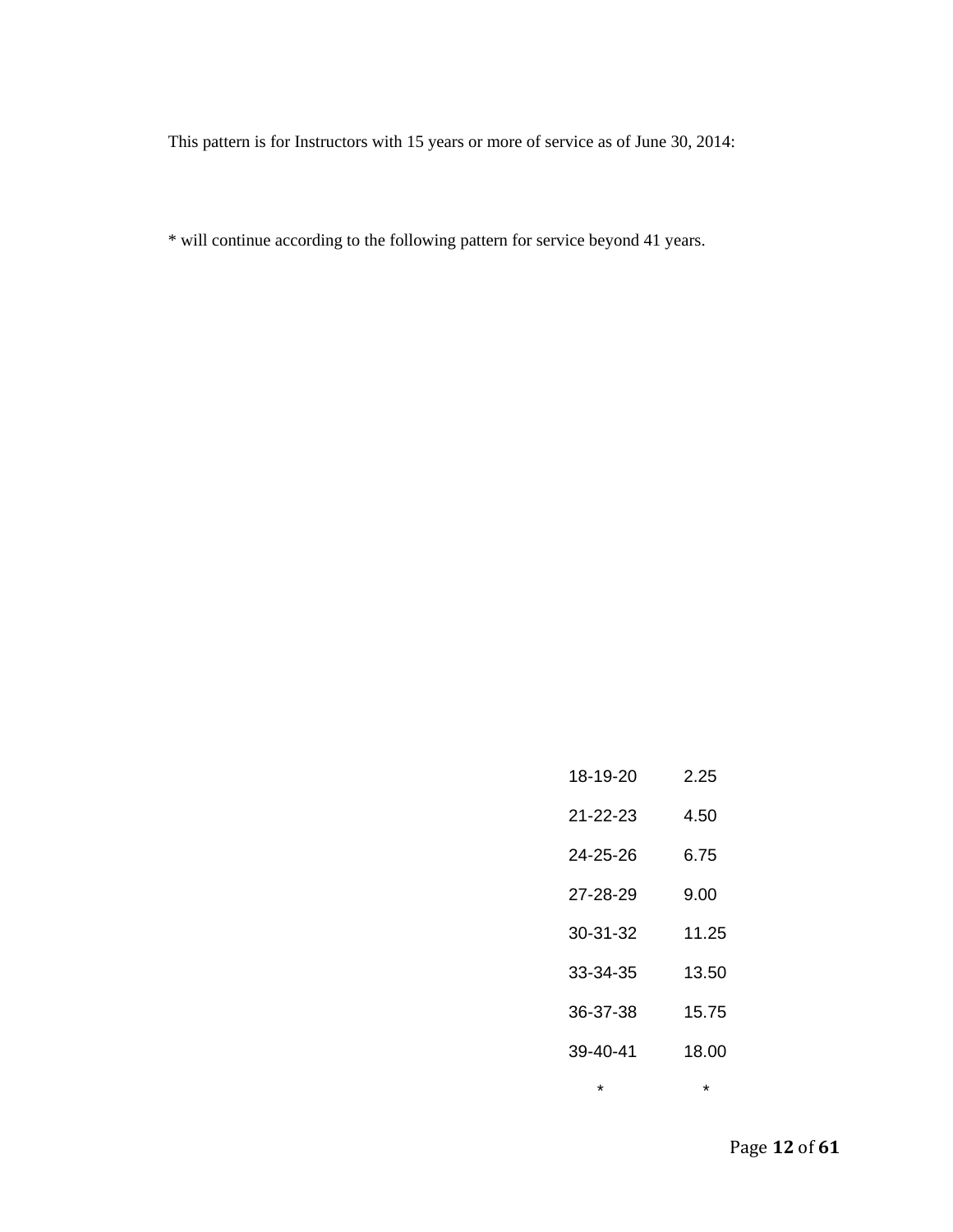|          | $%$ of    |           |          |
|----------|-----------|-----------|----------|
| Years of | Class II. | Annual    | 10thly   |
| Service  | Step 1    | Amount    | Amount   |
| 19       | 0.0225    | 1,281.78  | 128.18   |
| 22       | 0.0450    | 2.563.56  | 256.36   |
| 25       | 0.0675    | 3.845.34  | 384.53   |
| 28       | 0.0900    | 5.127.12  | 512.71   |
| 31       | 0.1125    | 6,408.90  | 640.89   |
| 34       | 0.1350    | 7.690.68  | 769.07   |
| 37       | 0.1575    | 8.972.46  | 897.25   |
| 40       | 0.1800    | 10,254.24 | 1,025.42 |
| 43       | 0.2025    | 11.536.02 | 1,153.60 |
| 46       | 0.2250    | 12.817.80 | 1.281.78 |

The pattern below is for Instructors with less than 15 years of service as of June 30, 2014:

Service as a teaching faculty member of the institution presently known as Santa Barbara City College occurring prior to July 1, 1965, shall be considered as service to the Santa Barbara Community College District.

An instructor shall be granted one increment for each year of teaching service (75 percent or more of the days in the contract college year over 50% assignment) until the maximum salary for the class is reached. For contract and regular faculty**,** service increments are computed on the basis of one increment per year. Only one increment is allowed per year.

A certificated employee who is granted a military, exchange, or sabbatical leave shall be granted the same service increments as if in regular certificated service. Personal leave, without pay, does not count toward service increments.

Effective Spring 2001, any credit contract or regular certificated employee of the college who, during the final year of full time service achieves a new increment milestone and has had her/his request for retirement approved by the Board, shall, at the mid-year, be given full credit for actual service completed and have the new payment put into effect at that time.

### 2.13 NON-TEACHING FACULTY COMPENSATION

Except as set forth in Sec. 2.13.1(e) faculty duties of department chairs, directors of programs, laboratory coordinators, coaches, and chairs of certain committees shall be compensated by stipends. Assignments will run from July 1 to June 30 of each academic year.

#### *2.13.1 Computation of Compensation*

a) Stipends for faculty in leadership positions and other non-teaching responsibilities shall be as identified in District Policy 1913.1 and as listed in Appendix C titled "Ongoing Reassigned Time" of the Faculty Leadership Stipend Worksheet. The formula for determining compensation for non-instructional departmental and institutional leadership is set forth in District Policy 1913.1 and the Department Chair Stipend Worksheet and the Faculty Leadership Stipend Worksheet. In essence, the formula involves multiplying the load factor for each position by the dollar multiplier set forth below. Department Chair load factors related to the number of full or part-time faculty in a department; the number of classified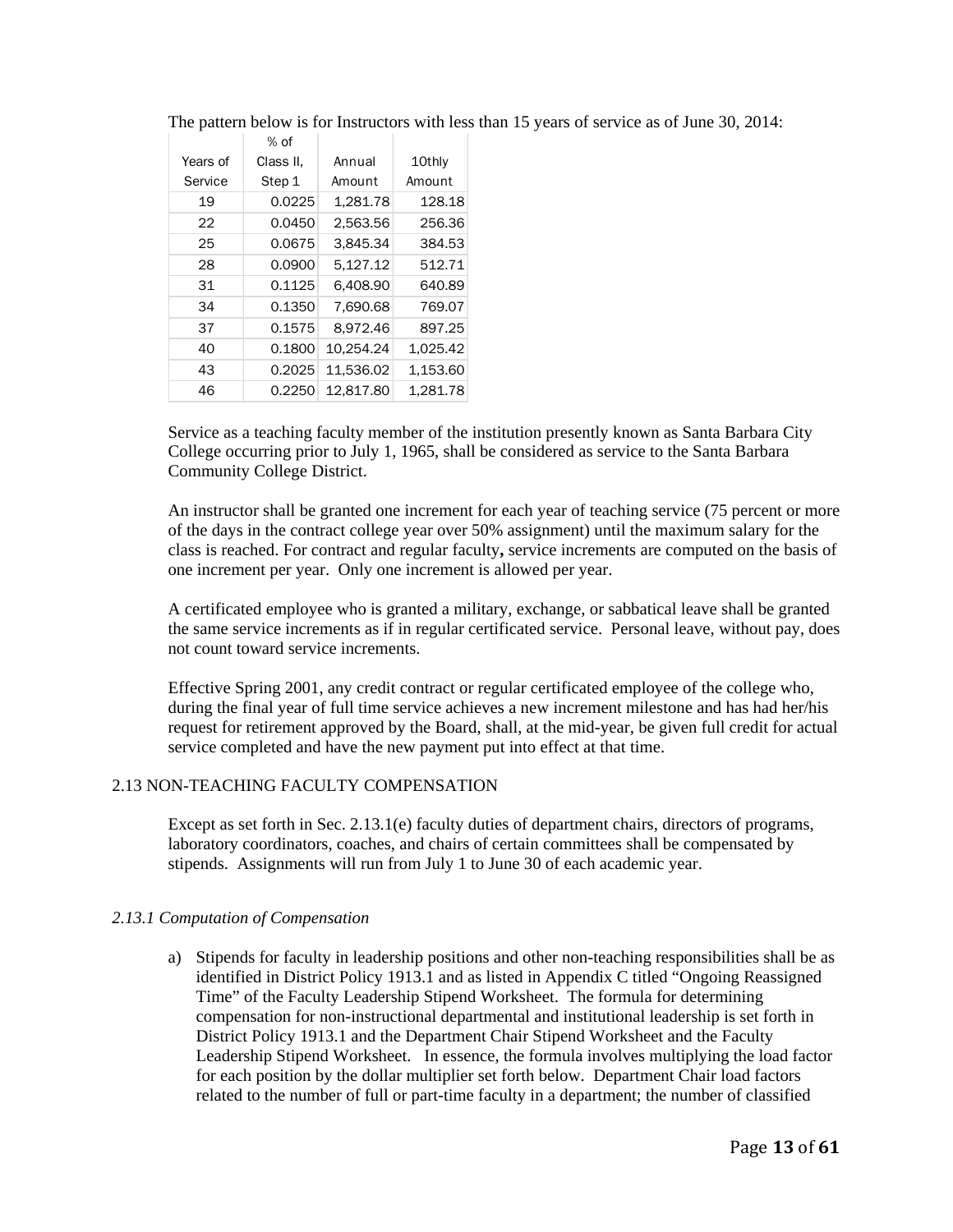personnel in a department; or the number of department TLUs shall be computed and updated annually by the Office of Educational Programs each fall semester for the academic year. Department chair stipends shall be paid in equal monthly installments from October until June of each academic year. Other stipends will be paid in equal monthly installments from September through June of each academic year. If an additional summer session or winter intersession is added, leadership compensation would be increased by twenty percent.

- b) The dollar multiplier for department chair stipends is equal to 0.5125% of Class II Step I of the full time faculty salary schedule.
- c) The dollar multiplier for non-instructional and institutional leadership (except for hourly and assistant coaches and the department chair stipend) is equal to 0.35% of Class II Step I of the full time faculty schedule.
- d) The dollar multiplier for hourly coaches is equal to 0.261% of class II, Step 1 of the full time faculty salary schedule.
- e) Those positions compensated by extra days or base load assignments are set forth in Appendix C titled "Ongoing Reassigned Time" of the Faculty Leadership Stipend Worksheet.
- f) In lieu of receiving all or part of the leadership and/or non-teaching compensation in the form of a stipend, the faculty member may, in conformance with District Policy, use stipend proceeds to:
	- 1. Reduce his/her teaching load by purchasing release time at the prevailing hourly instructor TLU cost.
	- 2. Share compensation with department faculty for shared or delegated leadership or support service responsibilities.
	- 3. Hire additional student worker assistance.

2.13.2 Any increases in the number of stipends or the amount of a stipend, (including but not limited to, changes in the factors or weight of the factors used to determine stipends) not addressed in the formulas set forth in subsection 2.13.1(b), (c) and (d) above, or requests for funding for new leadership positions, will be evaluated and considered for funding through the Program Review process.

2.13.3 Except as set forth above, any increases in stipends will be prospective only (i.e., no retroactivity).

2.13.4 Beginning Fall 2013, the District will allot \$75,000 to increase department chair stipends. An accountability workgroup comprised of representatives from the IA, Academic Senate and Management will be established to develop a document outlining responsibilities and duties of department chairs. The workgroup will endeavor to produce its report by February 1, 2014.

### *2.13.5: Faculty Stipends for Professional Development, Projects and Meetings*

The administration provides stipends for adjunct faculty when they are asked to attend meetings or take part in projects or participate in professional development activities that are outside of their contractual obligations. To evaluate these stipends in terms of working hours, the following rates will be used: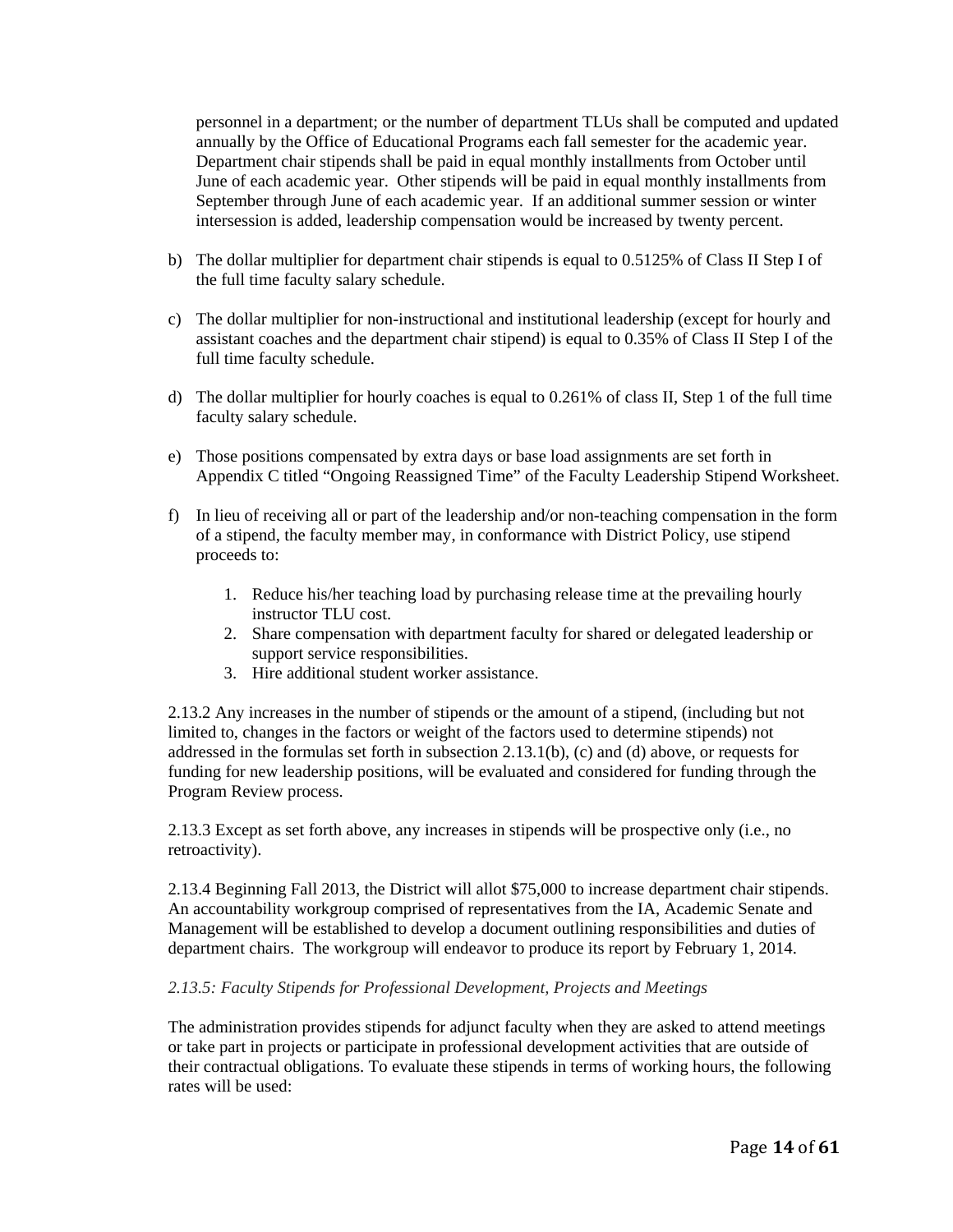Attendance at meetings: \$30 an hour

Work on projects, participation in professional development activities and other assignments: \$50 an hour.

### 2.14 ACADEMIC SENATE COMPENSATION

Faculty members of the Academic Senate shall be compensated according to a TLU schedule mutually agreed upon by the Academic Senate and the Superintendent/ President. The total TLUs in the schedule allocated for faculty involvement in shared governance shall be 48 TLUs per semester.

The District agrees to provide a stipend not to exceed \$3,000 to the Academic Senate President for summer assignments based on the nature of the activities to be performed during the summer. The Superintendent/President, in consultation with the President of the Academic Senate, will determine the amount of the stipend for the agreed upon assignments to be completed during the summer.

### 2.15 COMPENSATION FOR DISTRICT REQUESTED NON-TEACHING ASSIGNMENTS PERFORMED DURING THE SUMMER

2.15.1 Faculty members of the Academic Senate selected to participate in summer Academic Senate meetings and/or summer College Planning Council meetings will be compensated at their hourly lab rate for the time spent attending these meetings.

2.15.2 Faculty members who are asked by the college administration to perform non-teaching assignments during the summer months will be compensated for the completion of that assignment. The conditions of the assignment and the amount of compensation for its completion shall be agreed upon by the faculty member and the Executive Vice President of Educational Programs prior to beginning work on the assignment.

### 2.16: INSTRUCTOR LOAD

### *2.16.1 BANKING OF TLUs*

Contract Faculty will be allowed to bank up to 15 TLUs per year. A single banking system will be used to bank overloads. The banked TLU overload can be used to offset an underload, applied pro rata toward a sabbatical leave, for Family Leave (section 3.9.3), and/or can be paid to the instructor at his or her departure or retirement from the college (following IRS regulations).

The following changes are made to the District's Instructor Load Policies (Section 1900):

### *2.16.2 Underload and Overload (Unbalanced Loads)*

#### Balancing Underload

An underload shall be made up preferably in the following semester, but a maximum of 3 semesters will be allowed for balancing. Balancing will be done by assignment of compensatory overload(s). If banked TLUs are unavailable, an underload can be made up during the summer session with mutual agreement of the instructor with the underload, the department chair and the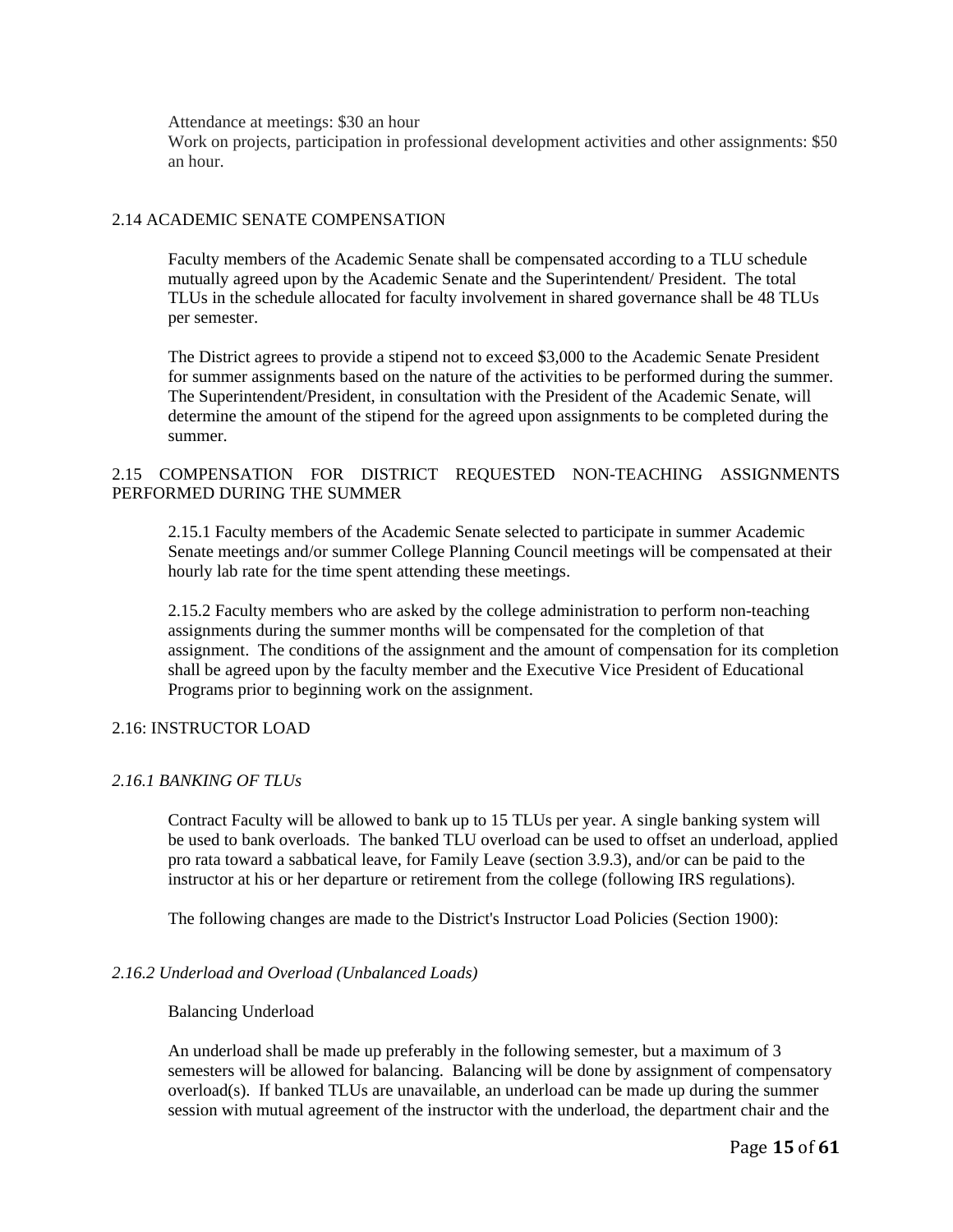appropriate dean of Educational Programs.

#### *2.16.3 Overload for Sabbatical*

- a) Banked overload TLUs accumulated during the fall, spring and summer session terms may be applied toward a sabbatical leave so that an instructor may receive full pay while on sabbatical. To receive full pay while on a one-semester sabbatical leave, 3.5 overload TLUs must be accumulated by the end of the semester prior to the sabbatical leave. To receive full pay while on a one-year sabbatical leave, 12 overload TLUs must be accumulated by the end of the year prior to the sabbatical leave.
- b) Certificated non-teaching faculty will be allowed to accumulate additional TLU's beyond their assigned contract (which includes extended days) to apply toward a fully paid sabbatical. For certificated non-teaching faculty each 41 hours worked beyond their assigned contract shall equal (one) 1 TLU.
- c) By March of the year in which a sabbatical leave for the following academic year is approved, the faculty member must notify the appropriate Vice President of the approved sabbatical and the intent to apply accumulated overload TLUs to the sabbatical, and shall present a record of accumulated overload TLUs. The Vice President shall notify Human Resources of augmented sabbaticals that have been approved for the purpose of contract preparation and the amount by which the sabbatical shall be augmented.

### 2.17 SALARY CLASS ADVANCEMENT GUIDELINES ON CREDIT CONTRACT AND REGULAR FACULTY SALARY SCHEDULES (Schedules 10, 23 and 13)

#### *2.17.1 Procedure for Requesting Salary Class Advancement*

- a) Advancement from one class to the next, after initial placement, is based upon plans of advancement developed by the Academic Policies Committee and approved by the Committee and the District. Salary Class Advancements are made only once each academic year, effective Fall Semester.
- b) Applications for Salary Class advancement are made available in the Human Resources Office.
- c) Applications for Salary Class Advancement shall be completed and submitted to the Academic Policies Committee on or before March  $15<sup>th</sup>$  for any plan which is to be completed and recognized by the following college year.
- d) An official transcript or grade cards must be presented to verify each course used for Salary Class Advancement.
- e) Verification (transcripts) shall be filed with Human Resources at least one week prior to the first working day of the Fall semester for a Salary Class Advancement to be effective during that college year.
- f) Verification of the doctorate to qualify for the doctoral bonus shall be filed with Human Resources at least one week prior to the first working day of the Fall semester for the doctoral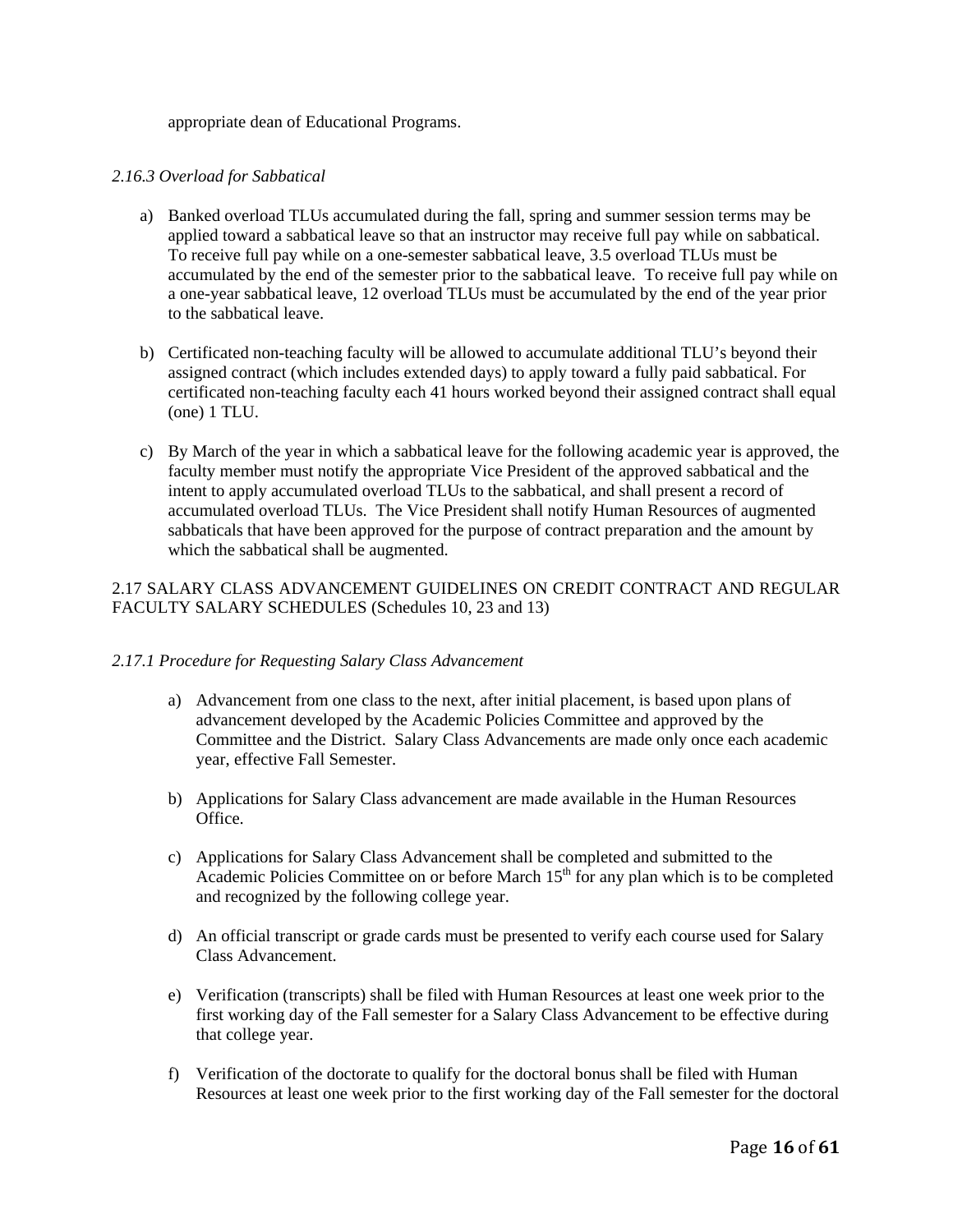bonus to be effective during that college year.

### *2.17.2 Course Work Applicable to Salary Class Advancement*

- a) Upper division and graduate units and courses may be applied to Salary Class Advancement under the following categories:
- b) All units in one's major field will be counted; no duplication is allowed.
- c) All units taken toward obtaining an educational credential may be counted.
- d) All units outside one's major field but directly related to one's teaching field.
- e) All units outside one's major field but required for a Master's or Doctor's Degree.
- f) One-third of the allowable units per class advancement may be in general education elective courses.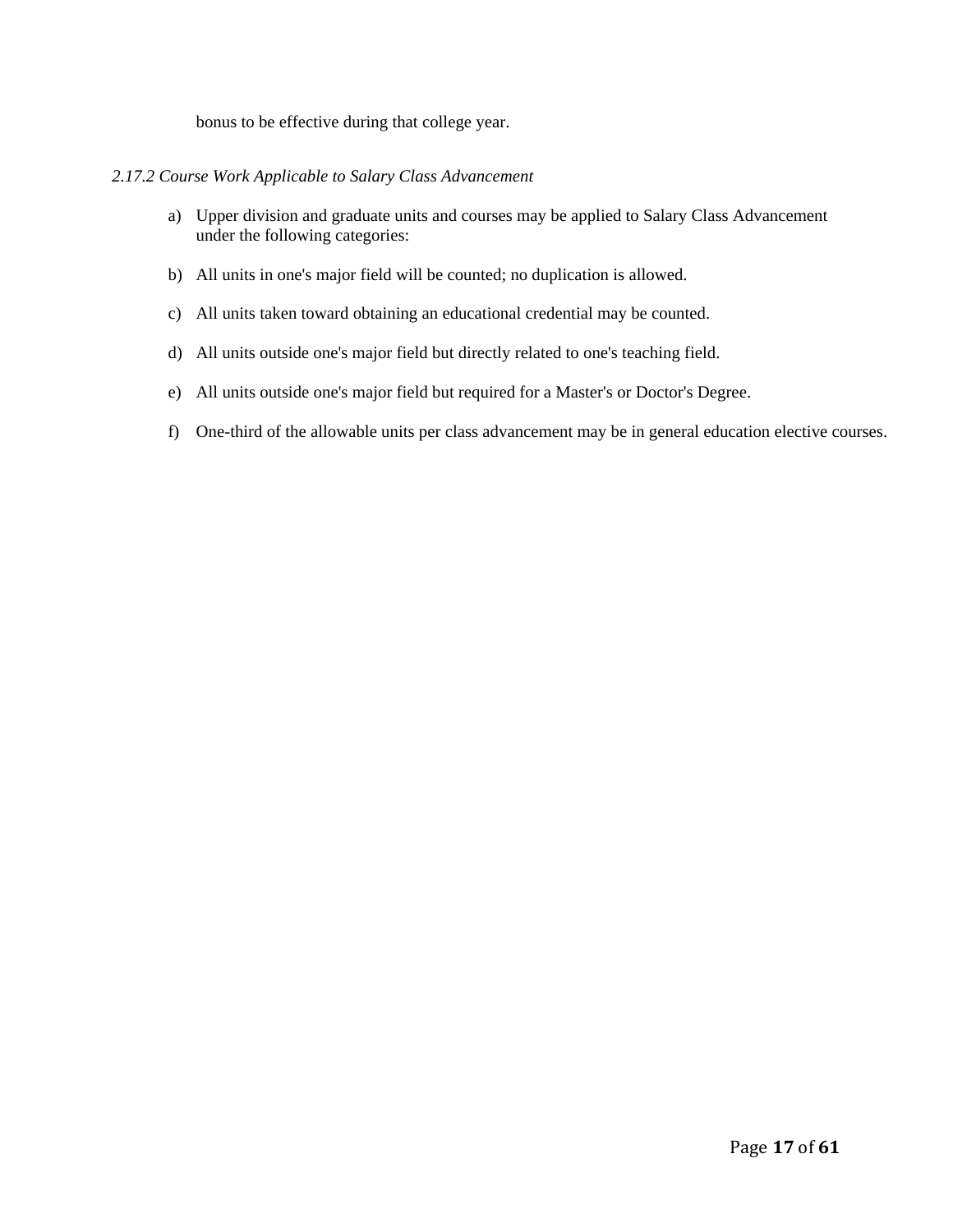- g) Other courses must be approved by the Academic Policies Committee. Prior approval on courses in which a unit member plans to enroll should be obtained in order that s/he be assured his/her units will be applicable for advancement on the salary schedule.
- h) Six units of lower division coursework are permitted one time during a faculty member's District career if directly applicable to applicant's major or emerging trends in pedagogy that are directly related to the faculty member's primary assignment, and if approved by the Academic Policies Committee according to 2.17.2(a) of this Contract. These six (6) lower division coursework units are applicable only for class advancement.

# *2.17.3 Non-Course Professional Work and Activity*

This is a measuring instrument for determining semester unit equivalents for non-course professional work and activity. The purpose of the instrument is essentially to provide more options to faculty members at Santa Barbara City College for their own enrichment and advancement along professional growth lines.

The areas that constitute officially recognized professional development and growth are Education, Research and Creative Activity and Professional Activities. Other areas for professional development are available, but these are approved as those translatable for salary advancements.

- a) The measuring instrument may be used for advancement to Class II, III, IV and V on the current salary schedule. The measuring instrument is also to apply only to credit regular certificated employees.
- b) To avoid misunderstandings, prior discussion of non-course work and activity shall be held with the Academic Policies Committee as to the suitability of proposed work and activity with respect to actual professional growth.
- c) Non-course work shall apply for class advancement only and not for initial salary placement at the time of hiring.
- d) Applications for class advancements as a result of approved non-course credit shall be made in accordance with the District's Salary Class Advancement Policy and Procedures (Section 2.17.2), and must first be approved by the applicant's department, Division Dean and Vice President prior to submission to the Academic Policies Committee.
- e) Recommendations regarding the suitability and approval of non-course work shall be made by the Academic Policies Committee to the Executive Vice President, Educational Programs. Decisions made under this policy are final and shall not be subject to employee appeal or the grievance procedures of this agreement.
- f) Non-Course Measuring Instrument. In the areas to follow, all items are to be documented by the applicant:

# Research and Creative Activity

1) An original article in the faculty member's present teaching field that is published in a professional journal is given .5 to 1.5 units, depending upon scope. The journal must have an editorial board that reviews and selects articles for publication and be listed in a

Page **18** of **61**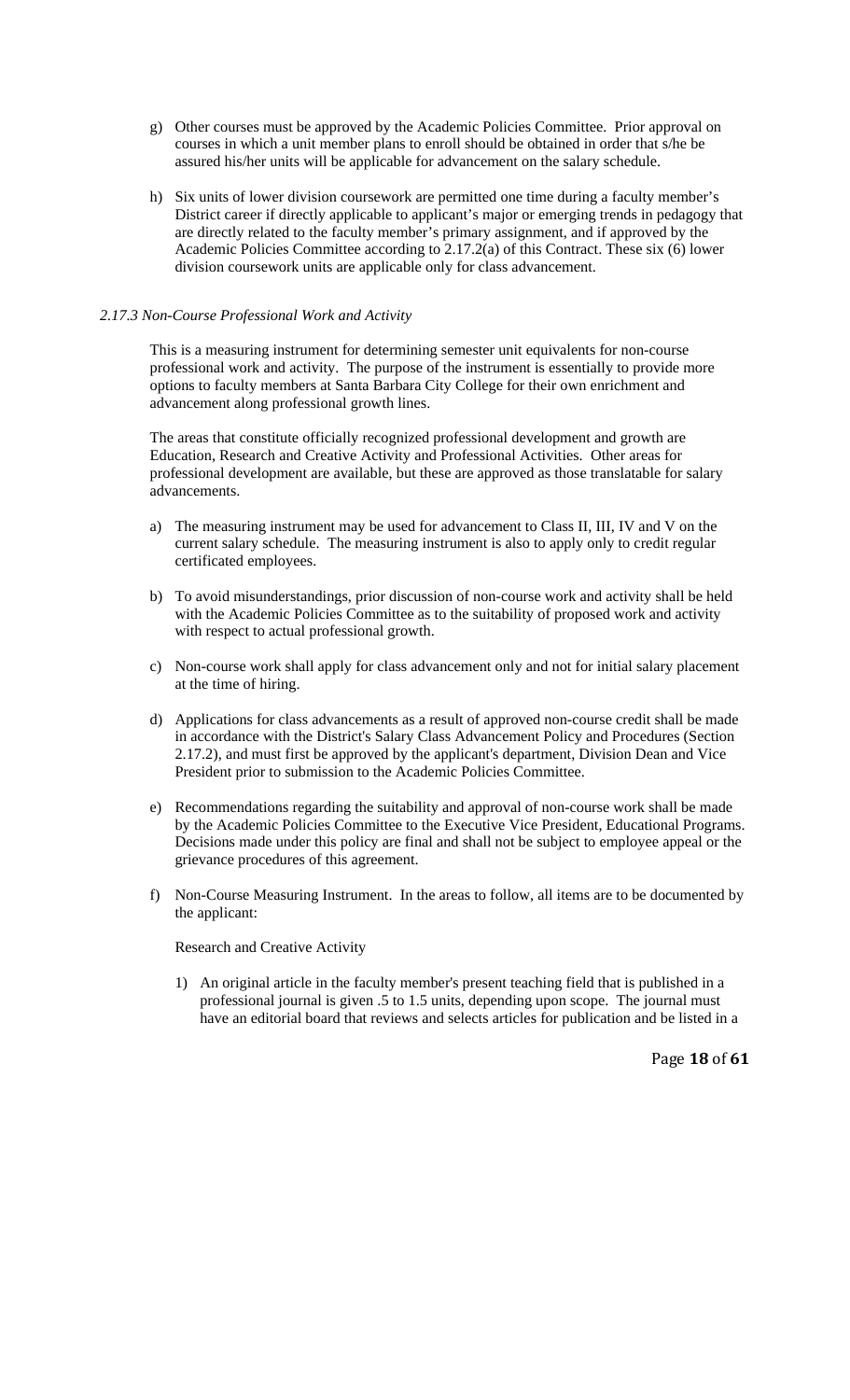reputable publication's directory, e.g., Magazines for Libraries, Katz and Katz. Limit: 6 units career maximum.

- 2) An original published textbook, workbook, or manual for classroom use is given 1 to 5 units, depending upon scope. Limit: 6 unit's career maximum.
- 3) A book or text in the faculty member's present field is given 1 to 5 units, depending upon scope. Self-published books shall not be considered, except where they have been of evident use and benefit to students in the classroom.

#### Professional Activities

1) The presentation of a scholarly paper or other original professional material at a conference, workshop or seminar, which shows evident research and is not merely extemporaneous in nature and is directly related to the applicant's teaching field, is given 1/2 unit. Limit: 3 unit's career maximum.

# 2.18 GUIDELINES FOR ADMINISTRATION OF CREDIT ADJUNCT INSTRUCTORS SALARY SCHEDULE

### *2.18.1 Adjunct (Part Time) Faculty Parity Pay*

2.18.1.1 Parity will be defined as 75% of the work commitment of full time credit instructors. The 75% figure represents the portion of the full time credit instructors' commitment devoted to teaching, grading, student advisement and preparing for classes. Parity is a goal established by the Chancellor's Office to be determined through negotiations however, it is not yet fully achieved.

A full time credit instructor's load is defined by the hours per week of student contact, and a part time credit instructor's load is defined as no more than 67% of the hours per week of student contact considered a regular assignment for full time credit instructors.

#### *2.18.2 Salary Placement*

Salary placement on this salary schedule shall be determined by the District according to the following criteria.

2.18.2.1 New adjunct faculty are placed on step one (1). For steps one through six continuing adjunct faculty will advance one step on the salary schedule for each two semesters in the credit program. Credit will be given for contractual service obtained after January 1, 1993.

For entering steps seven through nine continuing adjunct faculty will advance one step on the salary schedule for each four semesters taught in the credit program.

Adjunct instructor advancement to the next higher step will become effective when these semesters have been completed whether at mid-year or at the beginning of a new school year**.**  A credit semester shall be considered to be taught if the instructor is scheduled to teach a class and is prevented from doing so due to the death of a dependent or spouse.

2.18.2.2 Salaries for hourly and short-term substitute (fewer than 6 weeks) non-teaching certificated employees are computed on the basis of the hourly laboratory rate.

Page **19** of **61**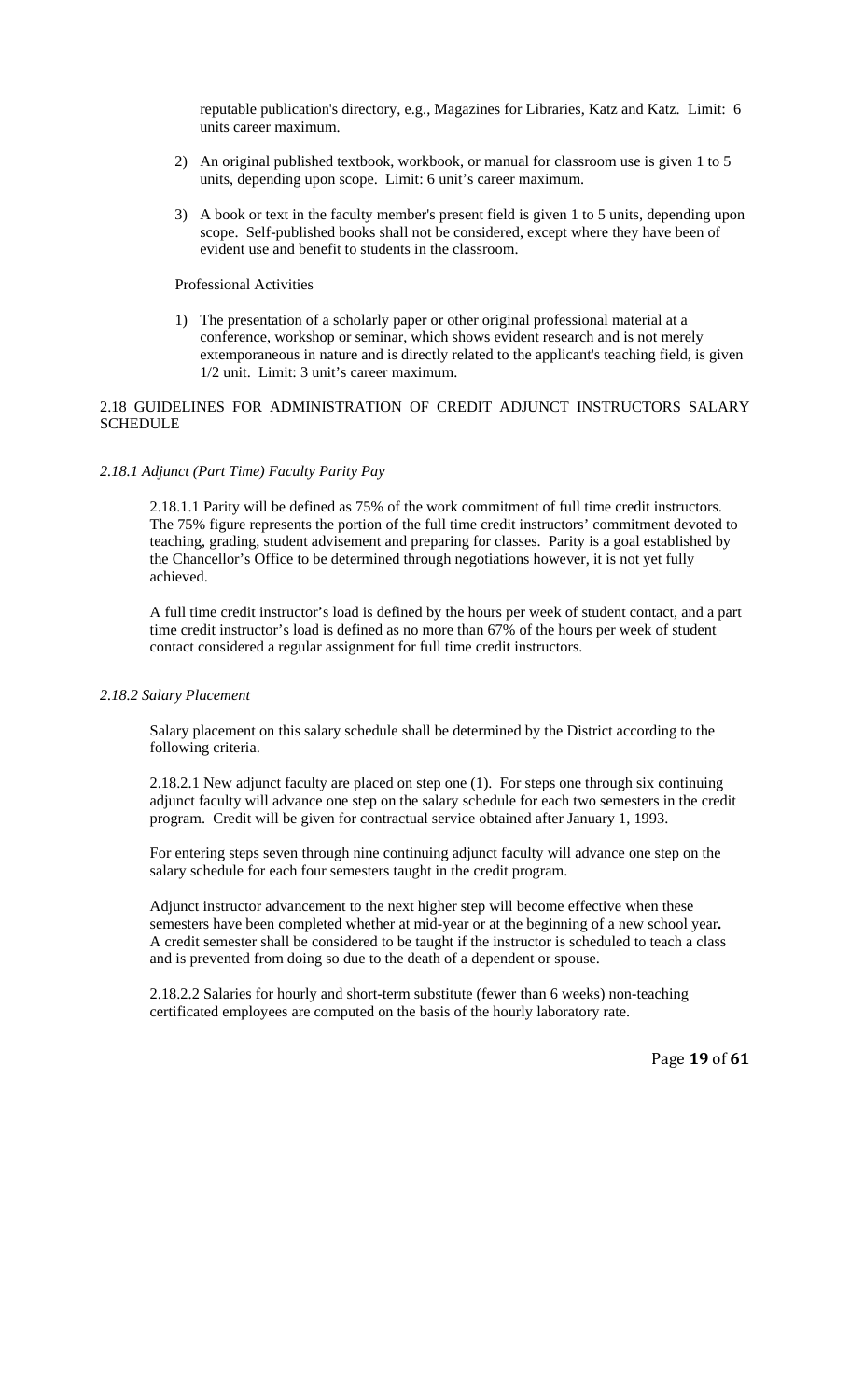2.18.2.3 The formula for payroll computation for teachers is as follows: TLUs are converted to hours using a standard of 17.5 weeks per semester. The hours are multiplied by the pay rate for a total for the semester. This total is divided to produce five equal payments. (Substitute teaching less than 6 weeks is paid on straight hourly basis).

2.18.2.4 Salary schedules reflect compensation for adjunct instructors who teach credit courses for student advisement.

2.18.2.5 Placement and Advancement of Adjunct Instructors Who Have Previously Taught in the SBCC Non-Credit Program

#### Placement:

For the purposes of initial placement on the Credit Adjunct Salary Schedule, adjunct instructors teaching credit courses will advance one step for every 525 hours of teaching noncredit courses offered by the college. This is applicable only when the non-credit and credit hours are in the same discipline.

### Advancement:

Credit adjunct instructors would be advanced one step for every 15 credit TLUs/525 hours of non-credit instruction (15 TLUS x 35 hours per TLU = 525 hours) taught in the college's Continuing Education Division provided credit and non-credit hours are in the same discipline.

### *2.18.3 Final Exams*

Adjunct instructors shall be paid at the lecture rate for final exams.

#### *2.18.4 Doctoral Bonus for Adjunct Instructors*

2.18.4.1 Adjunct instructors with a doctorate earned and received from a fully accredited institution shall receive additional compensation, 5% of Class 1, Step 1 of Schedule 10. Adjunct instructors with a foreign degree must be evaluated for an equivalency.

2.18.4.2 The institution must have been accredited for at least five years prior to the time the doctorate was earned and received. A fully accredited institution is an institution of higher education accredited by a United States recognized regional accrediting association, or the Committee of State Bar Examiners of the State Bar of California or the American Medical Association [AMA]. Verification of the doctorate to qualify for the doctoral bonus shall be filed with Human Resources at least one week prior to the first working day of the Fall semester for the doctoral bonus to be effective during that college year.

# *2.18.5 Assistant Athletic Coaches*

The Assistant Athletic Coaches will receive a stipend relative to the duration of the season and level of responsibilities as defined in the three levels below:

Page **20** of **61**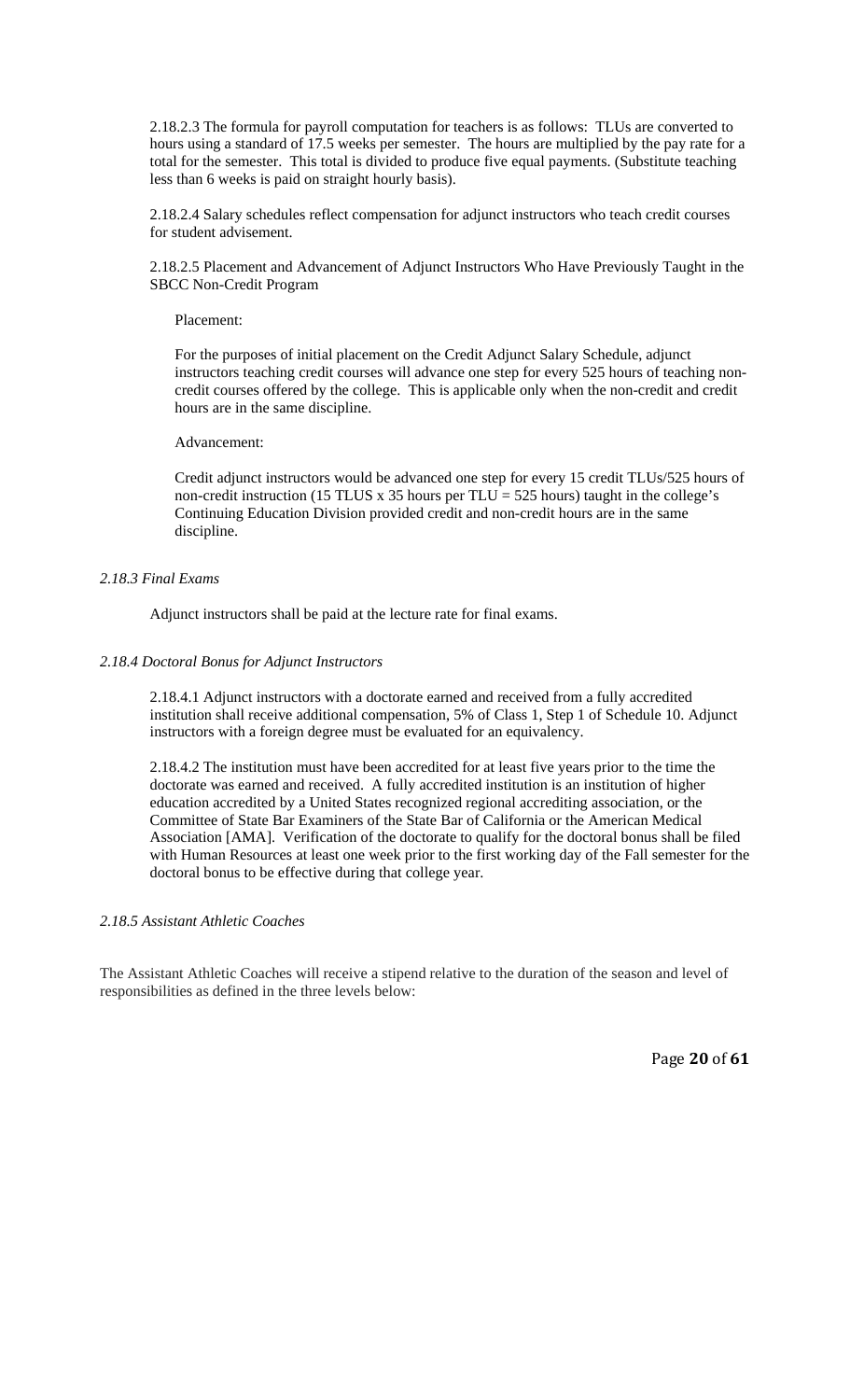Level 1: One Semester with no recruiting  $= $2,400$ Level 2: Two Semesters  $+$  recruiting  $=$  \$4,800 Level 3: Year Round + recruiting + large team size or lengthy season =  $$8,000$ 

In order to track hours for all coaches, assistant coaches, and coordinator coaches, create an agreement to provide to those employees that lists their pay and hours worked from August 1 to July 31 of each year.

### 2.19 GUIDELINES FOR ADMINISTRATION OF CHILDREN'S CENTER CONTRACT AND REGULAR INSTRUCTOR SALARY SCHEDULE

Salary placement on the Full-time Children's Center Contract and Regular Instructor Salary Schedule shall be determined by the District according to the following criteria.

#### *2.19.1 Definition of Classes*

#### CLASS I

Instructors with a Regular Children's Center Instructional Permit (with less than a Bachelor's Degree)

### CLASS II

Instructors with a Regular or Life Children's Center Instructional Permit (with a Bachelor's Degree)

#### CLASS III

Instructors with a Children's Center Supervision Permit with a Bachelor's Degree or higher

# OR

Instructors with a Regular Kindergarten-Primary or General Elementary credential or Standard teaching credential with Specialization in Elementary Teaching, issued by the California State Board of Education.

The Director assigned full-time receives an additional \$500 per month. Head Instructors receive an additional \$109.20 per month.

#### *2.19.2 Initial Placement and Step Advancement*

For initial placement of certificated personnel on the salary schedule, the following criteria are used for the evaluation of previous experience:

a) The maximum credit granted for out-of-District experience is six (6) years. The maximum entering step is 7.

Page **21** of **61**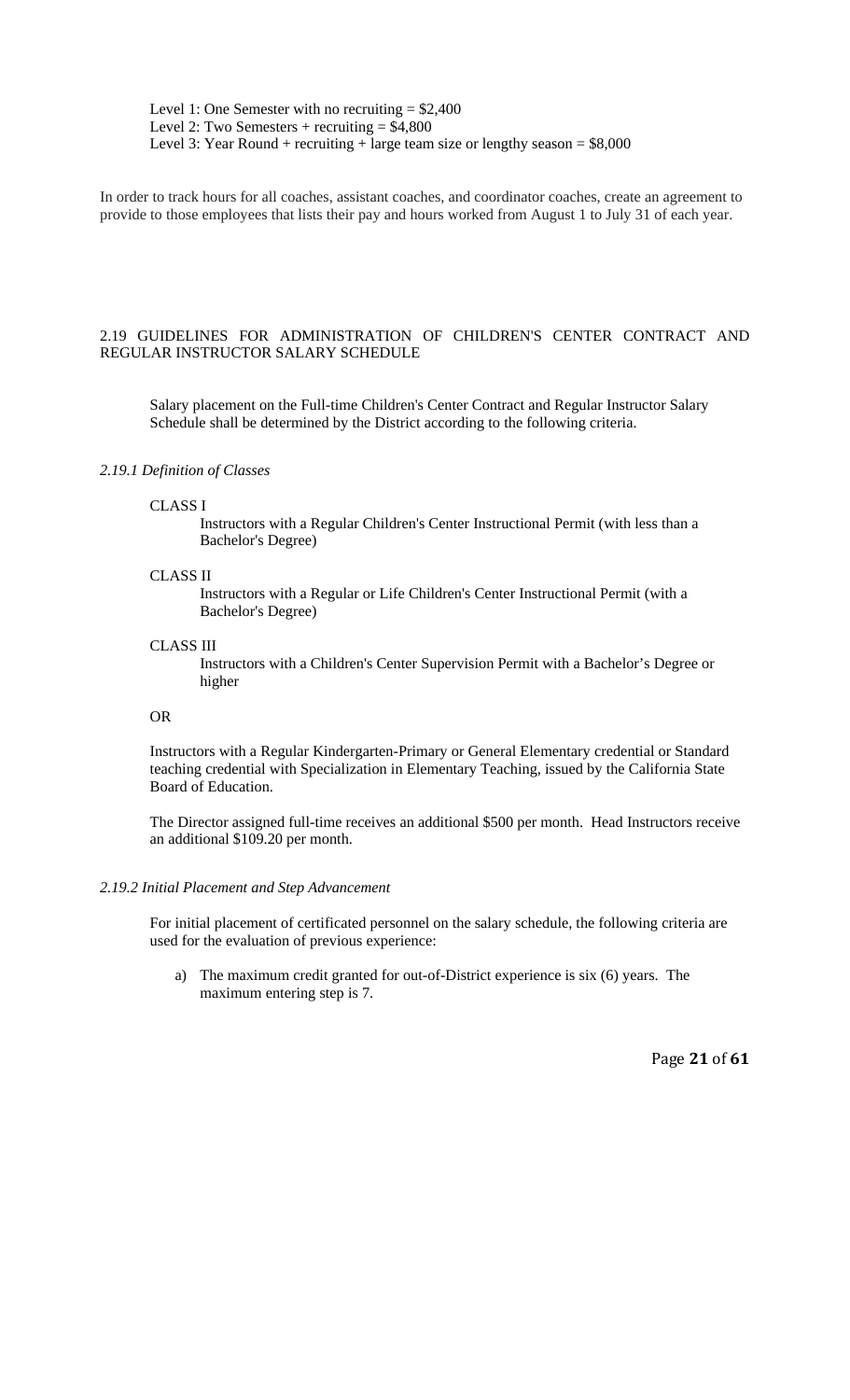Salary step placement will be based upon one (1) year of full-time teaching experience as equal to one (1) step on the salary schedule, subject to the provisions of this section.

Step placement for faculty members who have previous credit part-time experience in the District will be one (1) step for each 1,456 work hours, not to exceed a maximum of two (2) steps credited based upon total part-time District experience. Credit for such parttime Santa Barbara City College experience shall be recognized only if the applicant presents verified documentation of such experience to Human Resources within thirty (30) days of the beginning employment date. Failure to meet the above requirements shall result in forfeiture of credit for part-time experience.

- b) Teaching experience is granted full credit up to the maximum allowable (over 60% assignment for 75% of school year.)
- c) Each year of experience advances the candidate one (1) step on the schedule

# 2.20 GUIDELINES FOR ADMINISTRATION OF ADJUNCT CHILDREN'S CENTER INSTRUCTORS SALARY SCHEDULE

Salary placement on this salary schedule shall be determined by the District according to the following criteria.

### *2.20.1 Definition of Classes*

Instructors are rated-in on Classes I through III of the Adjunct Children's Center Instructors' Salary Schedule in accordance with the same criteria as are applied for rating-in on Classes I through III of the Contract Children's Center Instructors' Salary Schedule.

#### *2.20.2 Initial Placement and Step Advancement*

Adjunct instructors are placed on Step 1. A one-step advance is permitted for each complete year of teaching experience (75 percent or more of the days in the contract college year).

# 2.21 SUMMER SESSION PAY

#### *2.21.1 Summer Session Faculty/Instructors Salary (Schedule15)*

#### 2.21.1.1 New faculty

Contract/regular faculty are rated in for class placement for Summer Session on the basis of the same criteria as are used in rating-in to the regular contract salary schedule.

#### 2.21.1.2 Continuing faculty

Contract/regular faculty teaching summer courses are placed on the same step on which they are placed currently on the Contract Instructors' Salary Schedule (to a maximum of Step 10).

2.21.1.3 Adjunct instructors will be paid at the same rate as they are paid during the fall and spring semesters.

2.21.1.4 This schedule does not apply to summer pay for any Children's Center faculty or instructors.

Page **22** of **61**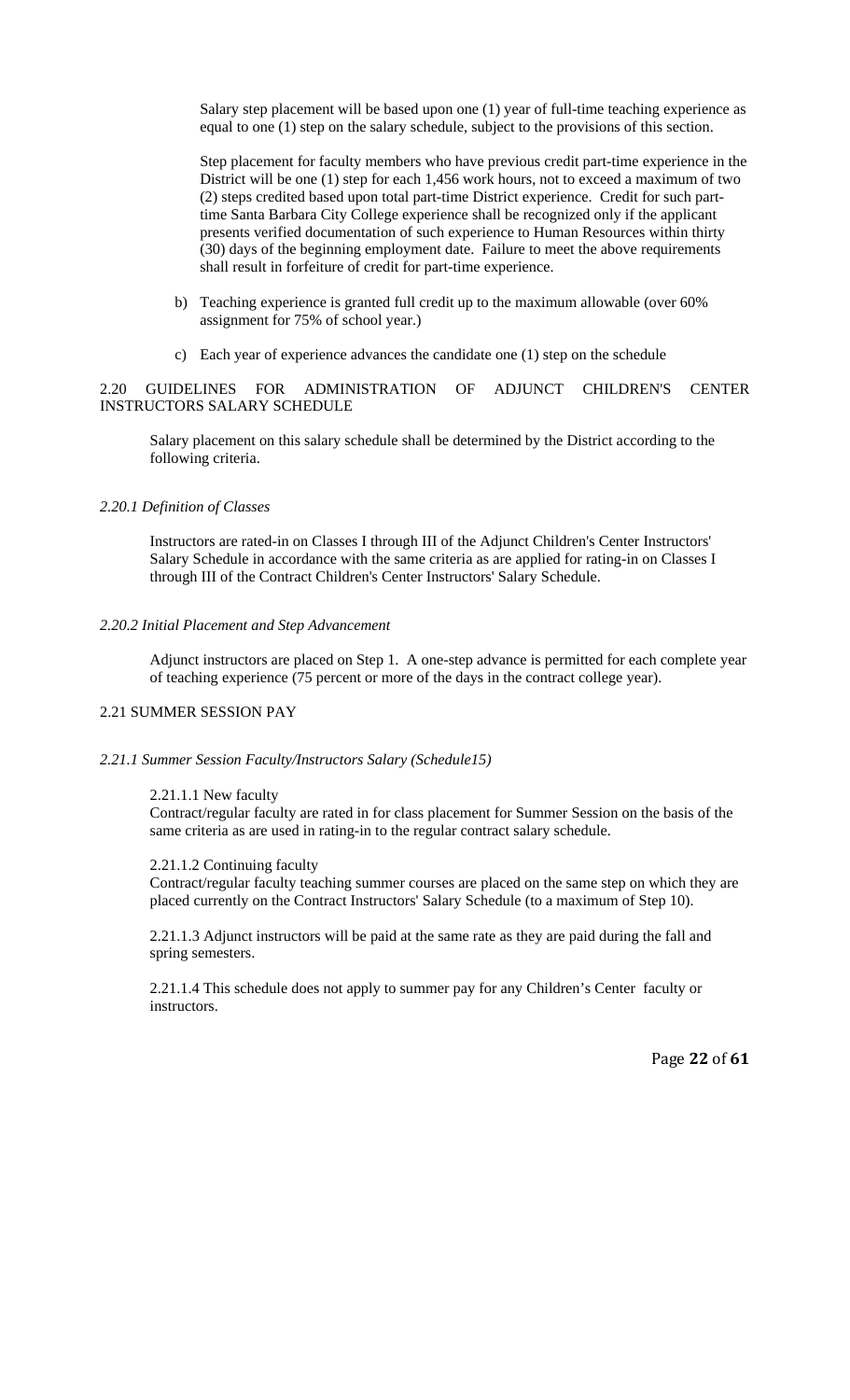2.21.1.5 These same provisions will apply respectively to regular and adjunct faculty for compensation for any additional summer session or winter intersession.

# 2.23 UNDERPAYMENTS OR OVERPAYMENTS

Proper salary class and step placement and payment by stipend are joint responsibilities of the employee and the District. Each instructor shall be responsible for maintaining up-to-date records of college courses completed and other work accomplished which apply toward salary class advancement. Should an instructor suspect that s/he is placed incorrectly on the salary schedule should immediately bring this to the attention of the District.

In the event that an incorrect salary placement or payment by stipend results in an underpayment, the District will issue a supplementary warrant for the amount due the instructor. Should the incorrect salary placement or payment by stipend result in an overpayment, the District is required to recover the full amount of such overpayment.

No action seeking recovery of salary based upon alleged erroneous placement on the salary schedule or incorrect payment by stipend shall be maintained unless a claim relating thereto had been filed with the District in accordance with Division 3.6 of Title 1 of the Government Code within one year after the accrual of the cause of action.

# 2.23 GUIDELINES FOR ADMINISTRATION OF LECTURE AND LABORATORY **COMPENSATION**

Laboratory instruction teaching load units (TLUs) will be rated as follows: 1.25 lab hours per week per semester will be equal to 1.0 TLU in Fall 2011.

# 2.24 NON-INSTRUCTIONAL FACULTY – EXTENDED WORK YEAR

Non-instructional faculty who are required to work beyond the regular 175 day work year will be paid their daily rate of pay for such work. Faculty who work such schedules include (but are not limited to) the following:

- 1. Educational Programs
	- Director, Faculty Resource Center 20 extended days Director, Learning Support Services 20 extended days
- 2. Counseling Counselors 20 extended days
- 3. Disabled Students Programs and Services Director and Counselors 20 extended days
- 4. Extended Opportunity Program and Services
	- Counselors 20 extended days
- 5. Library

Director, Library 20 extended days

6. Health Services

Director, Health and Wellness 20 extended days

7. Continuing Education Director, Omega Program 10 days

Page **23** of **61**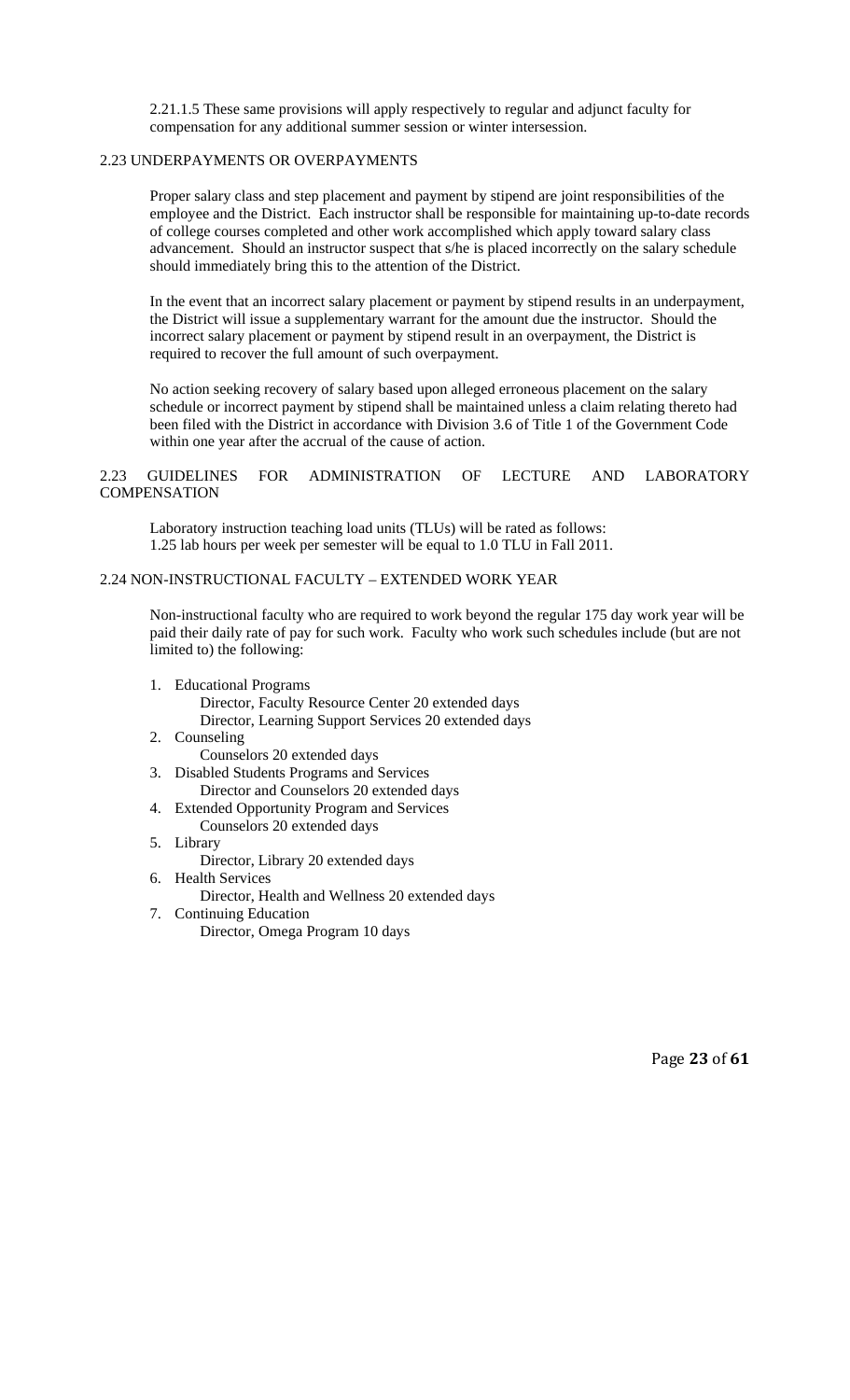# **ARTICLE 3: HEALTH AND WELFARE BENEFITS**

# 3.1 CONTRACT AND REGULAR EMPLOYEES

3.1.1 Employees. For the term of this contract, unit members eligible for benefits will receive Health and Welfare Benefits according to Appendix B attached hereto and under the plans described therein. The District will fund the 80% health insurance plan at the 2013/14 rates effective October 1, 2013.

3.1.2 Unit members eligible for Health and Welfare benefits as described in Appendix B are contract and regular faculty members employed half-time or more for a full school year. Eligible unit members receive the district's benefit allocation when they are in paid status.

3.1.3 Certain adjunct faculty who are unit members may be eligible for participation in a District adjunct health plan as described in Appendix C. The currently stated amount of \$40,000 to fund the District allocation for Tier II eligible members of the adjunct health plan will be reviewed annually and may be reopened. A basic dental plan will be added to the adjunct health plan, subject to carrier approval. Eligibility requirements for participation and the District allocation for the dental plan will be identical with the requirements for the health plan.

Criteria for eligibility of adjunct faculty who may participate are described in Appendix C.

3.1.4 Contract and regular certificated employees who retire at age 55 or older are permitted, as voluntary members, to join the District's medical and dental group, making their own contributions.

3.1.5 Participation will be available for domestic partners pursuant to Appendix D.

3.1.6 Spouse/Dependent Medical Coverage on Death of Active Employee or Retiree Not in Early Retirement Program

3.1.6.1 Upon the death of an active employee who is enrolled in the District's medical and dental plans, the District will provide to the surviving spouse and eligible dependents, the deceased employee's District contribution until the date the deceased employee would have reached age 65 or for six months from the date of death, whichever is less. Thereafter, a surviving spouse and/or eligible dependents who were enrolled in the District plans may remain in the District's medical and dental plans in accordance with the provisions of public law (COBRA). Domestic partners and their dependents are not eligible for continuation of benefits under COBRA.

3.1.6.2 Upon the death of a retiree who is enrolled in the District's medical and dental plans, eligible for benefits, a surviving spouse and/or dependents who were enrolled in the District's plans may remain in the District's medical and dental plans indefinitely, so long as they meet the eligibility rules and pay the premiums for such coverage.

3.1.7 For the term of this contract Health Benefits increases will be covered by the District if the COLA is greater or equal to the premium increase. This Agreement may be reopened if the premium increase is greater than the COLA increase.

# 3.2 EARLY RETIREMENT INCENTIVE PROGRAM

As part of the District's Early Retirement Incentive Program, the District shall contribute to the retirees' medical and dental plan according to the following provisions:

Page **24** of **61**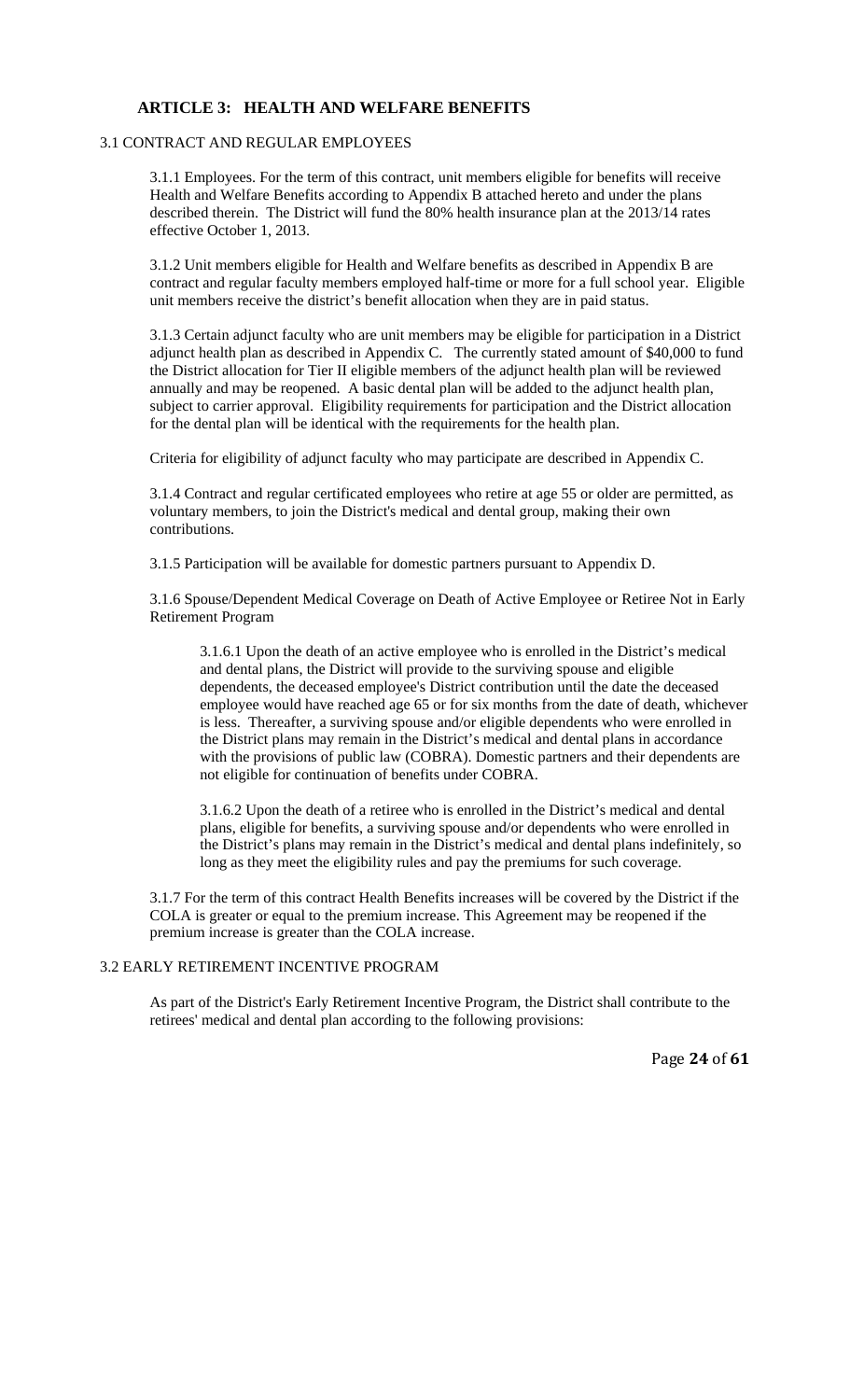- a) The District will contribute the specified premium amount for the retiree's District group medical and dental plan up to a maximum of \$5,200 annually.
- b) This sum shall be prorated for those normally assigned less than full-time at the time of retirement, in accordance with District policy.
- c) District contributions shall continue until the retiree reaches age 65 or the date of the retiree's death, whichever is earlier.
- d) A person must have rendered 15 years of service with the SBCCD and be at least age 55. Five years of that service requirement shall be immediately preceding retirement.
- e) "Regular" service with the District is defined as service in paid status and shall exclude all part-time employment and non-tenured faculty hired pursuant to Education Code § 87470.
- f) These provisions apply only to those employees who retire during the term of this agreement.
- g) Upon the death of a retiree participating in the early retirement program, a surviving spouse and/or eligible dependents enrolled in the District's health insurance program at the time of the employee's death shall continue to receive district contributions toward insurance coverage for a six (6) month period from the date of death or until the date the deceased retiree would have attained age sixty-five (65) whichever occurs first (see c. above). After District contributions cease, the surviving spouse/dependent(s) may remain in the District's medical and dental plans indefinitely, so long as they meet the eligibility rules and pay the premiums for such coverage.

### 3.3 CATASTROPHIC ILLNESS LEAVE DONATION PROGRAM

### *3.3.1 Purpose:*

The purpose of this program is to allow permanent contract unit employees to donate their accrued, unused sick leave to catastrophically ill or injured employees (faculty, classified staff or administrators) who have completely exhausted other paid leave benefits. The program is voluntary.

#### *3.3.2 Contributions:*

On a case by case basis any unit member may donate up to five (5) days of accumulated sick leave to an eligible employee who has suffered a long-term catastrophic illness or injury and has exhausted all other available paid leave. Donations must be for a minimum of one day (eight (8) hours). Donations are irrevocable; unused days are retained by recipient. Terminating employees may donate up to 5 days.

- a) The donating employee must, after the donation, retain a minimum of two year's worth of accrued, unused sick leave from prior accumulations.
- b) The donating employee shall execute and file with the Human Resources Office a form authorizing and irrevocably assigning the donated leave to the recipient employee.

Page **25** of **61**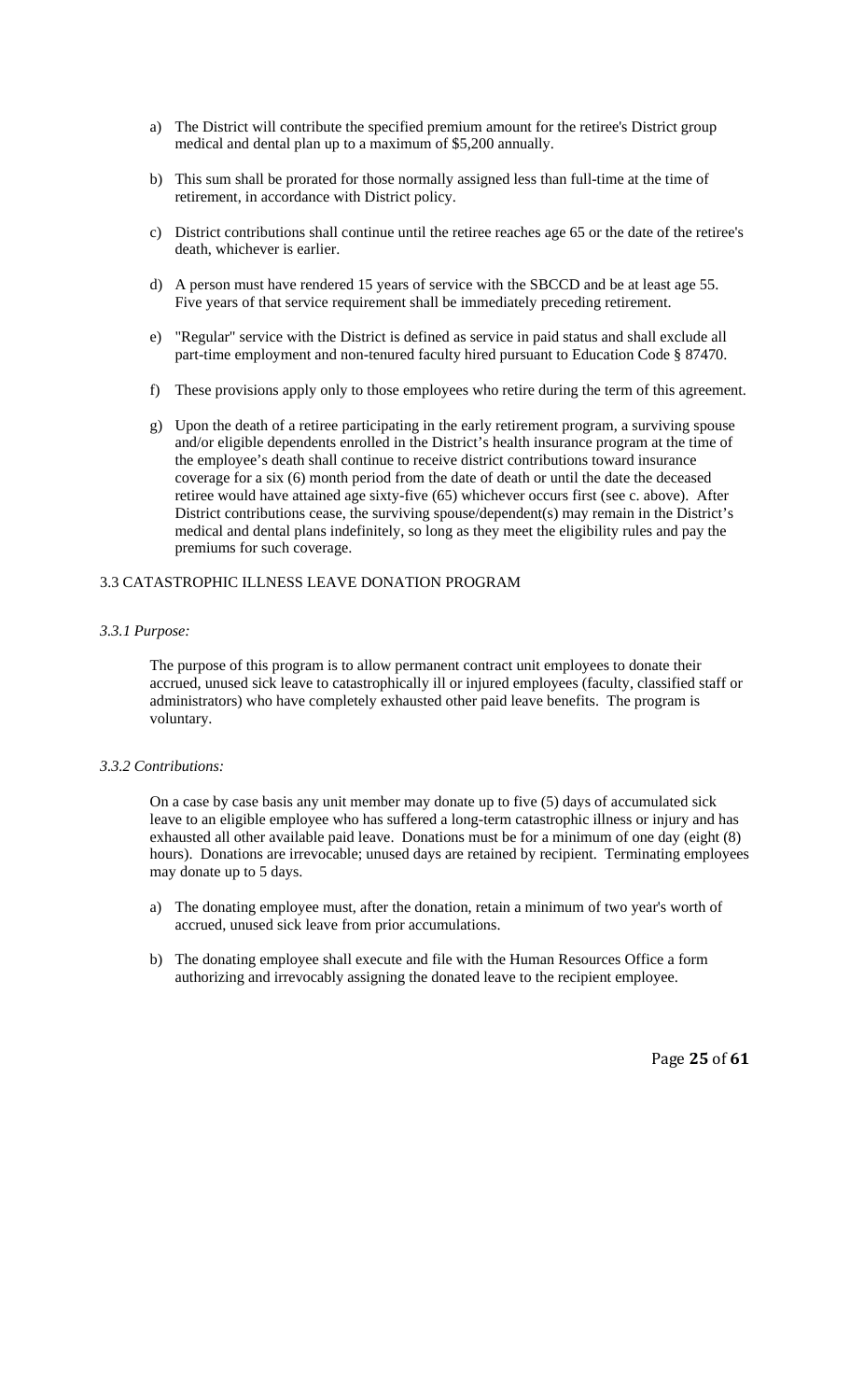# *3.3.3 Eligibility:*

Unit members shall be eligible to request the donation of other employees' sick time subject to the following conditions and limitations:

- a) The unit member is an I.A. contract permanent employee; contract and temporary unit members are not eligible to participate either as a donor or recipient.
- b) The unit member suffers from a non-industrial, catastrophic illness or injury, which is defined as an injury or illness which for a period of not less than one hundred (100) work days has caused the employee to be incapacitated from the performance of duty as an employee of the District, and is expected to continue to be incapacitated for an extended period of time (at least 30 days). Examples of such catastrophic illness or injury include life threatening injury or illness, cancer, AIDS, heart surgery, stroke, etc. *Not covered:* stress related illness; normal pregnancy, workers compensation claims, normal illness such as colds, flu, allergies, headaches, etc.
- c) The unit member has exhausted all of his/her available paid leaves, including regular and extended sick leave and vacation. Any sick leave and vacation accrued while on catastrophic leave shall be used before donated leave.
- d) The maximum number of donated days which may be utilized by one unit member for a single catastrophic illness or injury shall not exceed (100) days.
- e) Each unit member shall be limited to one donation request per school year.
- f) Donations may only be accepted during a two (2) week call for donations window period. Donation received outside of this 2 week window period will not be accepted.

### *3.3.4 Administration:*

- a) Applications for benefits shall be submitted to Human Resources on a District form.
- b) The applicant shall provide medical verification of catastrophic illness or injury from a physician before the application will be considered.
- c) After verifying the unit member's eligibility, the District's Human Resources Office shall notify the Instructors' Association of the request, and the Association shall circulate a request for sick leave donations to be submitted to the payroll office (two week window period).A District request form must be used.
- d) Donated sick leave not used prior to the employee's return to service shall be retained by the recipient.
- e) The recipient unit member shall be solely responsible for any taxes on the hours received. Such taxes shall be withheld at the normal rate for the employee. In the event the State or Federal governments rule that a tax liability is due other than is taxed, the unit member shall be solely liable therefore.

*3.3.5 General:* 

Page **26** of **61**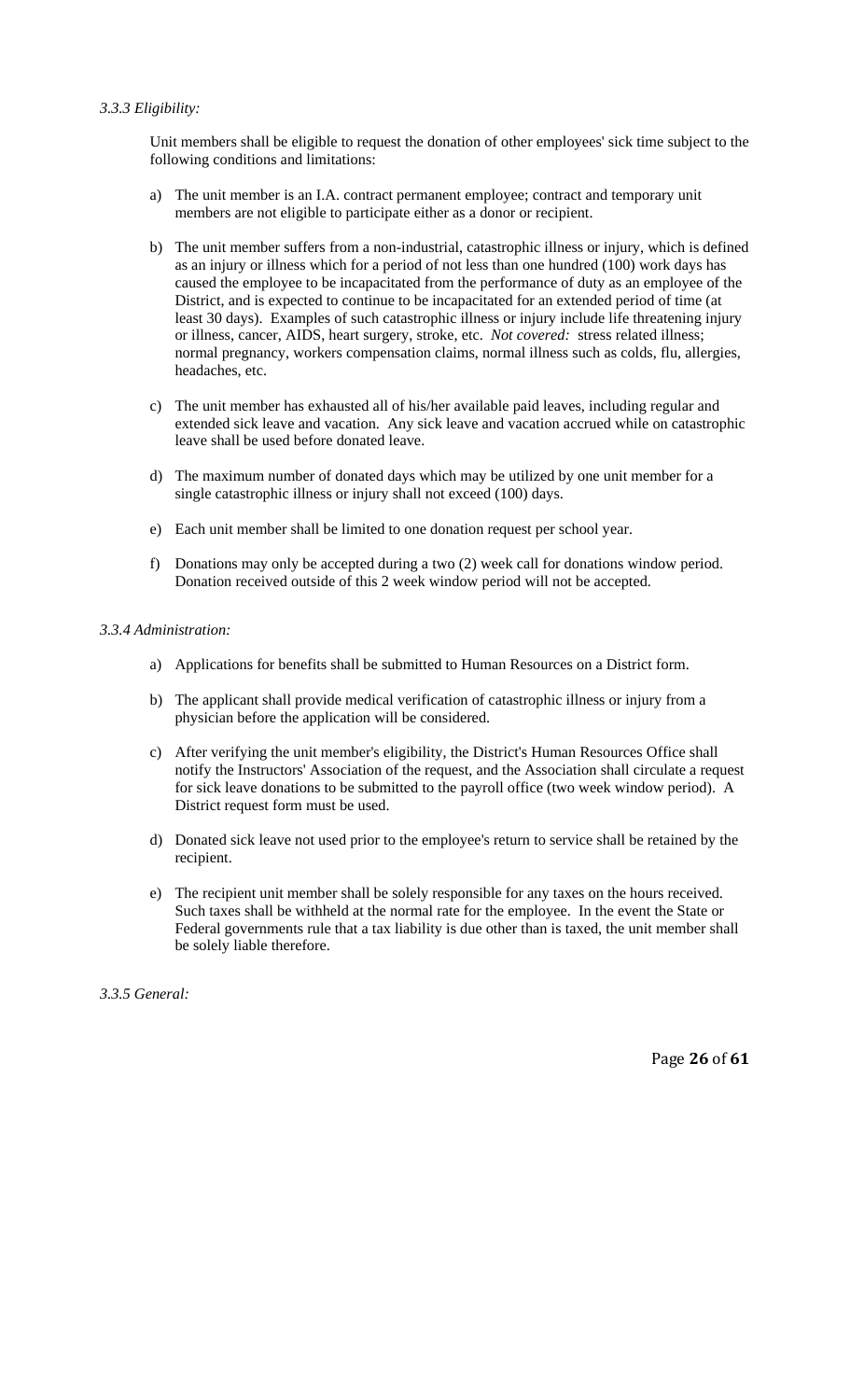No action taken under this Section shall be subject to the grievance procedure of this agreement or of any other District grievance procedure. Unit members voluntarily participating in this program shall hold the District and the Instructors' Association harmless for any and all disputes arising out of this program. Use of donated sick leave is a privilege and not an entitlement.

### *3.3.6 Disability Insurance:*

Long-term disability (income protection) insurance is included as part of the mandatory benefit package for employees eligible for district insurance. The insurance plan pays a benefit of 66.66% of an employee's regular monthly compensation up to a maximum of \$5,000.

# 3.4 ADJUNCT INSTRUCTORS' SICK LEAVE AND JURY DUTY

3.4.1 Adjunct instructors shall accrue sick leave at the rate of one (1) hour for each seventeen (17) hours of teaching service in accordance with Section 2022.52 in District Policies. Such accumulated sick leave is available for use only after the member has taught thirty-six (36) hours.

3.4.2 Adjunct instructors may claim up to 60% of their annually accrued sick leave, accumulated and carried over from the prior academic year, for use for personal necessity in accordance with the provisions of District Non-Administrative Certificated Policy 2022.8 Personal Necessity.

3.4.3 All unused sick leave shall be cumulative from year to year unless there is a break in service of three (3) semesters or more. If adjunct employees become contract or regular employees, their accumulated sick leave shall remain credited to the employee.

3.4.4 Adjunct instructors shall receive jury duty leave in the same manner as provided for contract/regular faculty, in accordance with the provisions of District Non-Administrative Policy 2022.9 (c) Judicial Appearances. The District shall provide substitutes for the classes of those absent on jury duty when deemed necessary by the appropriate Vice President.

# 3.5 AUDIT/ENROLLMENT - FACULTY EMERITUS AND CURRENT EMPLOYEES

The following is added to those benefits contained in the District Policy for faculty Emeritus Status:

- a. All retirees (and current unit members) may enroll in and audit one credit course each semester without payment of the audit fee or health fee.
- b. All retirees (and current unit members) may enroll in one non-credit course each term and the District shall waive the enrollment fees.

### 3.6 ADJUNCT INSTRUCTORS' PARTICIPATION IN TAX SHELTERED ANNUITY PROGRAM (TSAs)

Adjunct instructors who regularly work twenty (20) or more hours per week or the equivalent of half time at SBCC shall be entitled to participate in the District's tax sheltered annuity plan (403b) program.

The guidelines for participation are as follows:

Section 3.6 is to permit participation of adjunct instructors of the college in 403(b) programs

Page **27** of **61**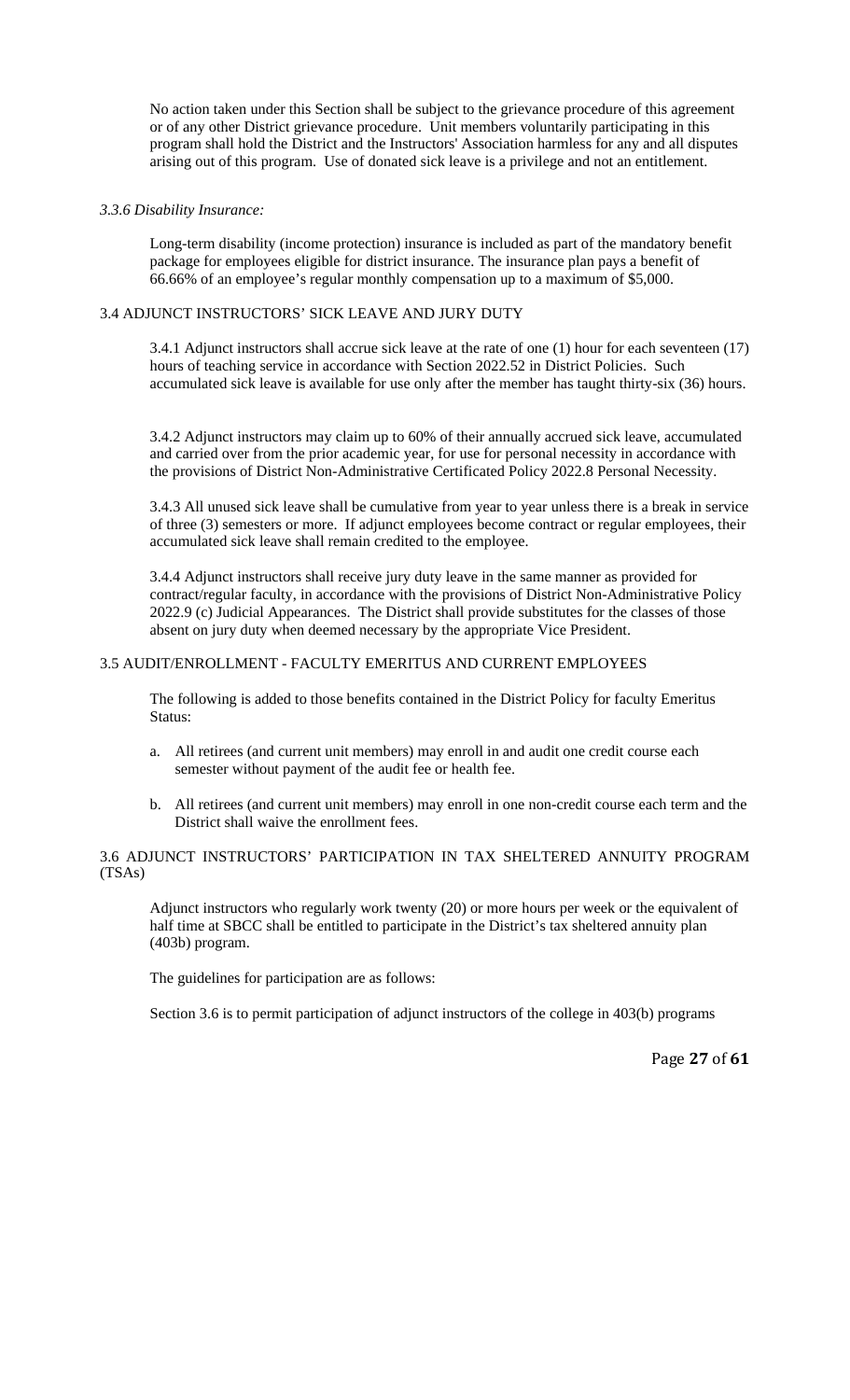through college payroll deductions.

Adjunct instructors who may participate are those who regularly work twenty hours a week or more or the equivalent of half-time.

"Half-time", for teaching faculty shall be defined as 7 ½ teaching load units (TLUs) or more per semester.

"Half-time", for all non-teaching faculty shall be defined as twenty hours or more per week

"Regular work" is defined by Fall and Spring semester assignments exclusive of summer school or any special assignments.

"Regular work" means twenty hours or more each semester or an average load of at least 7 ½ TLUs/semester every two consecutive semesters.

Initial participation for teaching faculty requires completion of two consecutive semesters of 20 hours a week or with an average of 7  $\frac{1}{2}$  TLUs per semester. Participation thereafter requires 20 hours each semester or an average load of 7  $\frac{1}{2}$  TLUs /semester every two consecutive semesters.

# 3.7 SICK LEAVE ACCRUED WHILE ON SABBATICAL LEAVE

The following provision shall be added to Section 2022.11 d. Compensation, of District Policies:

Members on Sabbatical Leave shall accrue sick leave in the same manner as those faculty who are not on sabbatical leave, i.e., those on full year sabbatical will accrue 10 sick leave days.

### 3.8 ADJUNCT INSTRUCTOR ELECTION REGARDING SDI COVERAGE

As soon as practicable after the ratification/adoption of this Agreement the District will facilitate an election among active adjunct instructors to determine whether they wish to be covered by State Disability Insurance (SDI). The program will be implemented if a majority of active adjunct instructors vote in favor of such coverage. If the program is implemented, any costs associated with SDI coverage will be borne by the adjunct instructors (and not the District).

### 3.9 LEAVE AND BEREAVEMENT

#### *3.9.1 Personal Necessity Leave*

The requirement to state an explicit reason for Personal Necessity Leave (PNL) is eliminated. An information sheet will be created with a numbered list of possible situations triggering eligibility for PNL. Only the corresponding number will have to be entered on the absence report form. The District will revisit PNL in a workgroup including representatives of all bargaining units and the absence report form will be updated and provided electronically once these negotiations are completed.

#### *3.9.2 Bereavement*

In the event of the death of an immediate family member, bereavement leave for adjunct faculty will be granted in proportion to the adjunct faculty member's teaching load, equal to 60% of the individual's weekly teaching load, or a full week if out-of-state travel is required.

Page **28** of **61**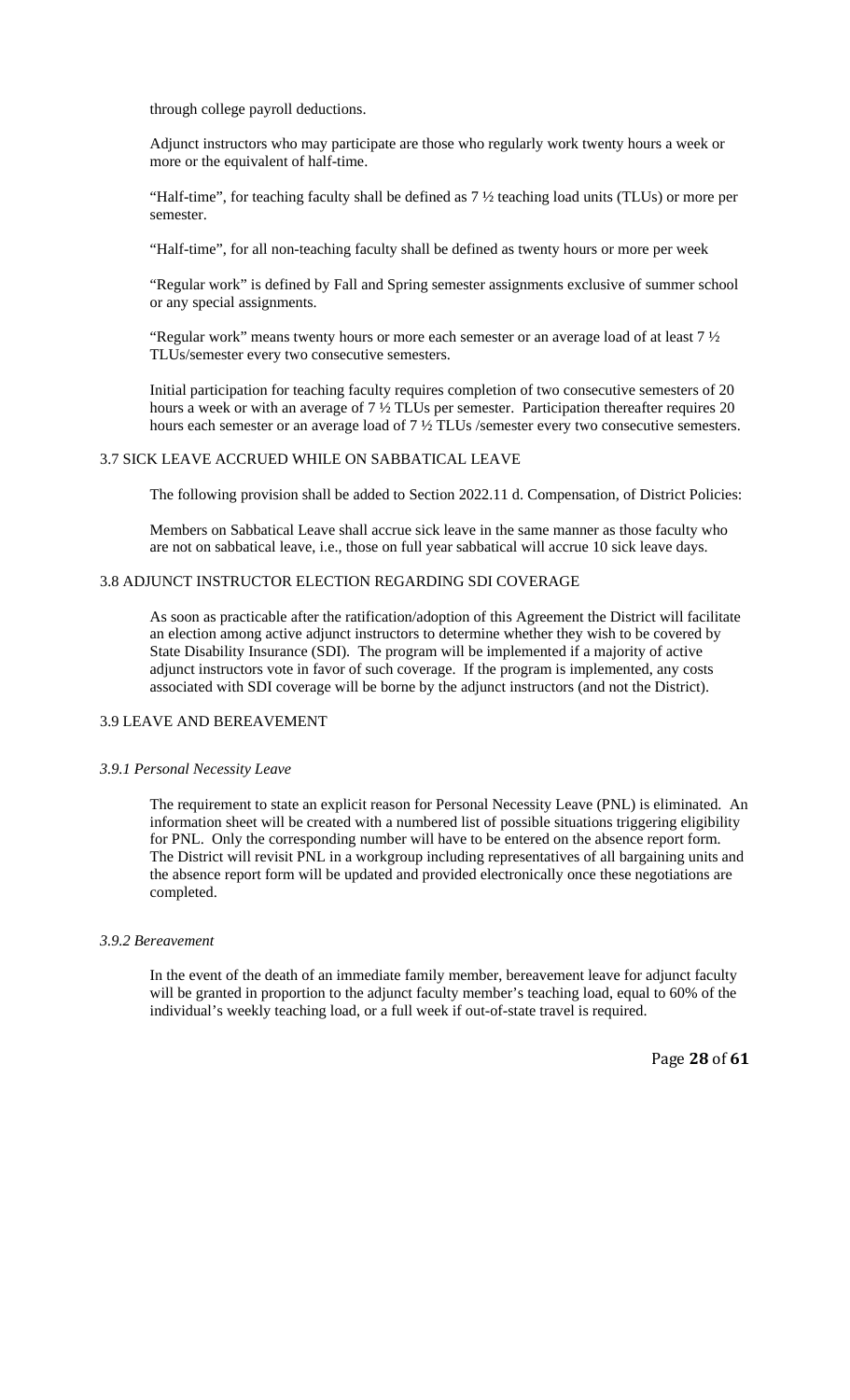## *3.9.3 Family Leave*

Faculty can take up to 16 weeks family leave for any reasons allowed by the Family Leave Act. This is an unpaid leave, however, the District will continue to pay for the faculty member's health benefits during this time. Also, the faculty member can opt to use up to 15 banked TLUs for up to 16 weeks (the equivalent of one semester) of family leave. If during any part of this semester the faculty member is or becomes disabled, he/she can use accrued sick leave to pay for the time during his/her disability.

Page **29** of **61**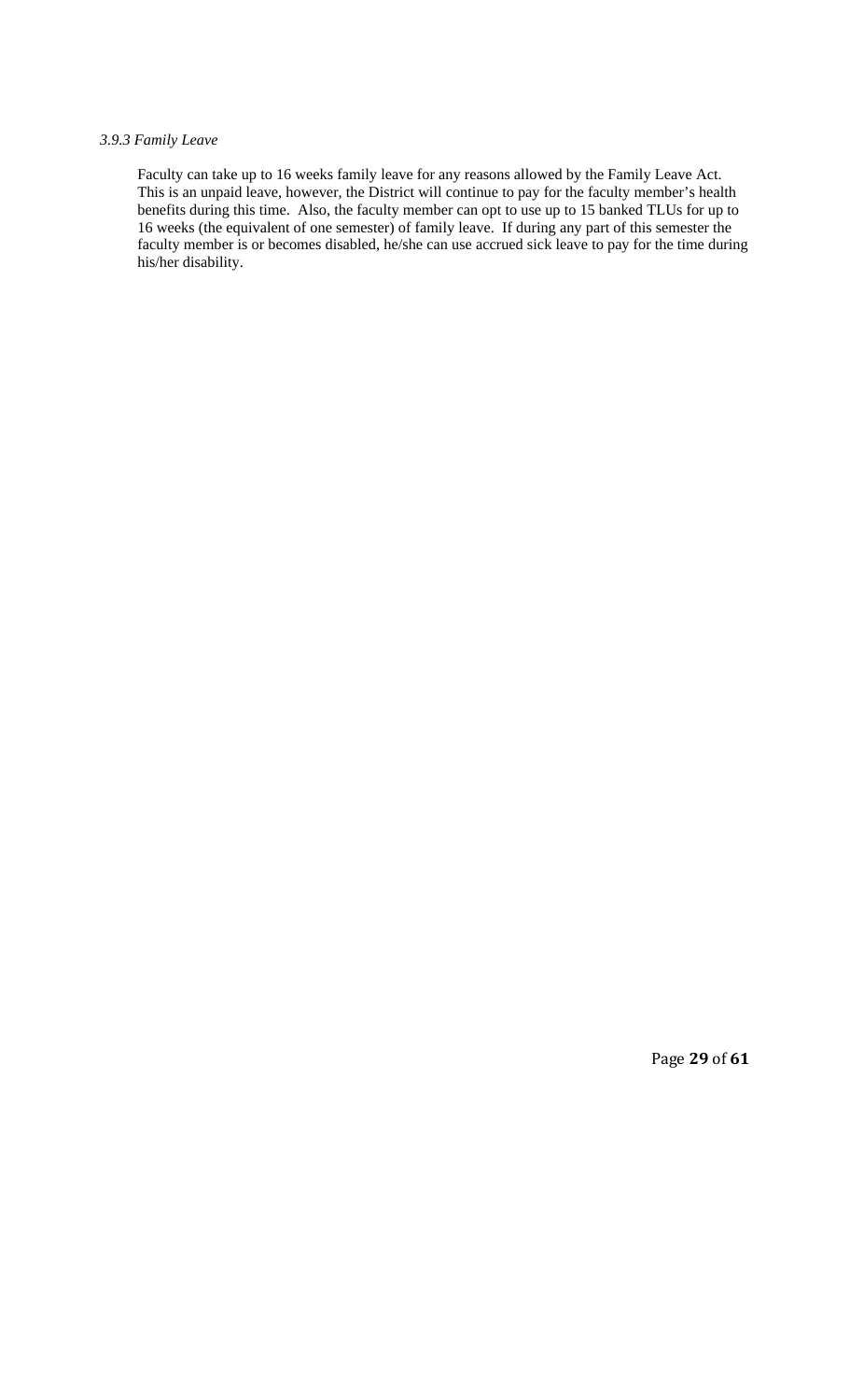# **ARTICLE 4: ASSOCIATION RIGHTS**

4.1 The Association shall have the right of access to areas in which employees work, the right to use institutional telephones (at no cost to the District), bulletin boards, mailboxes, electronic mail services, and institutional facilities provided that such use or access shall not interfere with nor interrupt normal District operations, including classroom activities.

- a) Arrangements for use of District facilities shall be made by an authorized Association representative in accordance with established District operations.
- b) Fees shall be paid for public service use as established by District policy.
- c) All postings for bulletin boards and items for distribution must contain the date of posting and the identification of the organization together with a designated authorization by the Association President and may not be defamatory.
- d) A copy of public postings must be delivered to the Superintendent/President or his designee at the same time as the posting.

4.2 The District shall provide to the Association each semester, as soon as practicable, the names and addresses of all unit members.

4.3 The District shall distribute to the Association President all written non-confidential policies, rules, regulations or procedures which relate to conditions of employment of the members of the unit, which are generally distributed to certificated unit member employees and which are generally distributed to department and/or division chairpersons. This provision is not subject to the grievance procedure unless the District's failure to distribute has been in bad faith.

4.4 The District shall furnish the Association President with one copy of all non-confidential meeting agendas including attachments and minutes of the Board and the notice of any Board subcommittee meetings. The notice of the Boards' subcommittee meetings shall be distributed to the Association President in advance of the time and place of the meeting. Agendas, minutes and notices of subcommittee meetings shall be put in the Association President's mailbox at the same time that they are distributed to the Board members.

4.5 The District shall provide the Association with a copy of the Certificated Non-Administrative Policies Manual pertaining to unit members, and shall provide the Association with a copy of all changes and amendments when they are distributed.

4.6 The District when requested shall make a reasonable effort to provide authorized Association representatives with access to documents of public record that the District normally compiles that are necessary for the Association to develop its collective bargaining position.

4.7 At the time that the preliminary budget is under preparation in the spring, and from time to time thereafter as requested by the Association, the Superintendent/President or his/her designees shall discuss with authorized Association representatives projected income and expenditures.

4.8 Reasonable effort will be made to hold negotiating sessions in the daytime hours of the work week, at times when there are no teaching or committee conflicts for members of the negotiating committees. In the event the conflicts are unavoidable, negotiators shall be relieved from committee meetings involved, and teaching substitutes shall be provided at District expense for affected classes.

Page **30** of **61**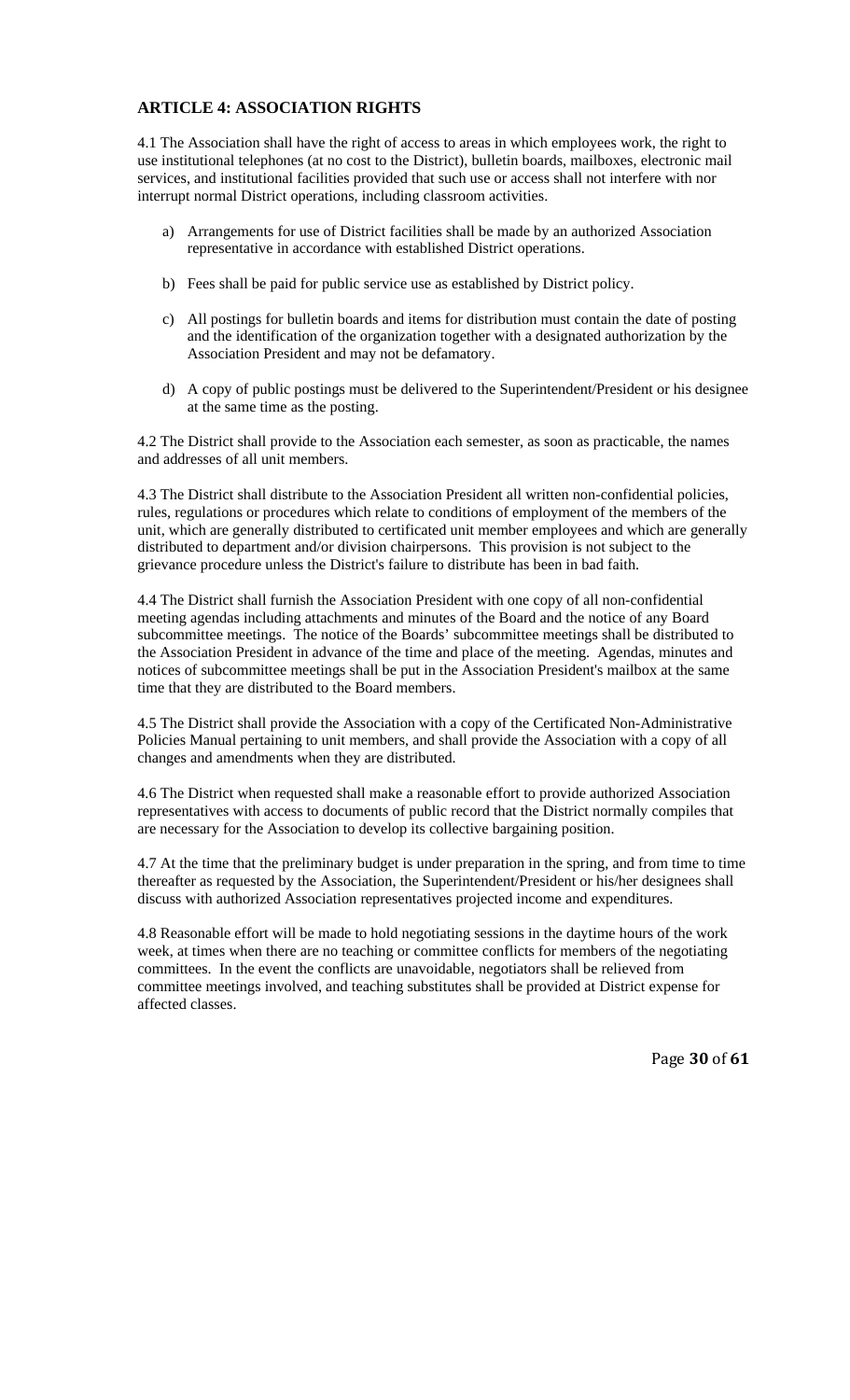4.9 The District shall not object to the Association entering into an agreement with the Academic Senate to share the office space provided to the Academic Senate. The District will not require the Academic Senate to share their present office space with any person or organization other than the Association.

4.10 The District shall provide to the President of the Instructors' Association, four (4) TLUs per semester release time to conduct association business. The Instructors' Association shall have the right to purchase from the District a maximum of 10 TLUs per semester at the appropriate hourly lab or lecture rate and provided there is no detriment to the academic program.

4.11 The District shall distribute 10 copies of the signed agreement to the Association immediately after its approval by the Board of Trustees, and then will distribute a copy of the agreement to each member of the unit as soon as possible thereafter.

Page **31** of **61**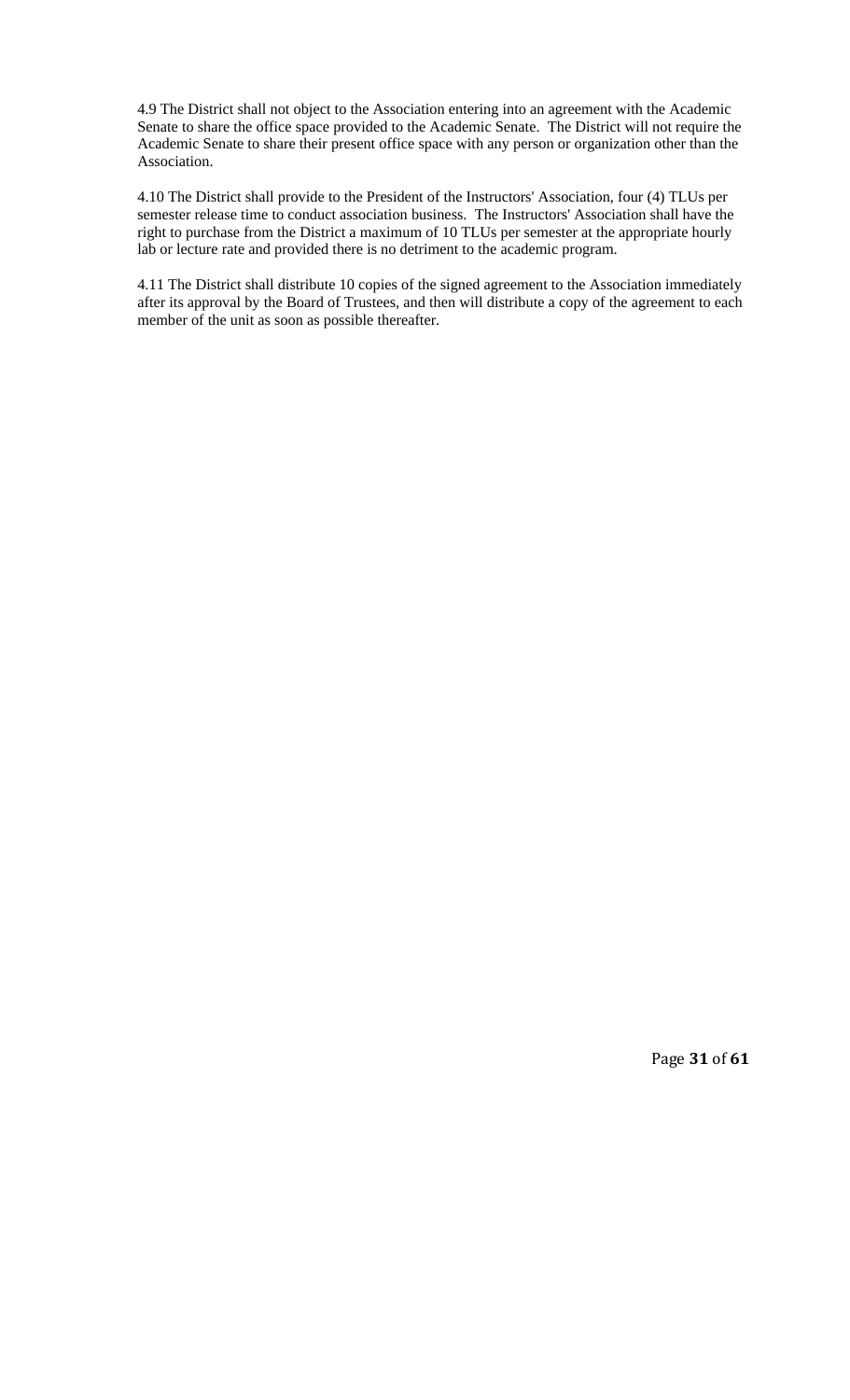# **ARTICLE 5: MAINTENANCE OF MEMBERSHIP**

Instructors' Association shall have the sole and exclusive right to have membership dues deducted for employees in the bargaining unit by the District.

The District shall deduct in accordance with the Instructors' Association dues schedule from the wages of all employees who are members of Instructors' Association fifteen (15) working days after the date of the execution of this Agreement, and who have submitted dues authorization forms to the District.

Once an employee has agreed to and has joined the Association, the employee must retain his/her membership for the duration of the Agreement so long as the unit member remains a member of the bargaining unit.

Instructors' Association shall hold the District harmless in any dispute that arises with regard to the deductions authorized under this Article. It is specifically understood that failure of any Instructors' Association member to pay monies to Instructors' Association or to comply with Instructors' Association rules, regulations or by-laws will be a dispute between the Instructors' Association and the member and will not be a dispute with or involve the District.

Page **32** of **61**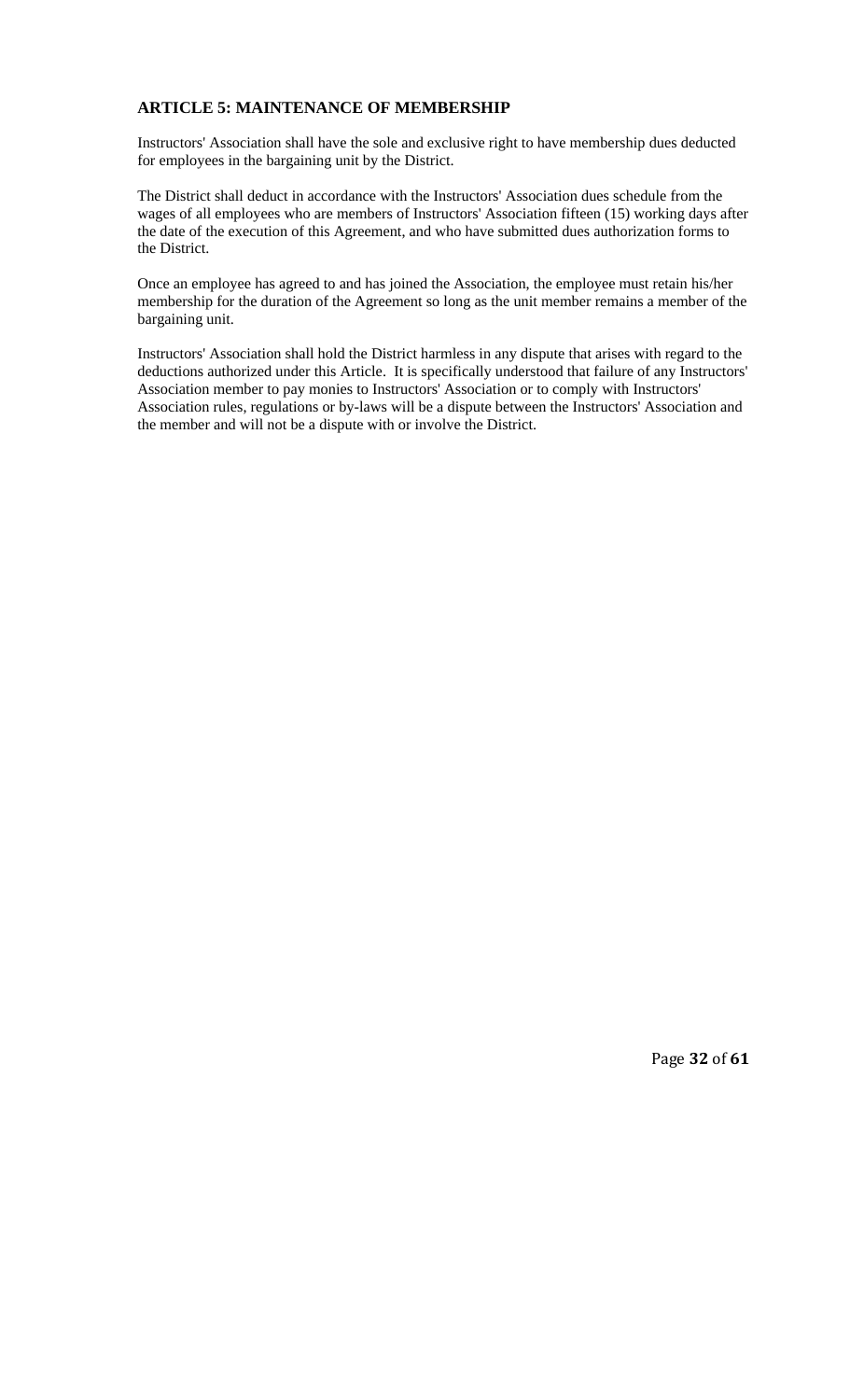# **ARTICLE 6: GRIEVANCE PROCEDURE**

# 6.1 DEFINITIONS

A "grievance" is a formal written allegation by a grievant that he/she or the Association has been adversely affected by a violation of the specific provision of this Agreement. Actions to challenge or change the policies of the District not covered by this Agreement must be undertaken under separate legal processes. Other matters for which a specific method of review is provided by law, by the rules and regulations of the Board of Trustees, or by the Administrative regulations and procedures of this college district and not covered by this Agreement are not within the scope of this procedure.

A "grievant" is any one or more unit members covered by the terms of this Agreement who pursues a grievance or the Association acting in pursuit of a grievance. It is agreed that the Association may pursue a grievance on behalf of three (3) or more unit members who are in substantially similar positions and have been adversely affected by a violation of the same specific provisions of the agreement. In such cases the unit member has the option to be included within the group represented by the Association; having chosen to be included, the unit member relinquishes the right to pursue his/her own grievance.

A "day" is any day in which the central administrative office of the Santa Barbara Community College District is open for business. The time lines set forth herein may be extended by mutual agreement between the District and the grievant. A request by either party to extend the time lines will not be unreasonably denied.

The "immediate supervisor" is the lowest level non-unit certificated supervisor(s) designated by management to administer grievances and having immediate jurisdiction over the grievant. When the Association is the grievant acting on its own behalf rather than on the behalf of a unit member or members, then the immediate supervisor is the appropriate Vice President or Vice President, Human Resources, depending upon who has jurisdiction over the subject covered by the grievance.

The "appropriate administrator" is the Vice President of the area concerned.

"Conferee" is any person whom either party wishes to have as an advisor.

#### 6.2 REPRESENTATION

Either party may have a conferee present at any or all levels of the Grievance Procedure.

#### 6.3 INFORMAL LEVEL

The District and the IA are committed to resolving grievances at the earliest stage. Every effort will be made to resolve complaints through informal conferences between the parties involved. The IA president or designee will be available to assist in conciliation.

Before filing a formal grievance the grievant shall attempt to resolve it by an informal conference with the immediate supervisor.

### 6.4 FORMAL LEVEL

# STEP ONE:

Within twenty (20) days after the grievant knew or by reasonable diligence should have known of the occurrence of the act or omission giving rise to the grievance, the grievant

Page **33** of **61**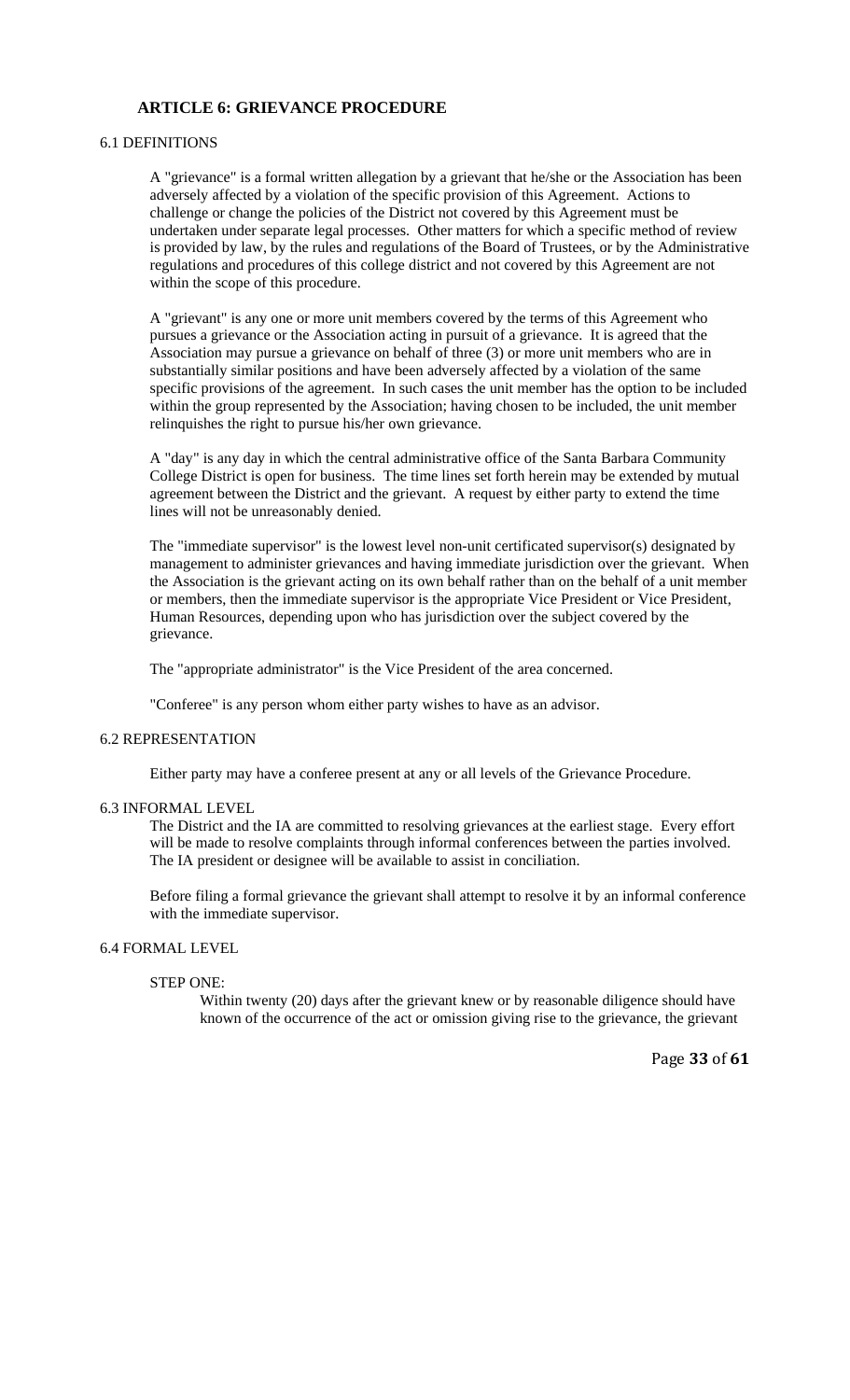must present his/her grievance in writing on the appropriate District form to his/her immediate supervisor with a copy to the Grievance Officer of the Instructors' Association.

This statement shall be a clear, concise statement of the grievance, indicating which provision of the Agreement is alleged to have been violated or misapplied, the circumstances involved, the decision rendered at the informal conference, and the specific remedy sought.

Upon the request of either party, a face to face meeting will be held.

The supervisor shall communicate his/her decision to the unit member in writing within ten (10) days after receiving the grievance. The time for this response may be modified in advance by mutual agreement of the parties. If the supervisor does not respond within the time limits, the grievant may appeal to the next level. If the grievant is the Association acting on its own behalf, the grievant appeals directly to Step Three, by passing Step Two.

### STEP TWO:

In the event the grievant is not satisfied with the decision at Step One, he/she may appeal the decision in writing to the appropriate administrator within ten (10) days.

This statement shall include a copy of the original grievance, the decision rendered, and a clear, concise statement of the reasons for the appeal.

Upon the request of either party, a face to face meeting will be held.

The appropriate administrator shall communicate his/her decision within ten (10) days after receiving the appeal. The time for this response may be modified in advance by mutual agreement of the parties. If the appropriate administrator does not respond within the time limits, the grievant may appeal to the next level.

#### STEP THREE:

If the grievant is not satisfied with the decision at Step Two , he/she may within ten (10) days appeal the decision on the appropriate District form to the Superintendent/President or his/her designee, provided that his/her designee is not the same person as at Step Two. This statement shall include a copy of the original grievance and appeal, the decisions rendered and a clear, concise statement of the reasons for the appeal.

Upon the request of either party, a face to face meeting will be held.

The Superintendent/President or his/her designee shall communicate his/her decision to the grievant within ten (10) days. The time for this response may be modified in advance by mutual agreement of the parties. If the Superintendent/President does not respond within the time limit provided, the grievant may appeal to the next level.

### STEP FOUR:

If the grievant is not satisfied with the decision at Step Three, he/she may within ten (10) days file a written appeal regarding the decision on the appropriate District form to the Board of Trustees.

This statement shall include a copy of the original grievance and appeal, the decisions rendered, and a clear, concise statement of the reasons for the appeal.

Page **34** of **61**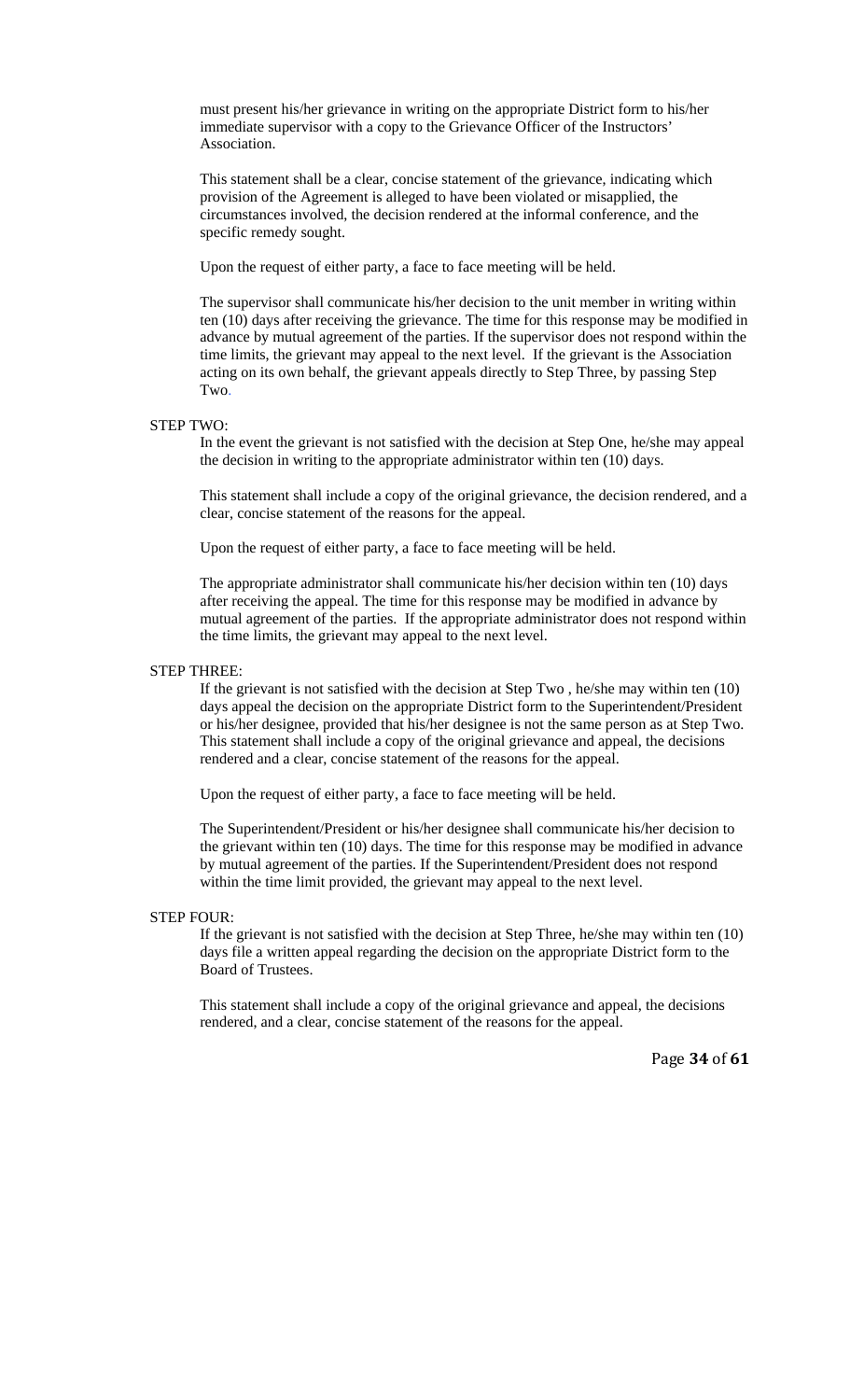The Board of Trustees, or their designee, shall communicate their decision to the grievant within ten (10) days. The decision of the Board of Trustees shall be final.

Page **35** of **61**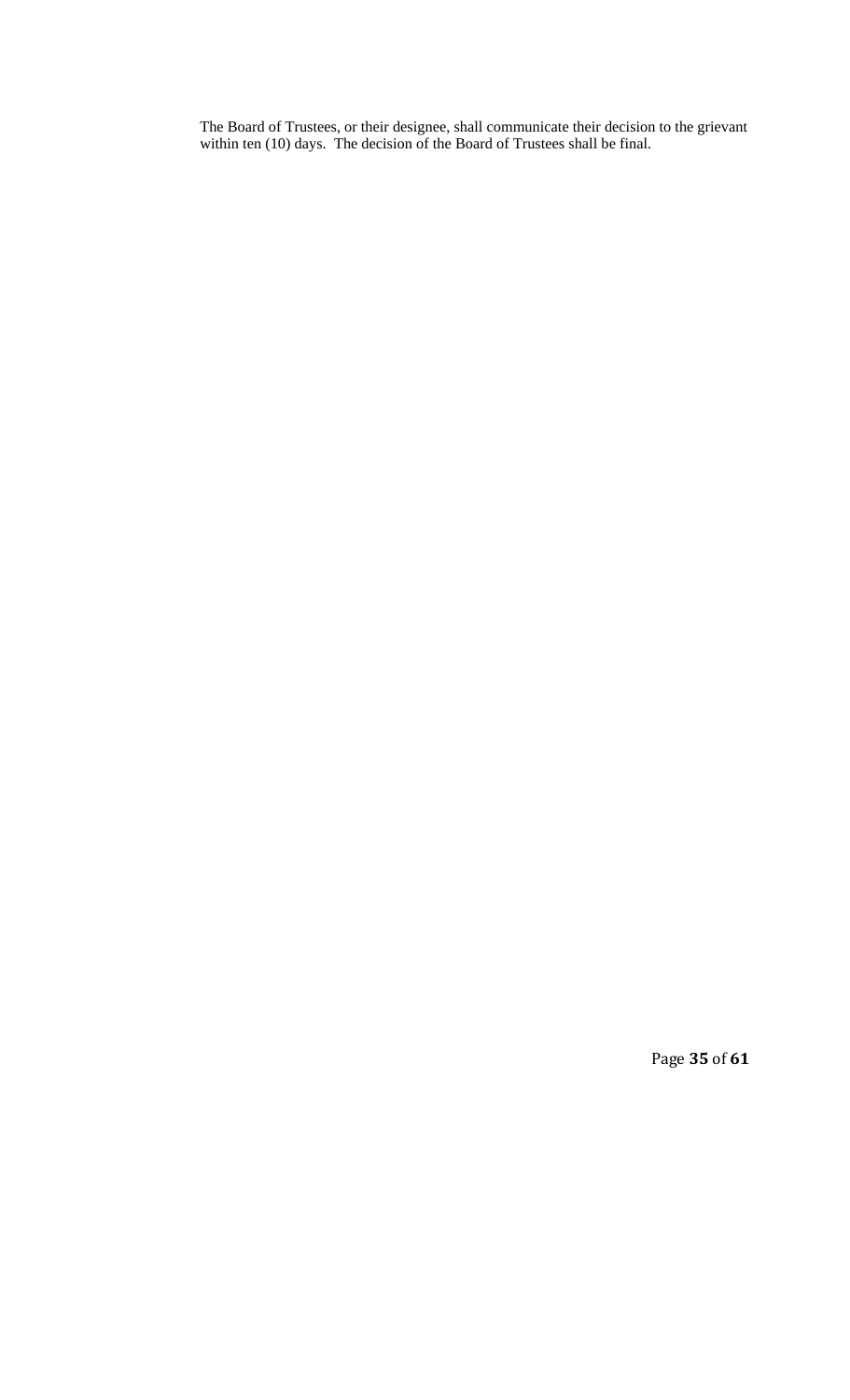# **ARTICLE 7: PERSONNEL FILE INSPECTION**

Official certificated personnel files shall be maintained under the following circumstances:

7.1 Upon appropriate advance written request by the employee, s/he shall be permitted to examine his/her file.

7.2 No derogatory material relative to an employee's conduct, service, character or personality shall be placed in the file unless the employee has had an opportunity to read the material and comment thereon. An employee shall have the right to enter, and have attached to any derogatory material, his/her own comments. An employee shall receive a copy of all evaluations put in his/her file.

7.3 The employee shall be permitted to request that any such derogatory material in his/her file be reproduced.

7.4 Nothing in this policy shall allow the employees access to confidential references.

Page **36** of **61**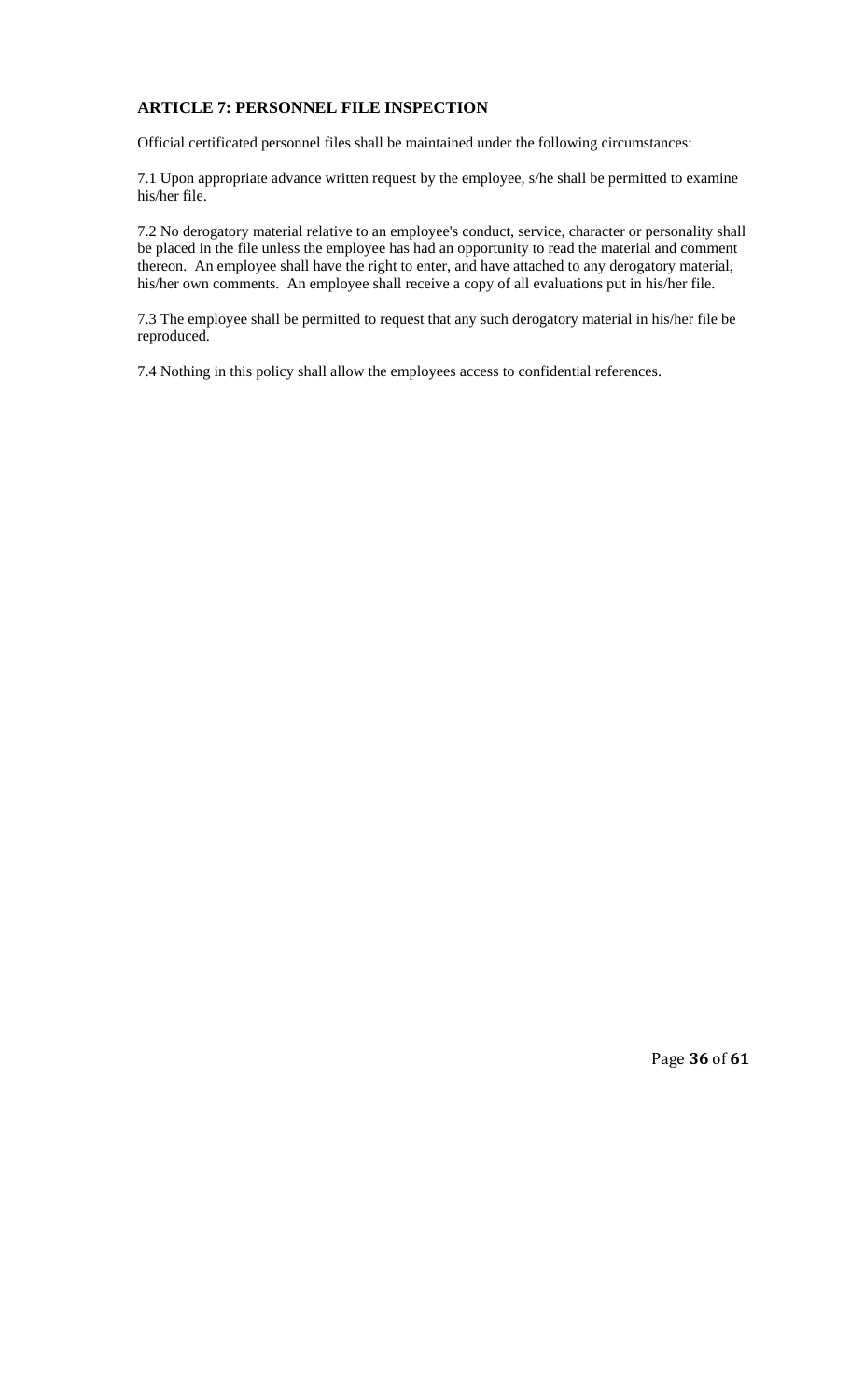# **ARTICLE 8: PAYROLL**

# 8.1 PAY PERIODS

#### *8.1.1 Pay Periods*

Contract and regular faculty receive their salary in ten payments, with the first payment received on the last working day of September. Subsequent payments are received on the last working day of each month, except December which will be received on the first working day of January.

## *8.1.2 Summer Savings*

At the election of a contract or regular faculty member, an after tax deduction "Summer Savings "may be elected wherein a portion of the salary is placed into a non-interest bearing trust account for each of the months that are paid. In July and August that savings is returned in two equal payments. (When requested by a unit member, to the extent permitted by law in accordance with Section 13519 of the Education Code, an amount equal to 16 2/3 percent of each monthly payment shall be withheld and the total amount so deducted shall be paid in two equal installments, one installment to be paid not later than the 5th day of August next succeeding and one installment to be paid not later than the 5th day of September next succeeding. Pay dates shall be the last working day of each month.)

### 8.2 PAYROLL DEDUCTIONS

### *8.2.1 Federal Income Tax*

Federal income tax will be withheld on the basis of information furnished by the employee on Form W-4.

### *8.2.2 Retirement Fund*

8.2.2.1 All contract and regular certificated employees will be required to participate in the California State Teachers Retirement System.

8.2.2.2 Deductions will be made at rates determined by the retirement system.

8.2.2.3 Deductions will be made for the actual months of active employment.

#### *8.2.3 Other Deductions*

When authorized by the employee, deductions will be made for insurance, tax sheltered annuity programs, income protection plans, and credit payments approved by the Board of Trustees.

### 8.3 ADJUNCT INSTRUCTORS-AUTOMATIC DEPOSIT OF PAYCHECKS

8.3.1 The District will process automatic paycheck deposits for adjunct instructors provided the following conditions have been met:

a) To be eligible, adjunct instructors must have worked at least four complete consecutive

Page **37** of **61**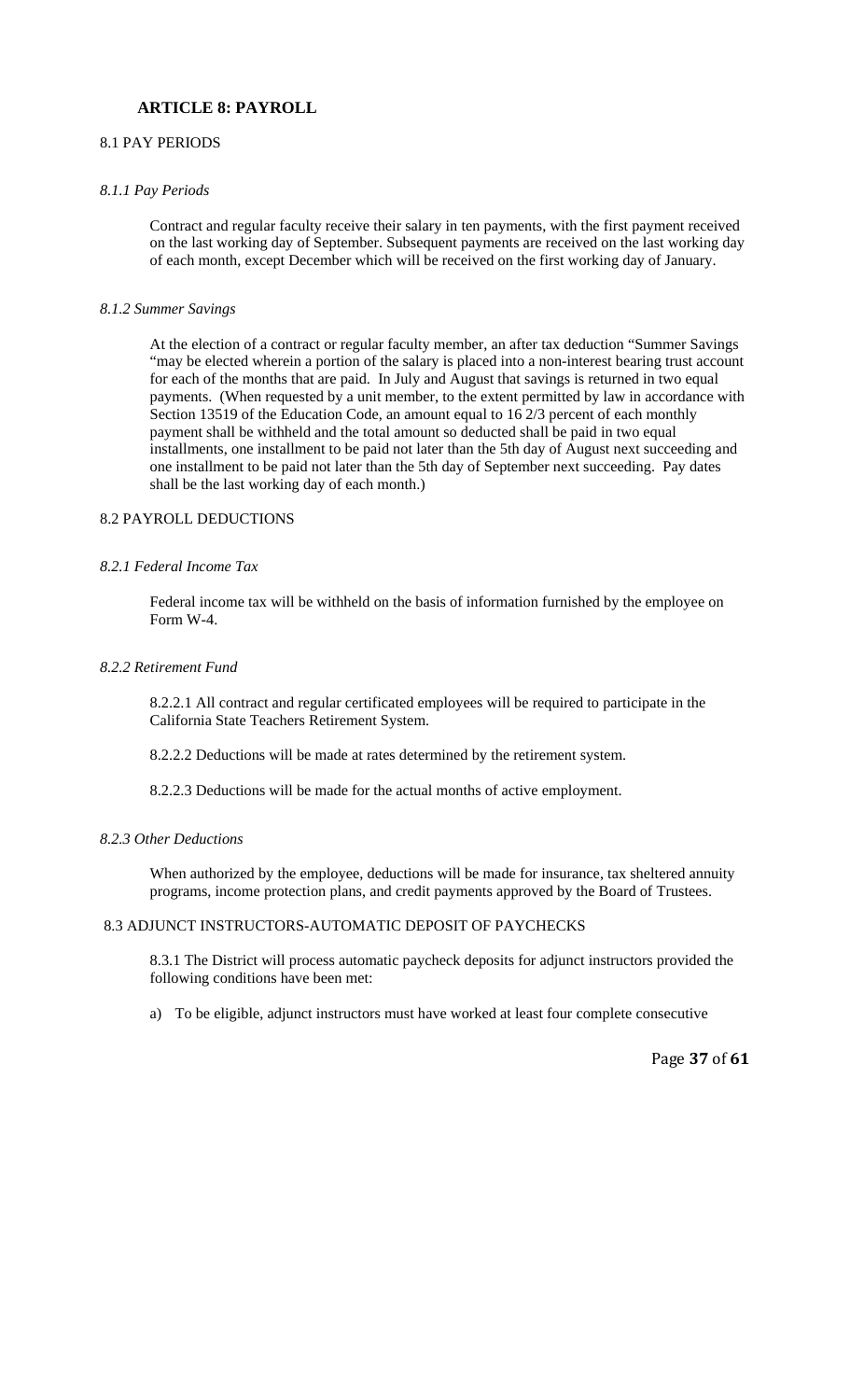semesters teaching semester-long courses each semester.

- b) A summer session, if worked, will count toward the four complete consecutive semesters but will not constitute a break in service if not worked.
- c) Employee must submit to Payroll a competed affidavit attached as Appendix E
- d) Employee has obligation to initiate the request for automatic deposit by submitting completed affidavit.

Page **38** of **61**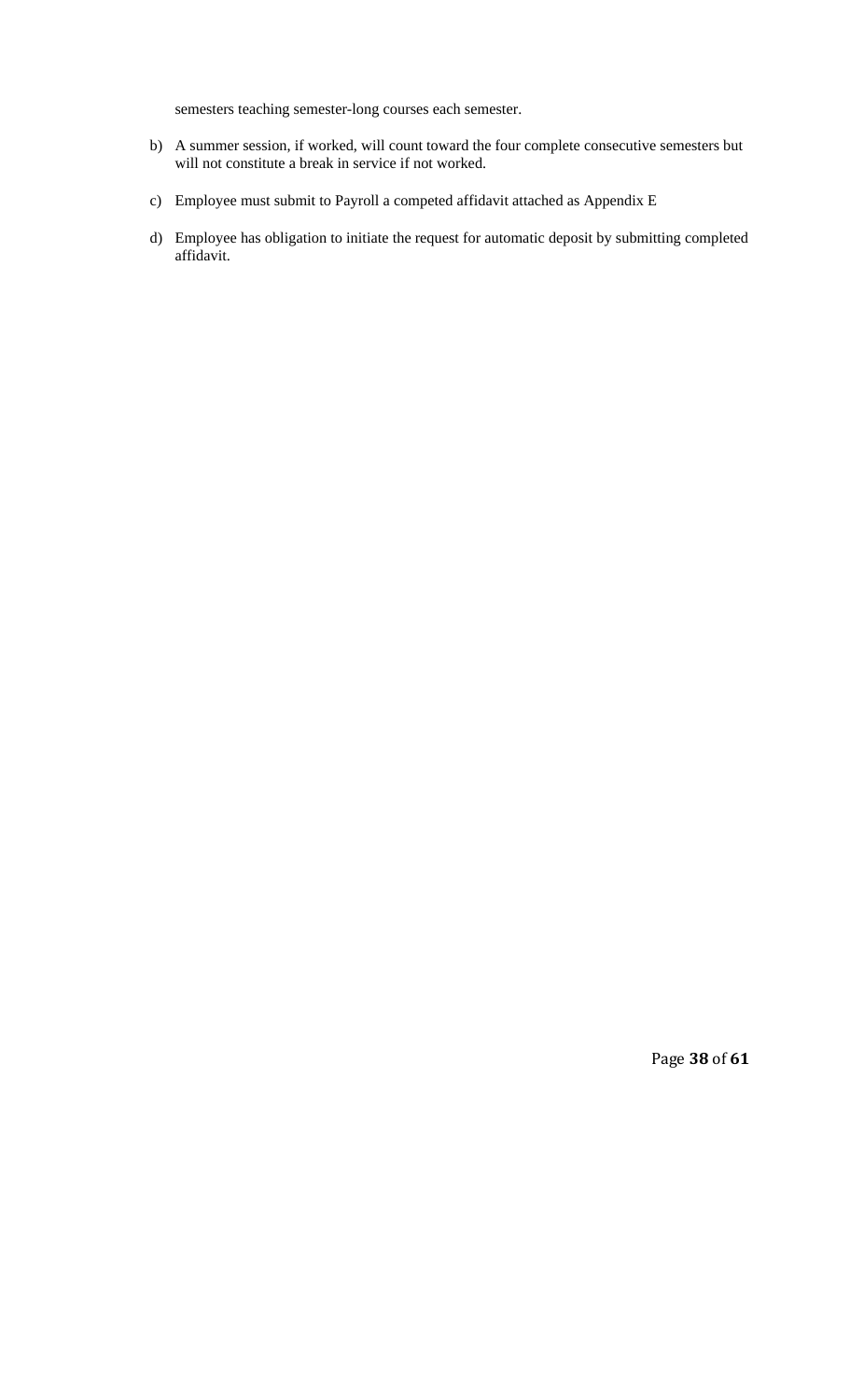# **ARTICLE 9: REDUCTION IN STAFF**

When any reduction in the faculty may be required, the applicable provisions of the Education Code shall be followed. No permanent or probationary faculty member can be laid off while any employee with less seniority is retained or render a service in a faculty service area in which the senior employee is both qualified and competent to perform. (Ed. Code §§ 87743-87761, inclusive, and 87414-87415).

Since the Education Code provides for a specific method of review during the reduction in staff process, the grievance procedure set out in Article 6 herein will not be applicable to this Article.

Page **39** of **61**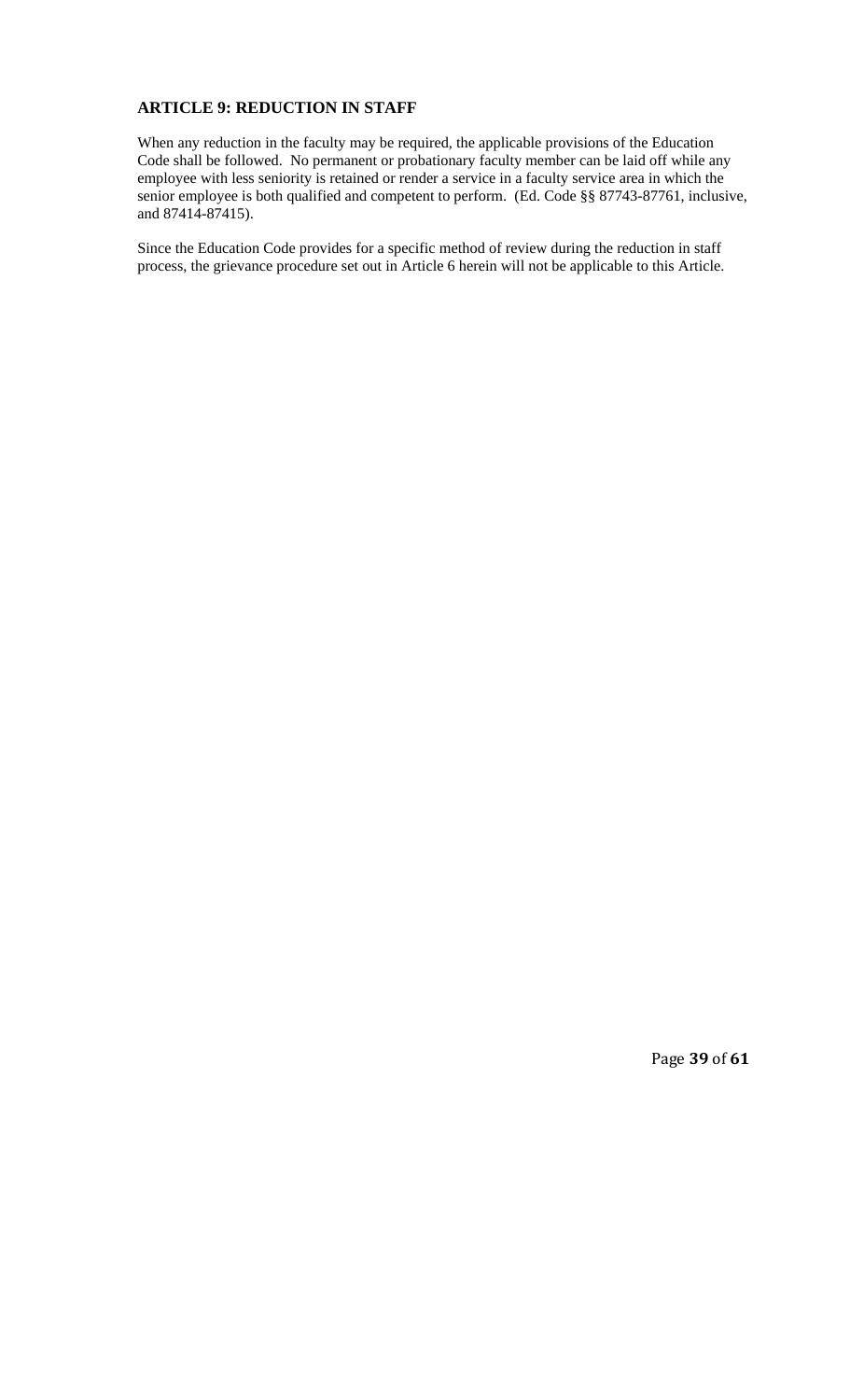# **ARTICLE 10: DISCIPLINE**

All formal disciplinary action will follow normal District policies and the President of the Instructors' Association shall be notified by the administration within (10) ten working days of each case as it occurs.

Page **40** of **61**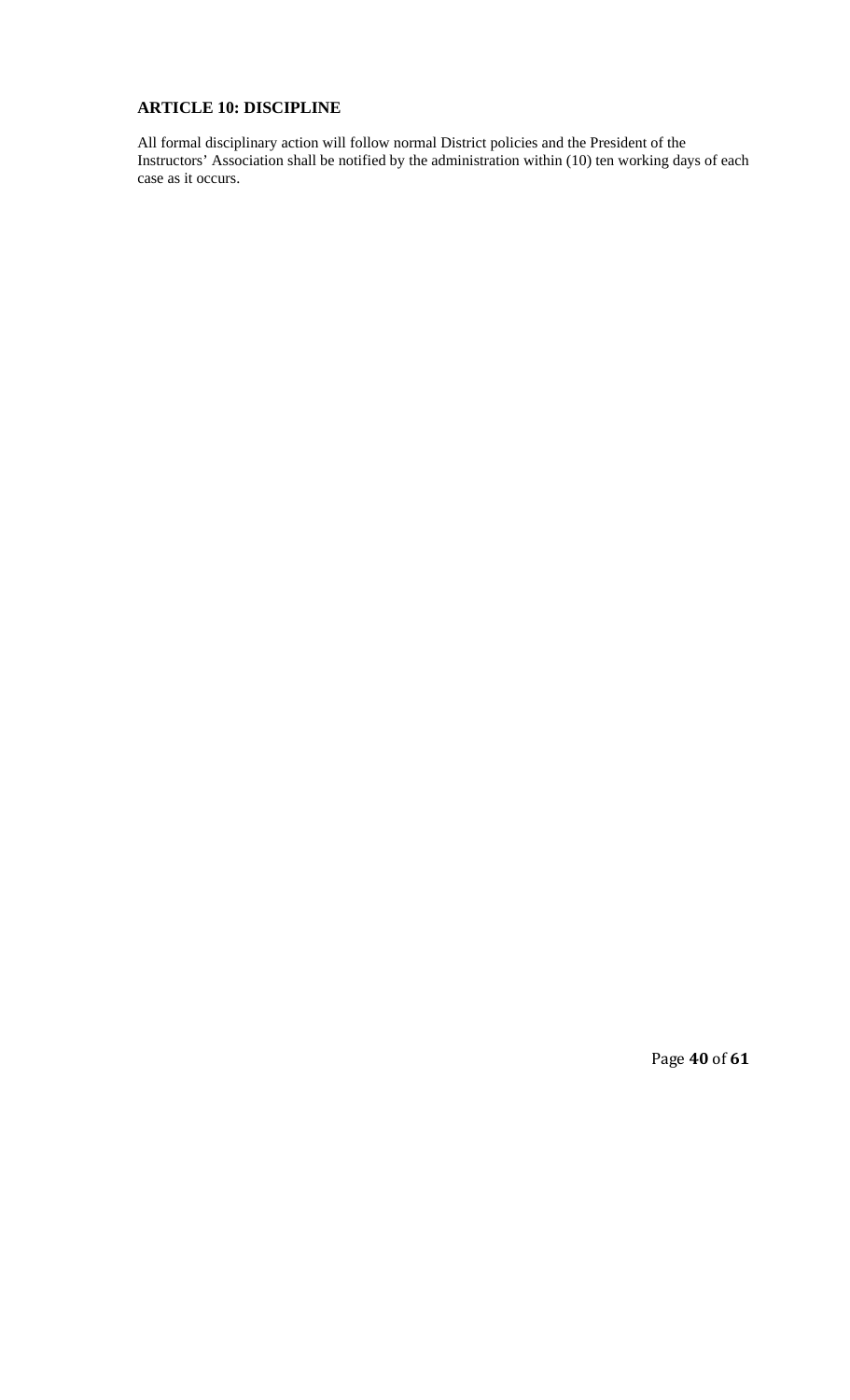# **ARTICLE 11: REDUCED WORKLOAD PROGRAM**

11.1 In accordance with provisions of Education Code Section 87483, faculty may, when approved by the District, reduce their workload from full-time to part-time and receive credit for retirement as if employed on a full-time basis, if the following conditions are met:

- a) The employee has reached the age of 55.
- b) The employee has been employed full-time in a position requiring certification for at least 10 years in the Santa Barbara Community College District of which the immediately preceding five years were full-time employment.
- c) The minimum part-time employment is the equivalent of one-half of the number of days of service required by the employee's contract of employment during his/her final year of service in a full-time position.
- d) The employee intends to retire within three years.

11.2 The option of part-time employment to be credited for retirement, as if employed full-time, may be exercised only at the request of the employee and may be revoked only with the mutual consent of the Board of Trustees and the employee.

11.3 Part-time employment credited for retirement, as if employed full-time, shall be limited to a period of three years.

11.4 During the period the employee works with a reduced workload credited for retirement as if employed full-time, the District shall do the following:

- a) Pay the employee a salary which is the pro rata share of the salary s/he would be earning had s/he not elected to exercise the option of part-time employment, and continue all other rights and benefits for which the employee makes payments that would be required if s/he remained in full-time employment.
- b) Provide benefits for the employee in the same manner as for full-time employee.
- c) In addition to its regular STRS contribution for full-time employee, the District pays a stipend to the employee equal to the amount the employee would have contributed if s/he were employed on a full-time basis.
- d) Maintain the necessary records to separately identify each employee receiving credit pursuant to this policy.

11.5 The participating employee shall sign a Reduced Workload Program Agreement outlining the terms and conditions of participating in the Reduced Workload Program.

Page **41** of **61**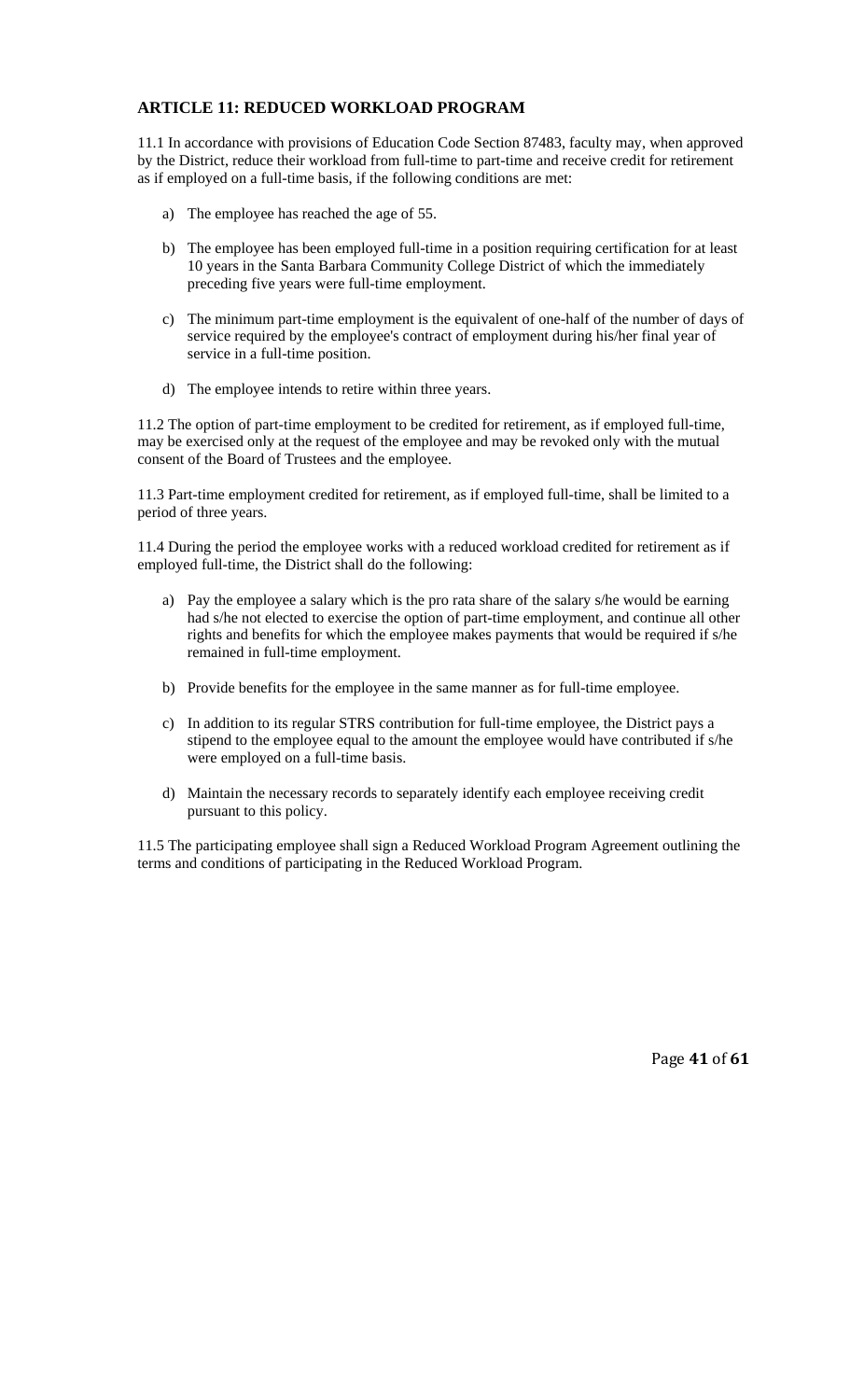# **ARTICLE 12: PROCEDURES FOR ADJUNCT FACULTY REASSIGNMENT RIGHTS**

# **I. Basic Scheduling Priorities**

A. Course offerings/assignments are created according to what will best serve student needs.

B. Full-time faculty are assigned classes/assignments first in the order determined by the department.

C. The department chair has the primary responsibility for determining adjunct assignments for any remaining classes/assignments.

### **II. Assignment of Adjuncts**

A. The objective is to assign the most qualified faculty member for each course taught/assignment in the department. For the purposes of this article only, "qualified" shall mean (1) meeting the state minimum qualification for the discipline (2) having adequate preparation for the specific course or assignment through appropriate education or experience, and (3) possessing effective skills and other criteria relevant to the specific class or assignment.

B. Such criteria may include the following, listed in no particular order:

- 1. Education
- 2. Discipline-specific professional development
- 3. Scope and recency of experience
- 4. Evaluations
- 5. Diversity
- 6. Currency in area or subject(s) taught
- 7. Previous assignments within the department
- 8. Professional certification where appropriate

C. When professional certification is necessary to ensure student safety and/or subject matter currency, possession of certification supersedes all other criteria when determining class(es)/assignments.

D. The department chair in consultation with full-time faculty has the prerogative to establish a list of qualified candidates for any or all classes/assignments based on course-specific or assignment-specific qualifications. Adjunct faculty members will be responsible for submitting any required documentation in order to be considered for inclusion on course-specific/assignment-specific eligibility lists.

E. If an adjunct faculty member's available days and times do not match the department's unmet need at his/her point of assignment distribution, that faculty member will not receive an assignment. Lack of availability with respect to the needs of the department for any two semesters within a three-year period constitutes a break in service. (See section III.A.)

F. Reassignment procedures do not guarantee a load or provide tenure, permanent status or any employment rights greater than those provided under Education Code 87665**.** 

#### **III. Seniority Rehire Preference (SRP)**

Page **42** of **61**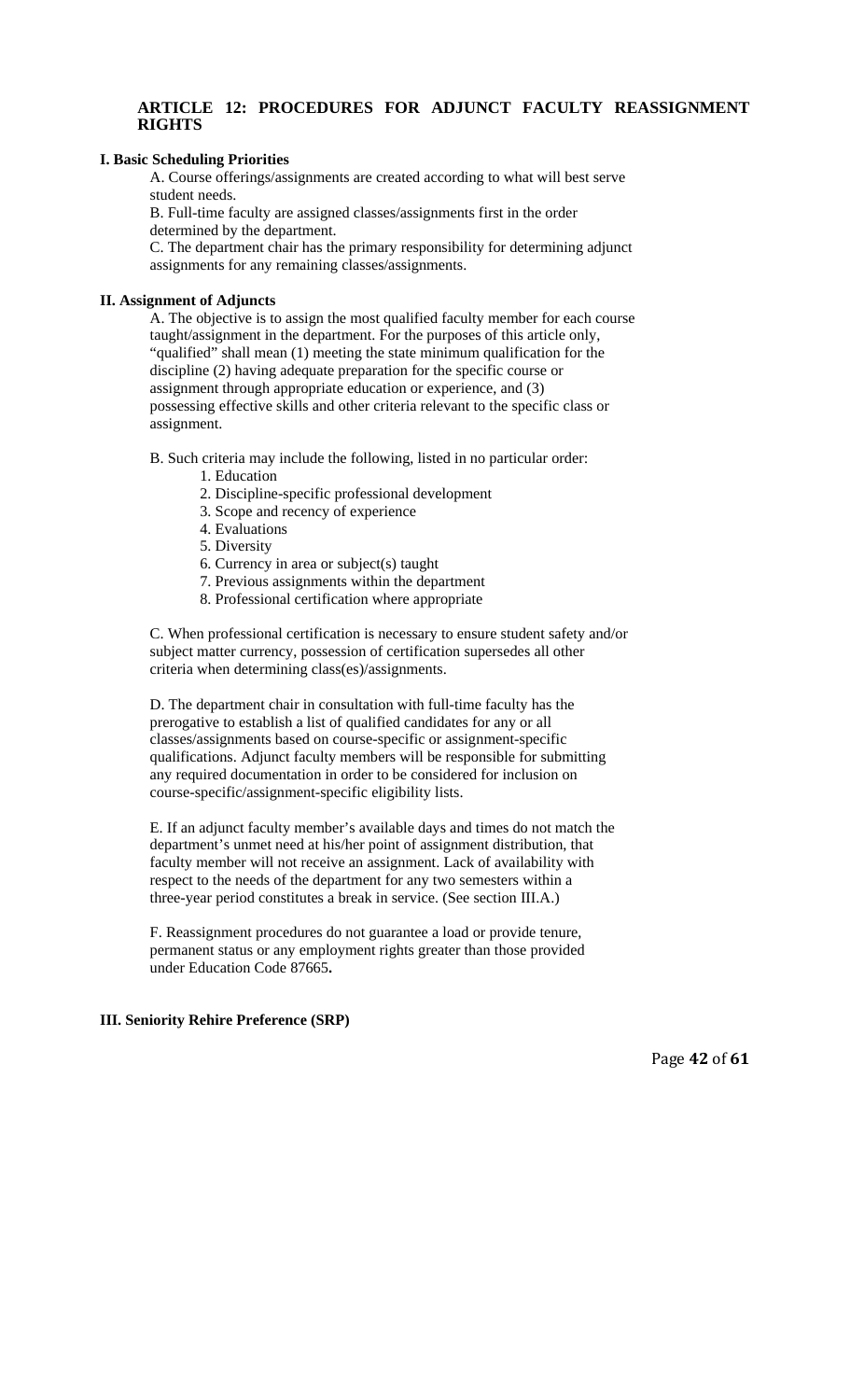A. After 4 consecutively offered semesters of service (not including Summer session) with 3 satisfactory evaluations, an adjunct faculty member will attain seniority rehire preference (SRP). While taking into account criteria 1-8, as listed in section II.B (and IID if applicable), adjuncts with SRP will be offered 1 class - or the equivalent for educational support faculty - if available.

B. Should an adjunct faculty member receive one "Substandard" evaluation or two consecutive "Needs Improvement" evaluations, that faculty member will lose his/her SRP.

C. For the purposes of determining placement on the seniority list, a retired full-time faculty member's original full-time hire date will be used.

#### **IV. Breaks in Service**

A. Adjunct faculty will lose SRP status if the adjunct is unavailable with respect to the needs of the department for two semesters within a three-year period. (See section II.E.). This refers to the adjunct member's submission of availability prior to the start of scheduling.

B. Once the schedule has already been made, an adjunct faculty member will lose SRP status if an assignment is declined in any particular semester. This refers to declining an initial offer or at any point prior to or after that scheduled class begins.

C. When SRP is lost, it must then be reestablished by following the process specified in section III.A. Exceptions shall be made for verified illness or extenuating personal or professional circumstances that are approved as an exception by the department chair and area dean. The acceptance of another work assignment at another institution shall not constitute a compelling personal or professional reason.

D. Adjunct faculty shall not lose SRP if the class/assignment was cancelled, not offered by the department, or lost due to "bumping" by a full-time faculty member.

E. Breaks in Service' will apply to retired full-time faculty only after the STRS mandated wait period of 180 days. A temporary contract will be treated as adjunct employment.

# **V. Distribution of Class(es)/Assignments**

A. Scheduling will be done as follows.

1. Using criteria 1-8 as listed in section II.B (and the lists described in II.D. if applicable), one class - or the equivalent for educational support faculty - will be assigned to all adjunct faculty members with SRP in order of longevity, as long as a suitable class/assignment is available for each of those adjuncts with SRP.

2. If any class(es)/assignments remain after this first step (V.A.1), those remaining class(es)/assignments will be distributed according to criteria 1-8 in section II.B above. Nothing precludes these remaining class(es)/assignments from being distributed to adjunct faculty with less seniority.

Page **43** of **61**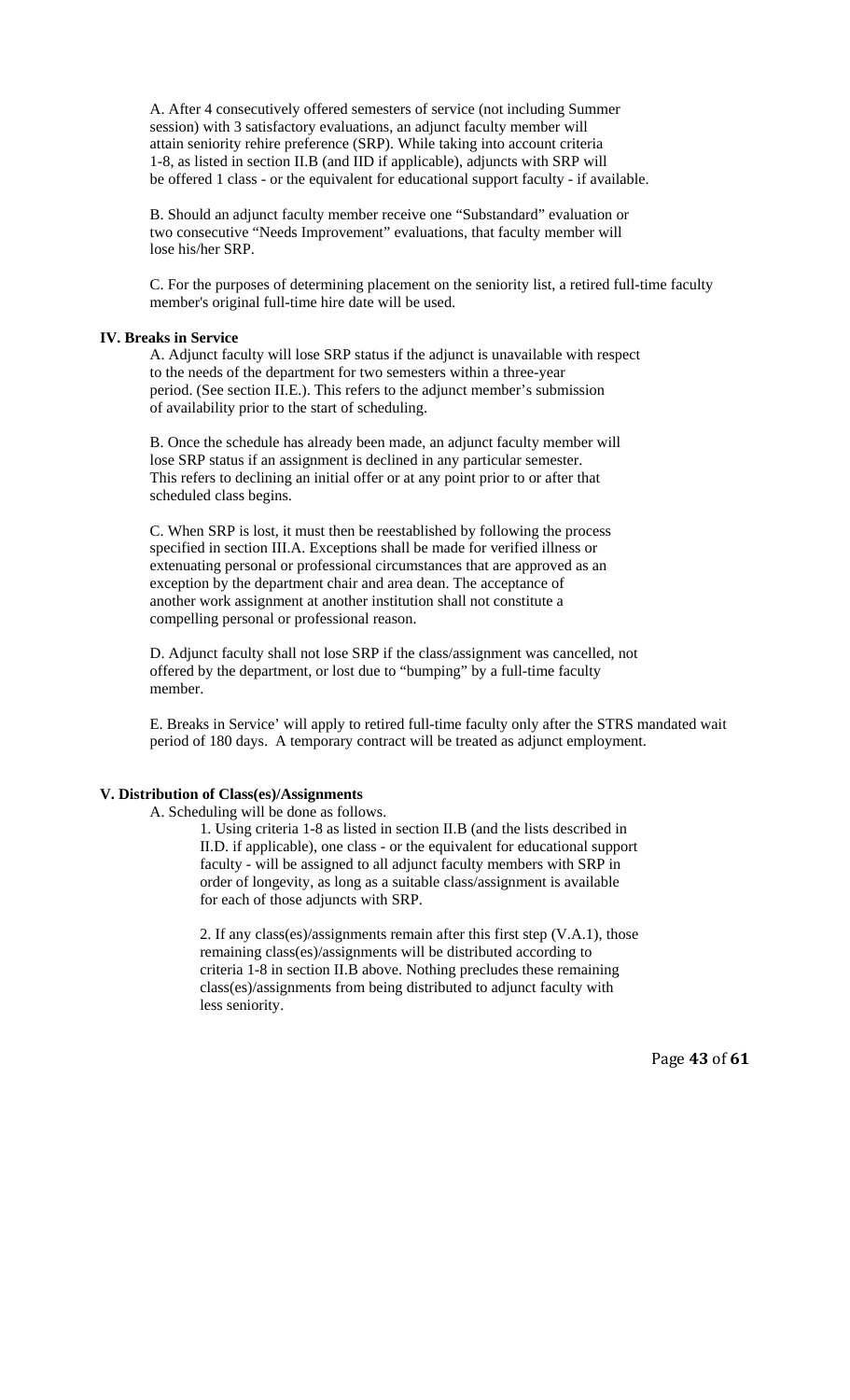# **VI. Other**

A. During any particular semester, once initial adjunct assignments have been submitted to the scheduling office, SRP will no longer be a factor for class(es)/assignments. For non-instructional assignments, SRP will no longer apply after the schedule has been submitted to the area dean.

B. Full-time faculty have the right to "bump" adjunct faculty members.

C. Adjuncts will not be allowed to "bump" other adjuncts.

### **VII. New Hires**

The aforementioned procedures (II.A~VI.C) will not preclude a department chair from hiring a new adjunct faculty member in order to address an emerging, changing, or unmet departmental need.

### **VIII. Conflicts**

If an adjunct faculty member believes that this procedure has been violated, he/she may file a grievance pursuant to Art. 6, up to Level II of the contract grievance procedure (i.e., the decision of the Executive Vice President of Educational Programs is final and binding).

#### **IX. Summer School Assignments**

Summer school is not part of the regular academic year. Summer assignments will be given to full-time faculty first, and remaining assignments will be made at the discretion of the department chair.

Page **44** of **61**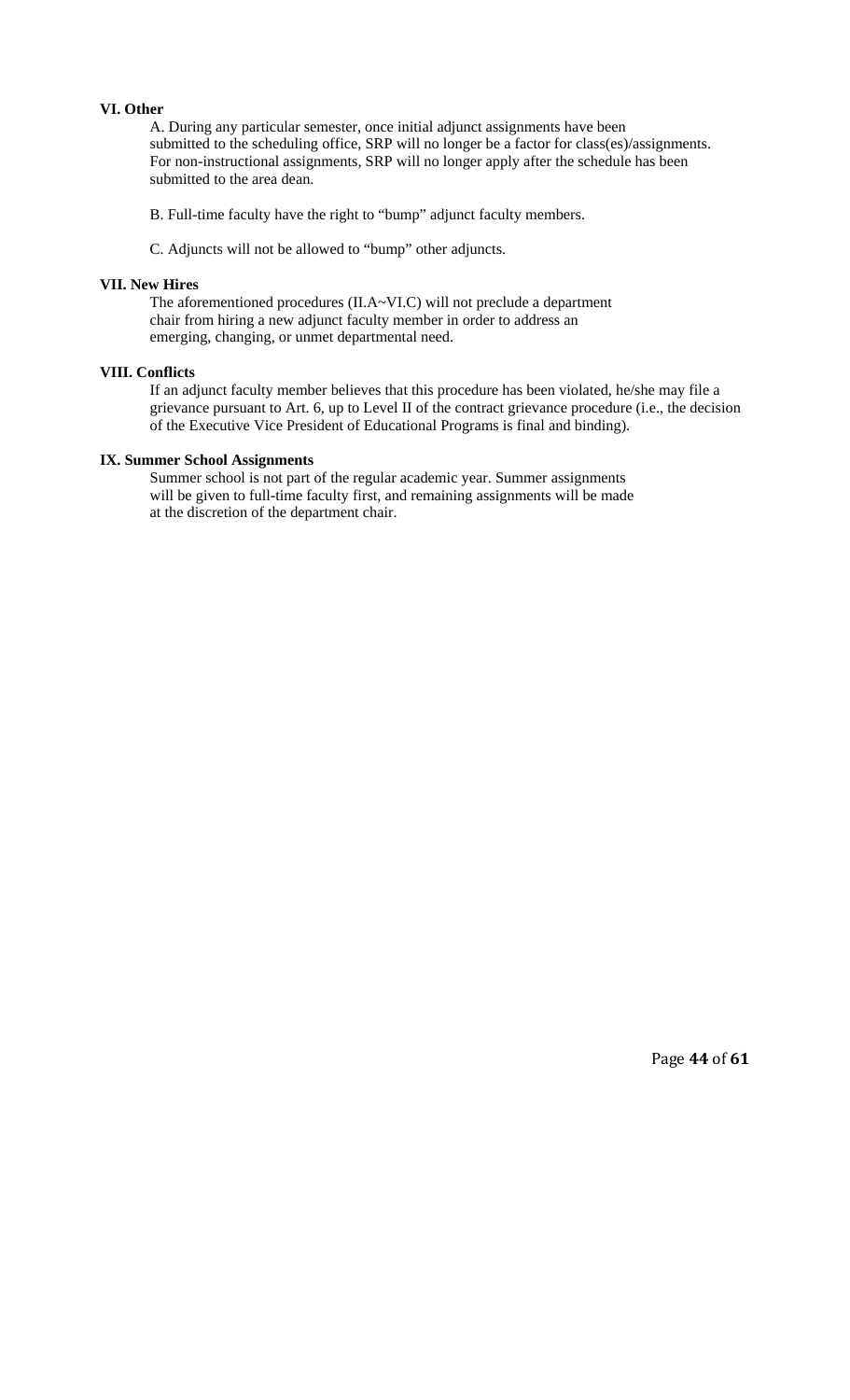# **ARTICLE 13: COMPLETION OF MEET AND NEGOTIATION**

13.1 If any provisions of this Agreement are held to be contrary to law by a Court of competent jurisdiction or of any administrative agency or is invalidated by state law, such provisions will not be deemed valid and subsisting except to the extent permitted by law, but all other provisions will continue in full force and effect. In the event of suspension or invalidation of any article or section of this Agreement by a Court or by state law or if a state law is enacted or amended requiring that the parties hereto are mandated to negotiate then, under such circumstances, the parties agree to meet and negotiate within sixty (60) days after such determination for the purpose of arriving at a mutually satisfactory replacement for such an article or section.

13.2 During the term of this Agreement, the parties expressly waive and relinquish the right to meet and negotiate with respect to any subject or matter referred to or covered in this Agreement, except as otherwise agreed upon by the District and the Association

13.3 During the term of this Agreement, the Association expressly reserves the right to delegate to the Academic Senate the formulation of policy and procedures regarding any matter with respect to the following subjects: evaluation of salary class transfer requests; faculty evaluation, including probation and tenure; ranking and evaluation of sabbatical leaves; standards for employee conduct and discipline; academic calendar; and work load (working days, office hours, student contact hours, overloads and class size). The Academic Senate shall consult with the Association on all such matters. Any such delegation is revocable by the Association in its sole and exclusive discretion by written notice to the District by U.S. Mail and by written notice presented to the Academic Senate at a meeting of the full Senate by the President of the Association or designee.

13.3.1 Any alleged violation of any policy and procedure adopted hereto shall be addressed as a grievance under this collective bargaining Agreement.

13.3.2 During the term of this Agreement, the District and the Association will not develop or amend policy with respect to the academic and professional matters described in Title 5 Sections 53200 through 53204 of the California Code of Regulations (inclusive), nor the District's faculty hiring processes, without following collegial consultation with the Academic Senate.

13.3.3 During the term of this Agreement, the District shall not add to, delete from, modify, repeal, adopt, change, or amend any policies and procedures as set forth in Article 13.3 without written consent of the Association and, upon request, negotiations with the Association to the extent the rule, regulation, policy or procedure is within the scope of representation under the Educational Employment Relations Act (EERA).

13.3.4 The District shall meet and negotiate on matters within the scope of representation only with the Association, as the representative of the bargaining unit. The Association may authorize the Academic Senate to act on its behalf in regard to specified matters, such as those described in Article 13.3, provided that any agreements on these matters are approved in writing by the Association.

13.3.5 Excluding from the Agreement any subjects or matters within the scope of representation under the EERA shall not create a precedent for or presumption that they will be excluded from future contracts.

13.4 Except as provided to the contrary hereinabove, it is the express intention of the parties to limit the scope of this Agreement so that the District shall continue to maintain all of its present policies including the present method of adopting and amending District policy, granted that such policies are not inconsistent with this Agreement, and subject to the restrictions set forth in 13.3.2, 13.3.3,

Page **45** of **61**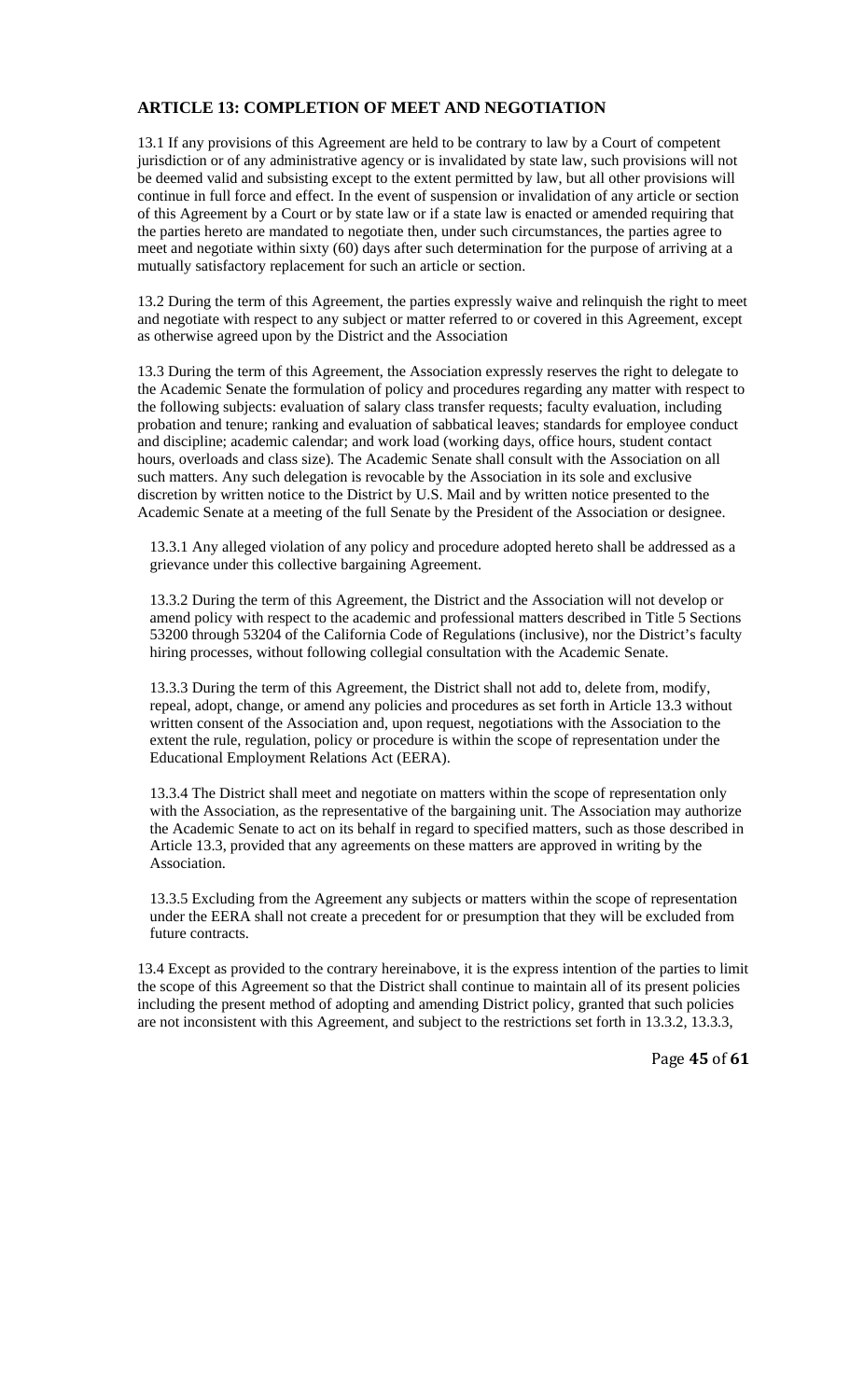13.3.4 and 13.3.5.

13.5 This Agreement shall not be added to, deleted from, modified, repealed, adopted, changed, or amended except through the mutual written and signed agreement of the District and the Association.

Page **46** of **61**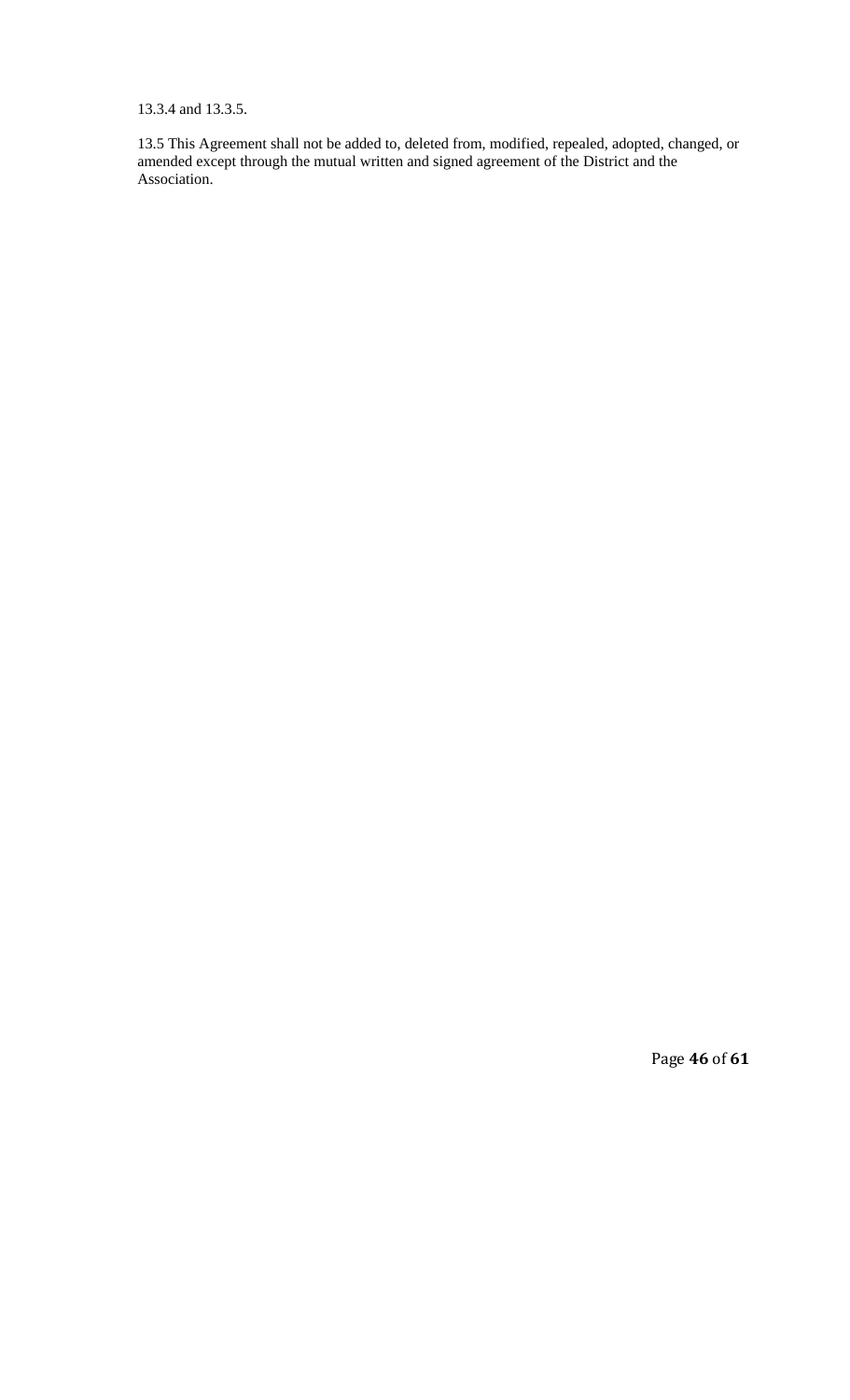# **ARTICLE 14: ADDITIONAL WORKGROUPS AND DATA**

14.1 A workgroup composed of the IA, Academic Senate, and Management will be established to explore options to use faculty professional development (FLEX) to enhance student learning including accountability and reporting requirements. The Agreement may be reopened for potential implementation of workgroup recommendations. A workgroup report is requested by February 1, 2014.

14.2 A workgroup will be established to review and explore options to improve faculty evaluation processes. As this is an item delegated to the Academic Senate the workgroup will consist of representatives from IA, Academic Senate and District. The Agreement may be reopened for potential implementation of workgroup recommendations. Alternatively any recommendations may be implemented through the shared governance process. A workgroup report is requested by February 1, 2014.

14.3 A work group will be established to set parameters for a compensation study. The study will be conducted by the Ewing Group. The contract may be reopened based on applicable findings included in the study by either party upon completion of the study.

Page **47** of **61**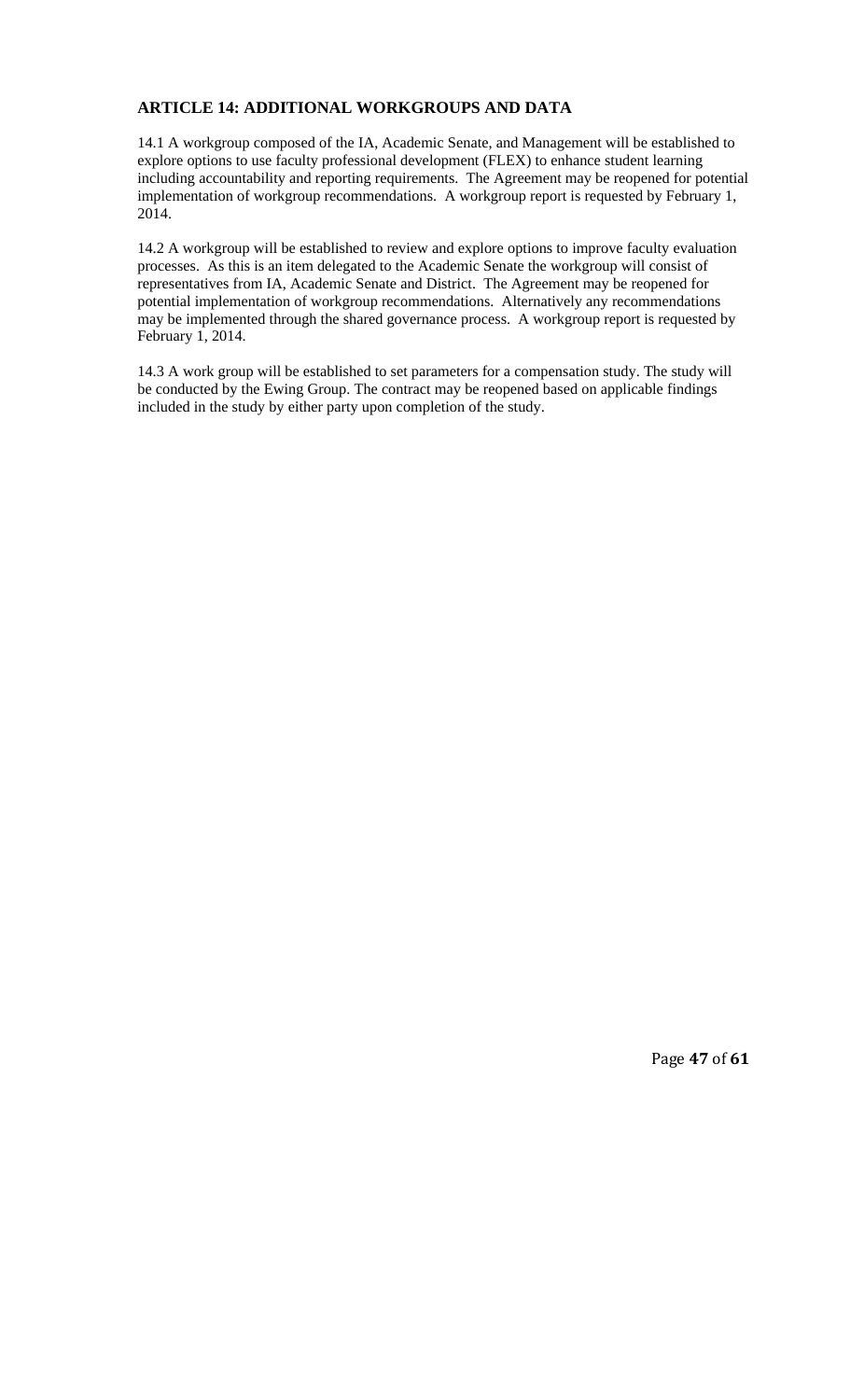### **ARTICLE 15: TERM**

This Agreement shall remain in full force and effect up to and including June 30, 2016, and thereafter shall continue in effect year-by-year unless one of the parties notifies the other in writing no later than March 15, 2016, or March 15 of subsequent years, of its request to modify, amend or terminate the Agreement.

Date:  $9 - 2$ , 2015

*BR. CORNELIA ALSHEIMER* President and Chief Negotiator Santa Barbara City College Instructors' Association

**ACK FRIEDLANDER Executive Vice President** Santa Barbara Community College District

udler

Dr Marianne Kugler President, Board of Trustees Santa Barbara Community College District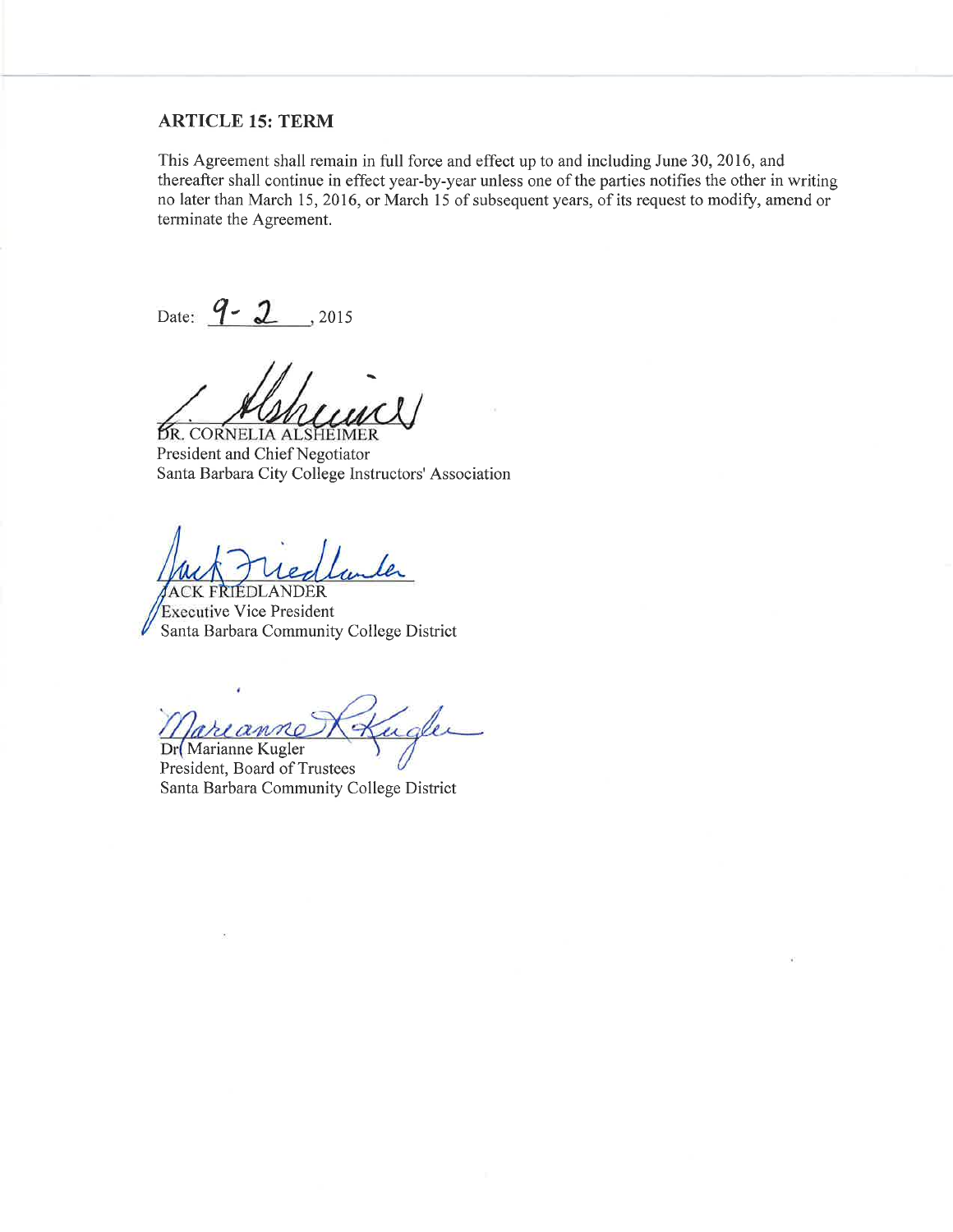# **APPENDIX A: DEFINITION OF CLASSES**

(Reference 2.10.4d)

# CLASS I

- a) Bachelor's Degree, or less
- b) Partial fulfillment of requirements for Standard Designated Subjects, Special Secondary Class A, or Community College Instructor Credentials (for instruction in vocational subject areas)

# CLASS II

- a) Master's Degree
- b) Standard Designated Subjects, Special Secondary Class A, or Community College Instructor Credentials (all issued for life to instruct in vocational subject areas)
- c) Partial fulfillment of above vocational credential requirements with Bachelor's Degree

# CLASS III

- a) Master's Degree with 45 units beyond Bachelor's Degree
- b) Master's Degree with 15 units beyond Master's Degree
- c) Standard Designated Subject, Special Secondary Class A, or Community College Instructor Credentials (all issued for life to instruct in vocational areas) with Bachelor's Degree

# CLASS IV

- a) Master's Degree with 60 units beyond Bachelor's Degree
- b) Master's Degree with 30 units beyond Master's Degree
- c) Standard Designated Subjects, Special Secondary Class A, or Community College Instructor Credentials (all issued for life to instruct in vocational subject areas) with Bachelor's Degree with 15 units
- d) Partial fulfillment of above vocational credential requirements with Master's Degree.

# CLASS V

- a) Master's degree with 75 units beyond Bachelor's Degree
- b) Master's Degree with 45 units beyond Master's Degree
- c) Standard Designated Subjects, Special Secondary Class A, or Community College Instructor Credentials (all issued for life to instruct in vocational subject areas) with Master's degree.

Page **49** of **61**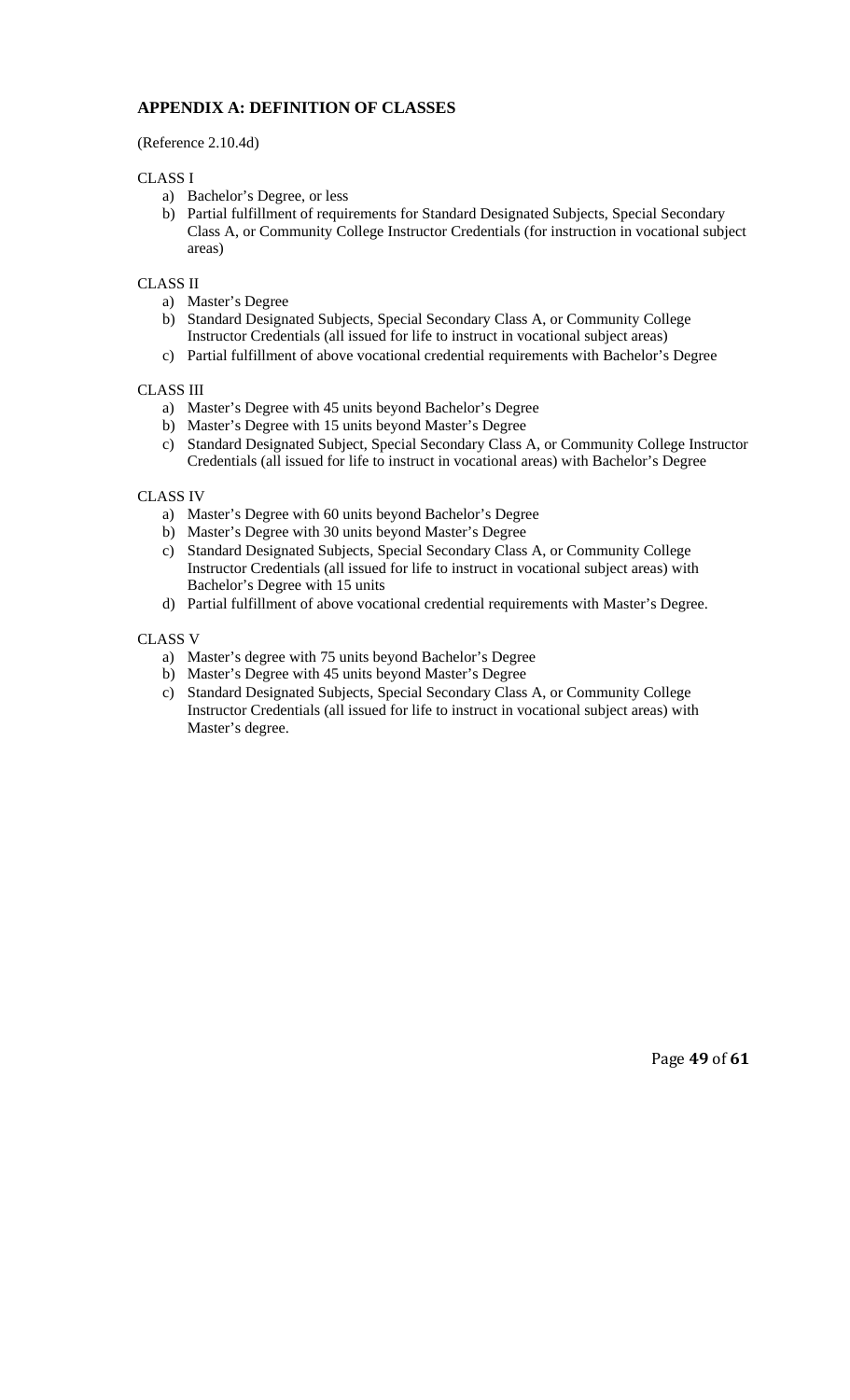# **APPENDIX B: HEALTH AND WELFARE BENEFITS**

1. The District will provide for each full time eligible unit member up to the following annual sum of money for payment of premiums for existing unit members for mandatory health and welfare benefits. Such amount shall be pro-rated for eligible contract unit members who work less than full-time, but half time or more.

**2013/14** Medical Coverage Waiver \$2,000 Single \$7,861 Two-party \$15,176 Family \$21,325

The Medical Coverage Waiver will remain at \$2,000 for the duration of the Agreement.

- 2. Mandatory Health and Welfare benefits will include:
	- a) The District medical plan (except for verified comparable spousal coverage);
	- b) The District life insurance plan;
	- c) The District income protection plan, which will be provided at a payment rate of two-thirds of an employee's regular salary, up to a maximum of \$5,000 per month;
	- d) The District dental plan (minimal coverage is employee only), provided however, dental insurance is not required if the employee waives medical insurance (per section 2(a) above.
- 3. If the total cost of the mandatory benefits is less than the District's contribution, the unit member relinquishes that unused amount (except for waivers).
- 4. A flexible benefits plan (as defined in Internal Revenue Code Section 125) consisting of options for premium conversion, un-reimbursed medical expenses, and dependent care will be available for employees choosing to participate. Monthly service fees for each employee's flexible benefit plan accounts will be paid by that employee.
- 5. The College Benefits Committee is responsible for the selection of the different benefit programs. If the total cost of the mandatory benefits is more than the District's contribution limits set forth above, then the eligible unit member shall be individually responsible for the difference.
- 6. Bargaining unit members who regularly work more than twenty (20) or more hours per week shall be eligible to participate in the District's tax sheltered annuity plan (403b) program. The District shall as permitted by law continue to permit employees on medical plan waivers to purchase tax-sheltered annuities from District funds after mandatory benefits are purchased.

Page **50** of **61**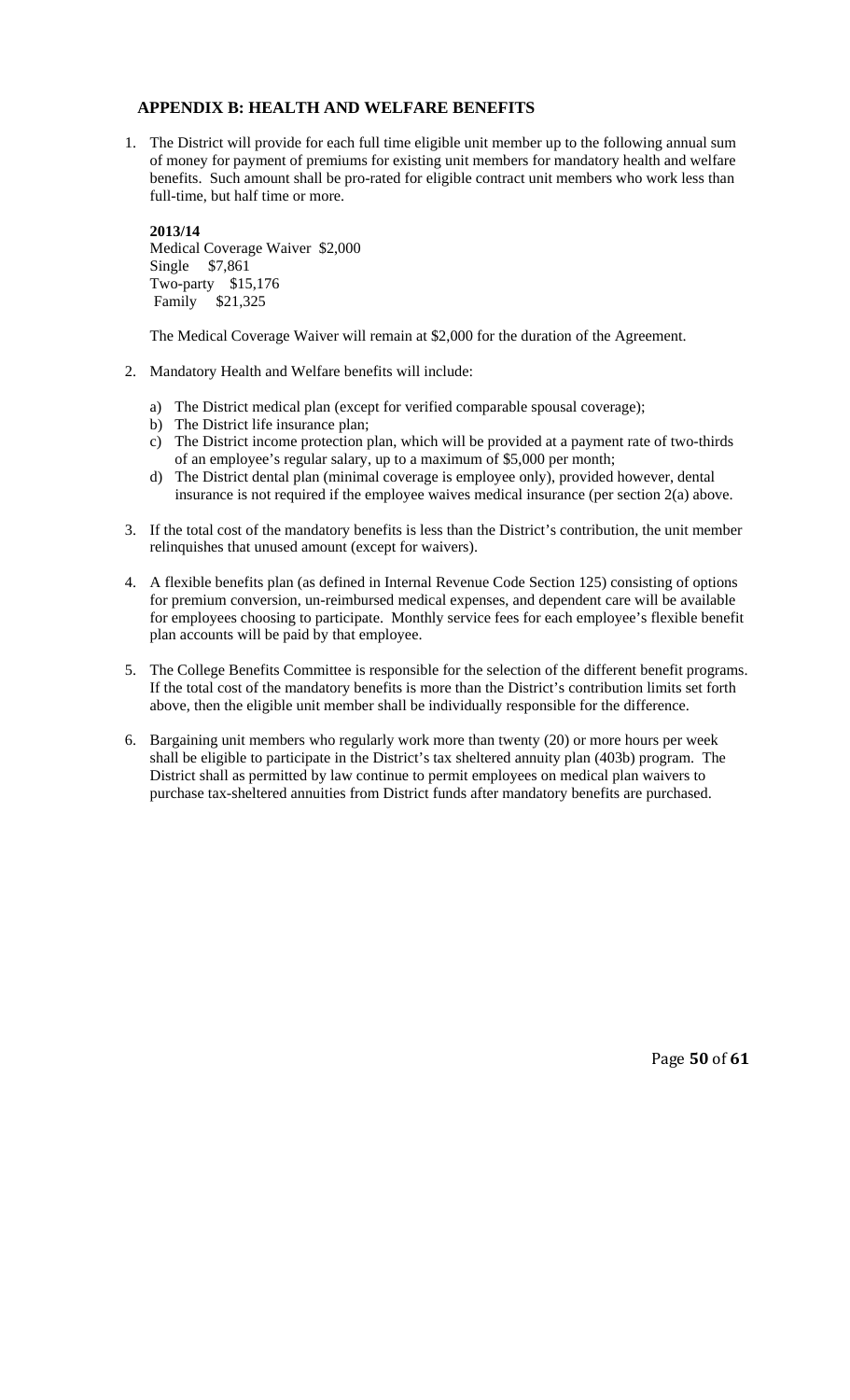# **APPENDIX C: ADJUNCT INSURANCE**

# **Participation of Adjunct Instructors in SBCC Health Insurance Program**

Scope of Participation

Certain credit adjuncts are eligible to participate in the District health insurance program. Participation shall be limited to medical insurance only. Dental, vision, life insurance, disability protection or any other insurance benefits for regular employees are not available to adjuncts through the District.

Participation is limited to SISC approved health insurance. Only adjunct instructors who meet the eligibility requirements described below are able to receive a District contribution toward medical insurance premiums. Adjunct instructors who meet the eligibility requirements described below may cover a spouse, domestic partner and/or dependents at their own cost.

### Administration of Adjunct Health Insurance

- 1. Participation in the above plan shall be voluntary.
- 2. Adjuncts will not be eligible for any "waiver" amount.
- 3. Participation must be administered by the college through payroll deductions and can be done on a pre-tax basis.
- 4. COBRA Statement: An adjunct covered by the district adjunct medical plan has the right to chose continuation coverage for up to 18 months if he/she loses this group health coverage because of loss of eligibility or termination of employment (other than for reasons of gross misconduct.)

# Levels of Participation

There are two levels of participation:

- 1. Tier I: Credit adjuncts eligible to participate in the medical insurance program entirely at their own expense.
- 2. Tier II: Credit adjuncts eligible to receive an allocation of up to 40% of the premium (employee only portion) toward SISC approved SBCC adjunct health insurance as defined above for those who teach at least 40% of a full-time credit load, and up to 50% of the insurance premium (employee only portion) for those who teach at least 50% of a full-time credit load, provided the District's costs will not exceed \$40,000 per year or the minimum yearly dollar contributions set forth below per employee, whichever is greater. In the event the \$40,000 cap is breached at the time of the yearly open enrollment, the District will pro-rate its contribution, provided however, that such contribution will not be less than: \$800 per year (\$80/month) per eligible employee for those adjuncts who teach a least 40%; and \$1,000 per year (\$100/month) per eligible employee for those adjuncts who teach at least 50%.

### **Eligibility for Initial Participation**

- 1. Tier I Employee must meet (a), (b) and (c).
	- (a) An individual must be currently employed by SBCC as an adjunct with a credit load of at least 40%, to initially enroll in the District's adjunct health insurance program.
	- (b)

 (i) For those who work at least a 50% credit load each semester, initial participation requires completion of six (6) of the eight (8) fall or spring credit semesters preceding enrollment at SBCC; or

Page **51** of **61**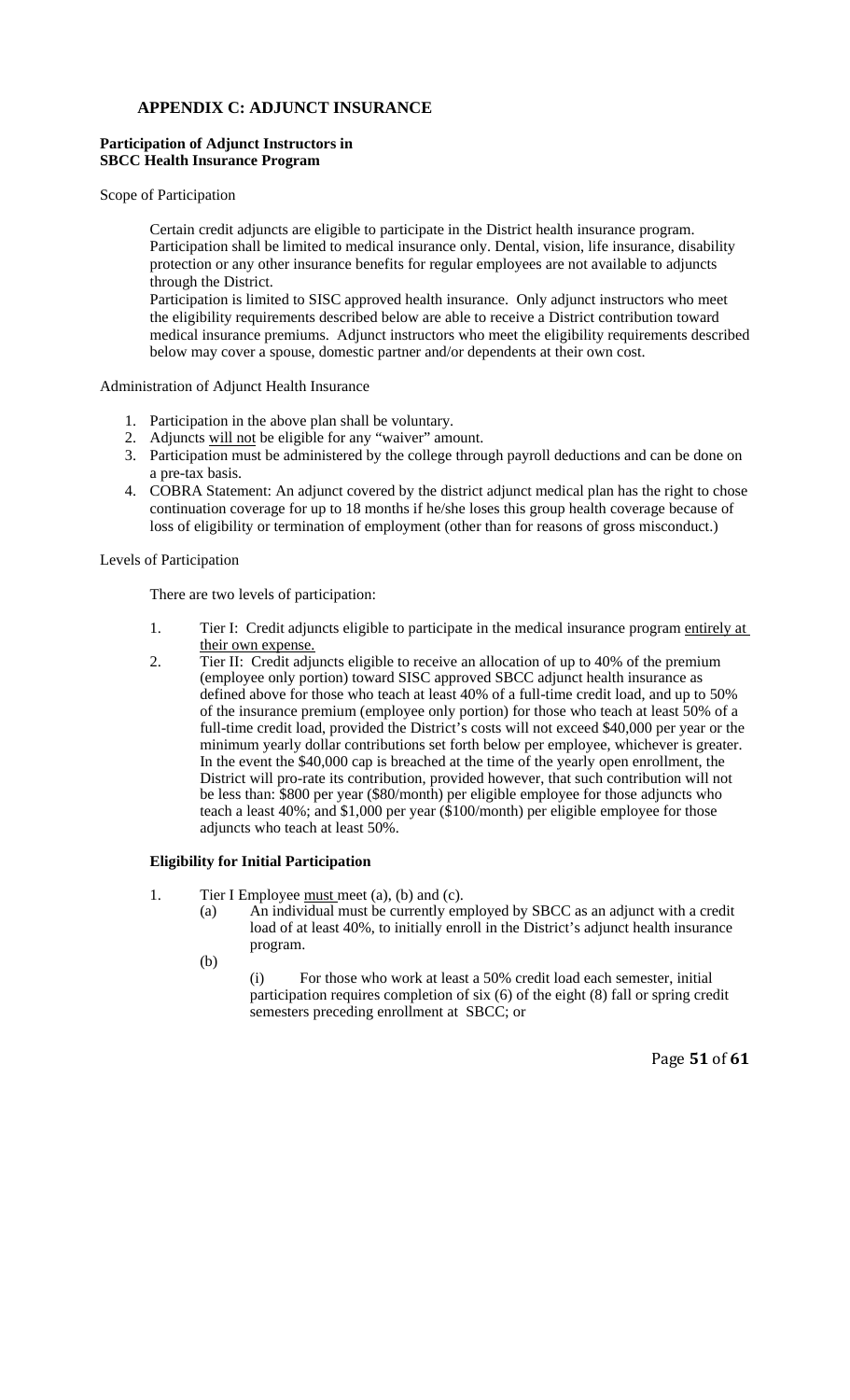(ii) For those who work at least a 40% credit load (but less than 50%) each semester, initial participation requires completion of eight (8) of the ten (10) fall or spring credit semesters preceding enrollment at SBCC.

 (c) Initial participation requires completion of the two consecutive credit semesters (fall/spring or spring/fall) of regular 40% (or more) adjunct credit employment at SBCC in the academic year immediately preceding the enrollment semester. The additional years of employment required for Tier II can be met by completion of at least 15, respectively 12 credit TLUs or the equivalent of half, respectively 40% time credit instruction or more each academic year. Summer session credit adjunct employment will be included for purposes of this requirement.

- 2. Tier II
	- (a) Initial participation for adjunct faculty in Tier II requires, in addition to all the criteria for Tier I (a, b, and c), completion of:

(i)  $\sin(6)$  out of the eight (8) years (excluding summer teaching) preceding the implementation of this contract at half time credit instruction or more; or

 (ii) eight (8) out of the ten (10) years (excluding summer teaching) preceding the implementation of this contract at 40% credit instruction or more.

- (b) The additional years of employment required for Tier II can be met by completion of at least 15 credit TLUs or the equivalent of half time credit instruction or more each academic year, or 12 credit TLUs or the equivalent of at least 40% credit instruction each academic year.Summer session credit adjunct employment will be included for purposes of this requirement.
- 3. Credit instruction, credit load and credit employment include classroom teaching, counseling, and librarian services in the credit program at SBCC.

#### **Continued Participation**

After enrollment, continued participation requires completion of at least 12 credit TLUs or the equivalent of 40% or more regular credit adjunct employment at SBCC each academic year (and those who qualify with at least 50% workload must maintain at least 15 credit TLUs or the equivalent of half time or more regular credit adjunct employment at SBCC each academic year). Summer session credit adjunct employment will be included for purposes of this requirement. The academic year begins with the fall semester of initial enrollment.

### **Open Enrollment Period**

Open enrollment for adjuncts will begin the third week of each fall semester after adds/drops.

#### **Temporary Contracts**

For the purpose of Appendix C, a temporary contract should be considered equivalent to part time employment.

Page **52** of **61**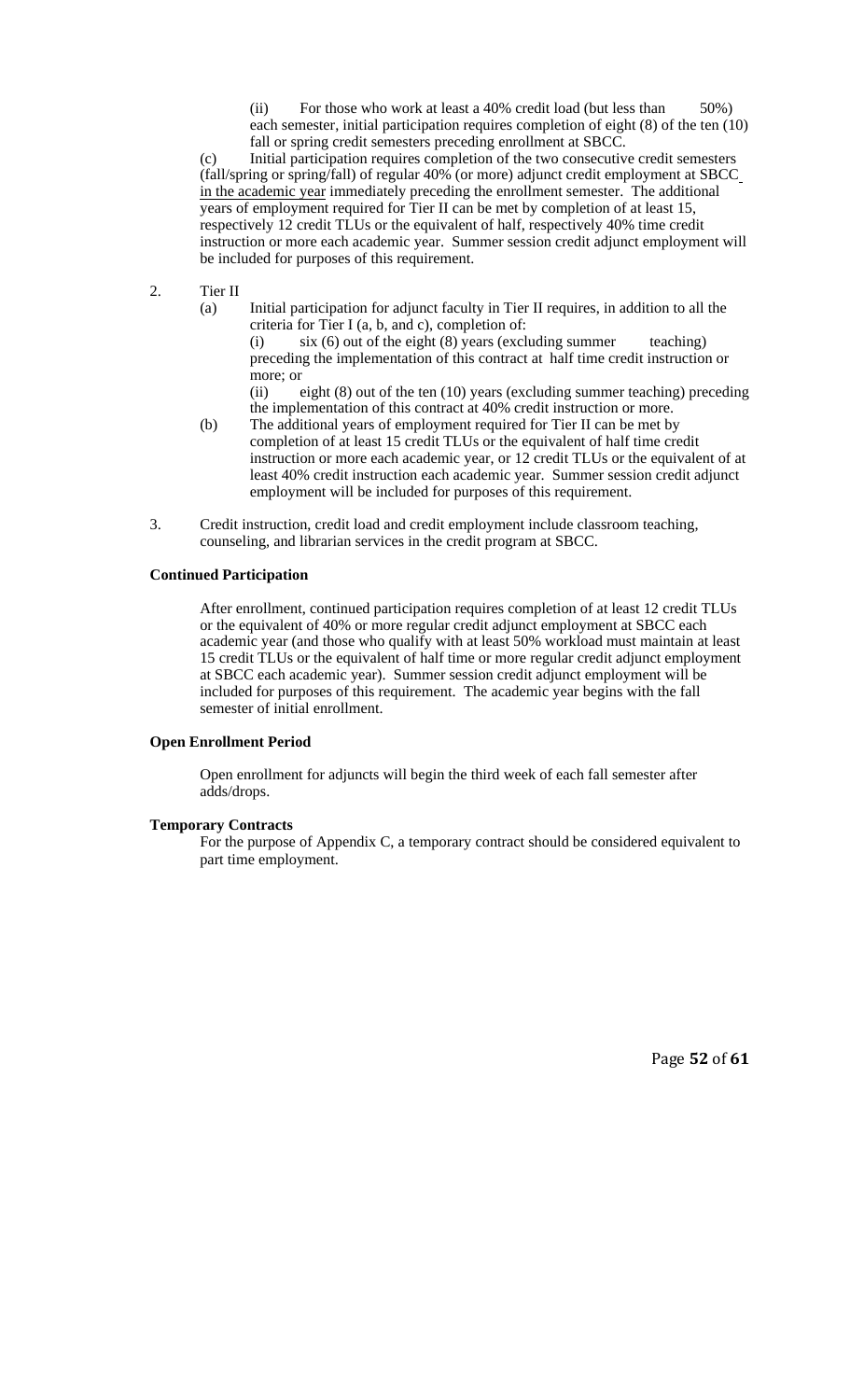# **APPENDIX D: DOMESTIC PARTNERS**

### **Domestic Partner Coverage Procedures**

# **I. Eligibility:**

Santa Barbara City College (SBCC) will provide benefits for Domestic Partners of the same or opposite sex and dependent children of Domestic Partners as follows: A domestic partnership shall be established when both persons sign and notarize an Affidavit of Domestic Partnership with SISC and, at the time of filing, all of the eligibility and documentation requirements are met as set forth below:

(1) Both persons have a common residence.

(2) Neither person is married to someone else or is a member of another domestic partnership with someone else that has not been terminated, dissolved, or adjudged a nullity.

(3) The two persons are not related by blood in a way that would prevent them from being married to each other in this state.

(4) Both persons are at least 18 years of age.

(5) Both persons are capable of consenting to the domestic partnership.

Children of a Domestic Partner are eligible for enrollment on the same basis, and subject to the same requirements as stepchildren of eligible employees.

### **II. Documentation Required to Receive Domestic Partner Coverage:**

In order to receive benefits as a Domestic Partner, the employee and the Partner must:

- a) Sign and notarize an Affidavit of Domestic Partnership with SISC
- b) Complete and sign Domestic Partner medical and/or dental enrollment form(s).

# **III. Documentation Required for Change in Status of Domestic Partner Coverage:**

The employee must notify Human Resources in writing within thirty (30) calendar days of any change in the status of a Domestic Partnership.

In the event the facts attested to in the *Declaration of Domestic Partnership* no longer hold true due to termination of the relationship, death of a Domestic Partner, marriage to the Domestic Partner or any other cause, for Domestic Partners who are age 62 and over, the employee must file a State of California Termination form with Human Resources for adjustment in coverage, and mail a copy of that affidavit to the Domestic Partner. For Domestic Partners who are under age 62, a SISC form, AFFIDAVIT OF TERMINATION OF DOMESTIC PARTNERSHIP, must be completed and submitted to Human Resources, SISC, and a copy mailed to the Domestic Partner.

After a termination of an existing Domestic Partner's coverage, a subsequent Declaration of a new Domestic Partner cannot be filed until six (6) months after written notification of termination has been filed.

Page **53** of **61**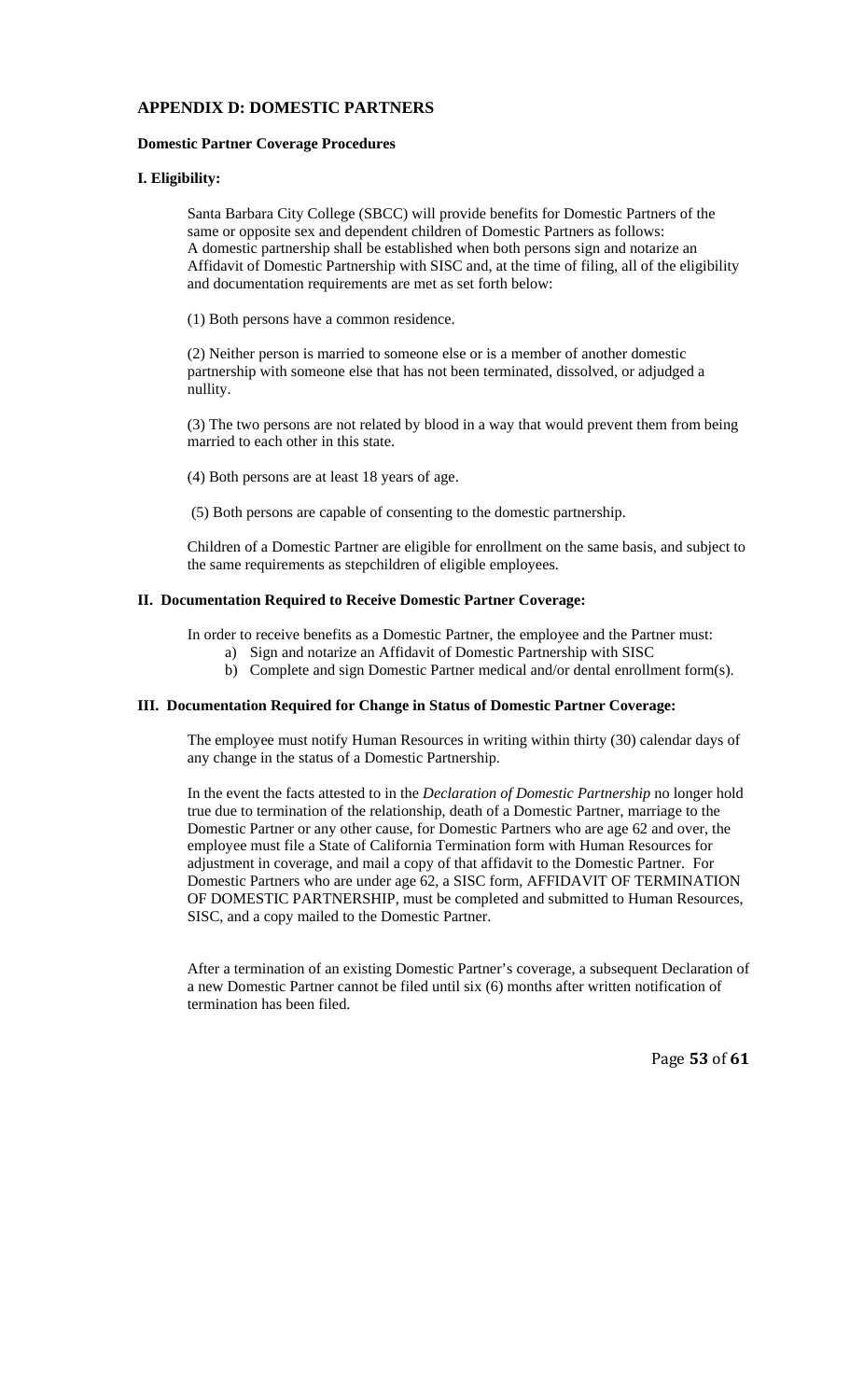Domestic Partners and their dependents are eligible for continuation of coverage under the federal COBRA law or state law regarding continuing coverage under California Labor Code Section 2800.2 and attendant California statutes.

### **IV. Enrollment Deadlines**

a) Employees currently employed, who later establish a Domestic Partnership eligible for coverage, have thirty (30) calendar days after becoming eligible to apply for coverage or must wait until the next open enrollment period to apply.

New employees hired after the original effective date of these Procedures, who have a Domestic Partner eligible for coverage, have thirty (30) calendar days after applying for coverage in which to submit required paperwork or must wait until the next open enrollment period to apply.

b) An employee will not be required to wait unit the next open enrollment period if the employee can demonstrate that he or she is applying late because the Domestic Partner lost coverage previously applicable on a different benefit plan.

# **V. Premium Payment / Tax Consequences**

The value of the Domestic Partner coverage is considered additional compensation to the employee. Therefore the value of that additional coverage is subject to federal and state taxes as well as all other payroll deductions. STRS / PERS will not be withheld from or credited to this additional amount.

The employee is responsible for covering the cost of the premium of the Domestic Partner and the Domestic Partner's child(ren). If covering the Domestic Partner and the Domestic Partner's child(ren) increases the premium, the difference will be paid from the employee's wages as an after-tax payroll deduction. If the addition of the Domestic Partner and the Domestic Partner's child(ren) does not increase the current premium, then the value of the health coverage for the Domestic Partner and the Domestic Partner's child(ren) will be reported as taxable income to the employee. If the difference between the increase in the three-tier rate structure is less than the value of the health coverage for the Domestic Partner, the increased amount will be an after-tax payroll deduction and the difference will be included in the employee's includible income. The includible income will be reported on the employee's W-2.

Page **54** of **61**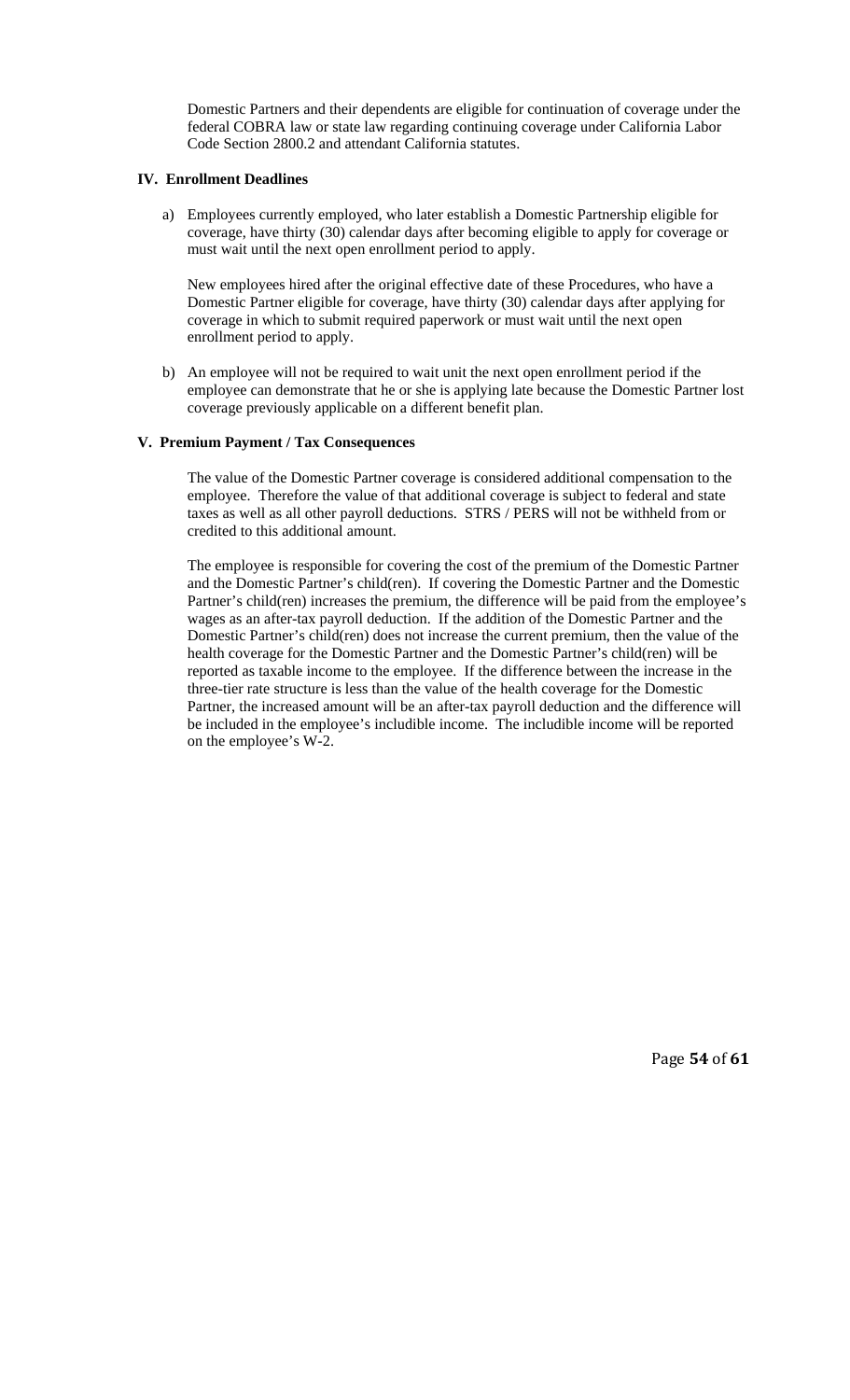# **APPENDIX E: Declaration of Eligibility for Automatic Payroll Deduction**

I, \_\_\_\_\_\_\_\_\_\_\_\_\_\_\_\_\_\_\_\_\_\_\_\_\_\_\_\_\_\_\_\_\_\_, have worked four complete, consecutive semesters as a credit adjunct instructor at Santa Barbara City College including the current semester.

The consecutive semesters are (indicate each semester and year):

SPRING \_\_\_\_\_\_\_\_\_\_\_\_\_\_\_\_\_\_\_\_\_\_\_\_\_\_\_\_\_\_

SUMMER \_\_\_\_\_\_\_\_\_\_\_\_\_\_\_\_\_\_\_\_\_\_\_\_\_\_\_\_\_\_

FALL \_\_\_\_\_\_\_\_\_\_\_\_\_\_\_\_\_\_\_\_\_\_\_\_\_\_\_\_\_\_

WINTER \_\_\_\_\_\_\_\_\_\_\_\_\_\_\_\_\_\_\_\_\_\_\_\_\_\_\_\_\_\_

I declare under penalty of perjury under the laws of the State of California that I am a resident of \_\_\_\_\_\_\_\_\_\_\_\_\_\_\_\_\_\_\_\_\_\_\_\_\_\_\_\_\_\_ County, am over the age of eighteen and that the above statements are true and correct.

\_\_\_\_\_\_\_\_\_\_\_\_\_\_\_\_\_\_\_\_\_\_\_\_\_\_\_\_\_\_ Employee's Name

\_\_\_\_\_\_\_\_\_\_\_\_\_\_\_\_\_\_\_\_\_\_\_\_\_\_\_\_\_\_ Print Employee's Name

\_\_\_\_\_\_\_\_\_\_\_\_\_\_\_\_\_\_\_\_\_\_\_\_\_\_\_\_\_\_

Date

Page **55** of **61**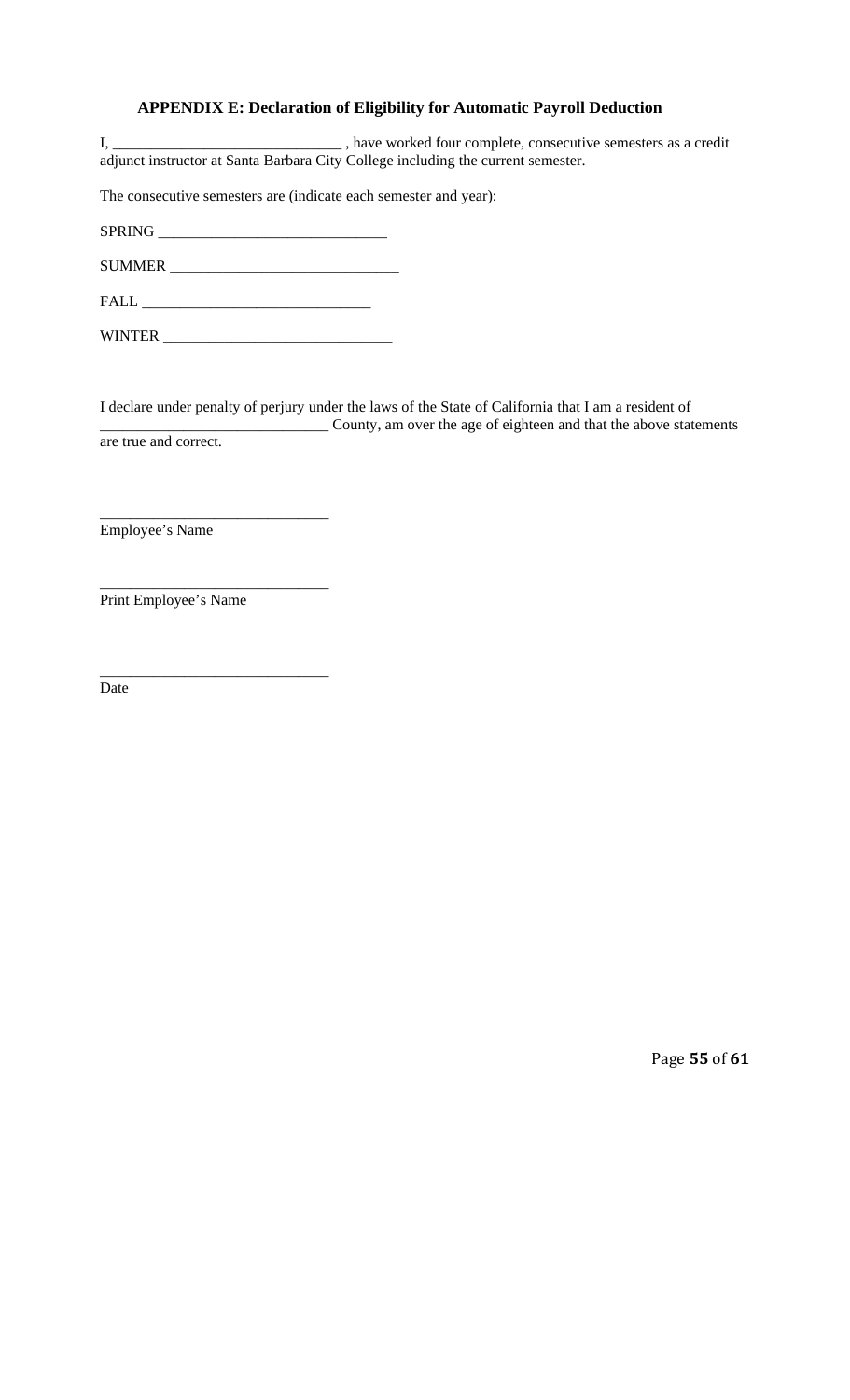# **SALARY SCHEDULES**

|                                                                           | Table 9: Non-teaching Adjunct                         |            |                                                      |            |  |  |  |
|---------------------------------------------------------------------------|-------------------------------------------------------|------------|------------------------------------------------------|------------|--|--|--|
|                                                                           |                                                       |            |                                                      |            |  |  |  |
|                                                                           | 35                                                    |            | Hrs/Week & w eeks/yr $=$                             | 35         |  |  |  |
|                                                                           | Non-Teaching Rates (NTR)                              |            |                                                      |            |  |  |  |
|                                                                           | <b>Salary Table 9</b><br>effective fall 2013 semester |            |                                                      |            |  |  |  |
|                                                                           |                                                       |            | PT Hourly Counselors, Librarians and Non-instruction |            |  |  |  |
| Schedule 10 Class II Steps (1-9) *(7/8)/1225 hours<br>5% of Class 1Step 1 |                                                       |            |                                                      |            |  |  |  |
|                                                                           |                                                       |            | <b>With PhD</b>                                      | 1.96       |  |  |  |
|                                                                           | Non-Teaching Rates (NTR)                              |            |                                                      |            |  |  |  |
|                                                                           |                                                       |            |                                                      |            |  |  |  |
| Step                                                                      | Rate/Hr                                               | <b>FTE</b> | Rate/Hr                                              | <b>FTE</b> |  |  |  |
| 01                                                                        | 40.69                                                 | 49,845.25  | 42.65                                                | 52,246.25  |  |  |  |
| 02                                                                        | 42.12                                                 | 51,597.00  | 44.08                                                | 53,998.00  |  |  |  |
| 03                                                                        | 43.55                                                 | 53,348.75  | 45.51                                                | 55,749.75  |  |  |  |
| 04                                                                        | 44.98                                                 | 55,100.50  | 46.94                                                | 57,501.50  |  |  |  |
| 05                                                                        | 46.41                                                 | 56,852.25  | 48.37                                                | 59,253.25  |  |  |  |
| 06                                                                        | 47.83                                                 | 58,591.75  | 49.79                                                | 60,992.75  |  |  |  |
| 07                                                                        | 49.26                                                 | 60,343.50  | 51.22                                                | 62,744.50  |  |  |  |
| 08                                                                        | 50.69                                                 | 62,095.25  | 52.65                                                | 64,496.25  |  |  |  |
| 09                                                                        | 52.12                                                 | 63,847.00  | 54.08                                                | 66,248.00  |  |  |  |

Page **56** of **61**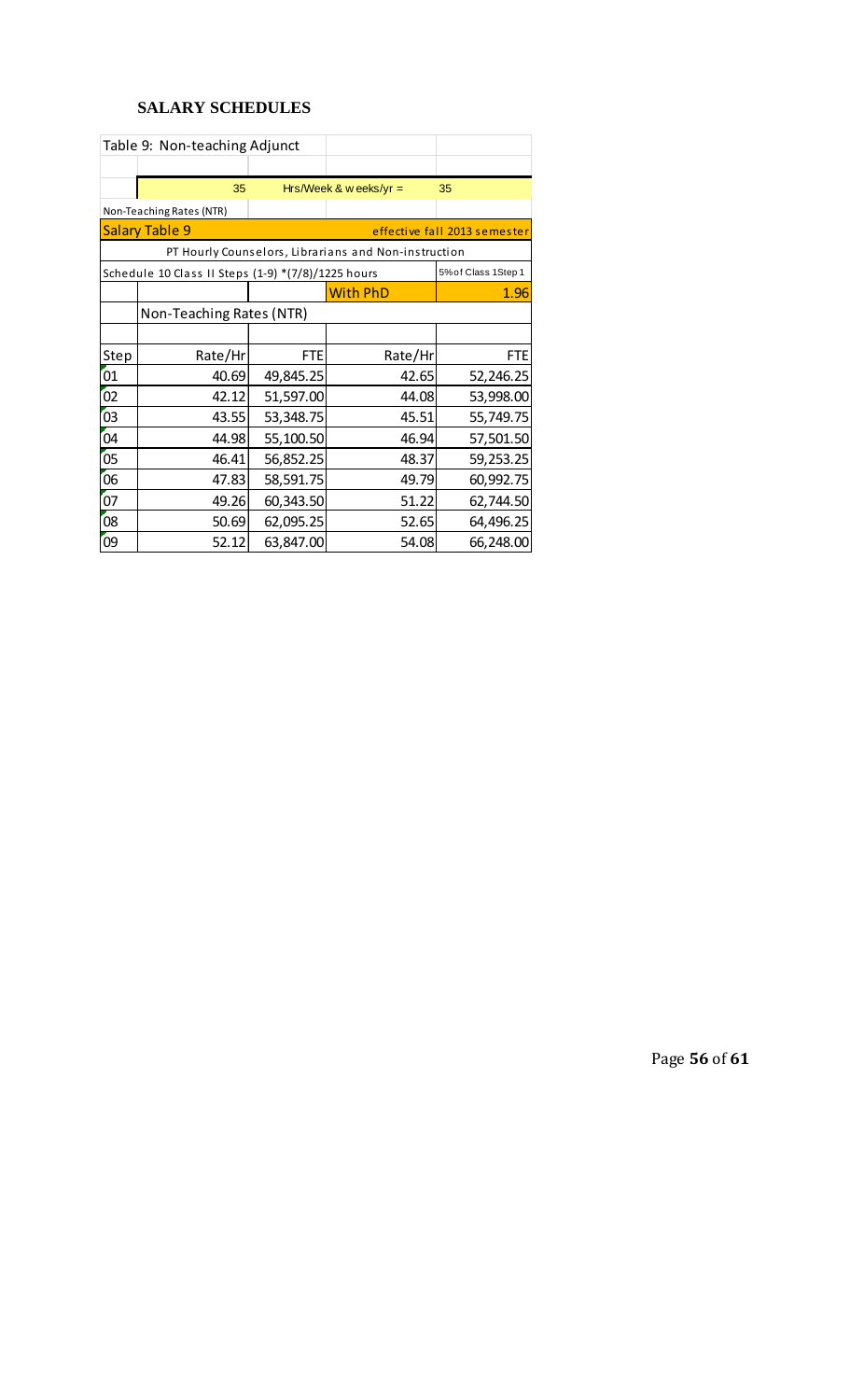| Step           | <b>CLASS I</b> | <b>CLASS II</b>                               | <b>CLASS III</b> | <b>CLASS IV</b> | <b>CLASS V</b>  |                                |                  |          |
|----------------|----------------|-----------------------------------------------|------------------|-----------------|-----------------|--------------------------------|------------------|----------|
| 1              | 54,968         | 56,968                                        | 58,968           | 60,968          | 62,968          |                                |                  |          |
| $\overline{2}$ | 56,968         | 58,968                                        | 60,968           | 62,968          | 64,968          |                                |                  |          |
| 3              | 58,968         | 60,968                                        | 62,968           | 64,968          | 66,968          |                                |                  |          |
| 4              | 60,968         | 62,968                                        | 64,968           | 66,968          | 68,968          |                                |                  |          |
| 5              | 62,968         | 64,968                                        | 66,968           | 68,968          | 70,968          |                                |                  |          |
| 6              | 64,968         | 66,968                                        | 68,968           | 70,968          | 72,968          |                                |                  |          |
| 7              | 66,968         | 68,968                                        | 70,968           | 72,968          | 74,968          |                                |                  |          |
| 8              | 68,968         | 70,968                                        | 72,968           | 74,968          | 76,968          |                                |                  |          |
| 9              | 70,968         | 72,968                                        | 74,968           | 76,968          | 78,968          |                                |                  |          |
| 10             | 72,968         | 74,968                                        | 76,968           | 78,968          | 80,968          |                                |                  |          |
| 11             | 74,968         | 76,968                                        | 78,968           | 80,968          | 82,968          |                                |                  |          |
| 12             | 76,968         | 78,968                                        | 80,968           | 82,968          | 84,968          |                                |                  |          |
| 13             | 78,968         | 80,968                                        | 82,968           | 84,968          | 86,968          |                                |                  |          |
| 14             |                | 82,968                                        | 84,968           | 86,968          | 88,968          |                                |                  |          |
| 15             |                |                                               | 86,968           | 88,968          | 90,968          |                                |                  |          |
| 16             |                |                                               |                  | 90,968          | 92,968          |                                |                  |          |
|                |                |                                               |                  |                 |                 |                                |                  |          |
|                |                |                                               |                  |                 |                 |                                |                  |          |
|                |                | Doctoral Bonus based on 5% of Class I, Step 1 |                  |                 |                 |                                |                  |          |
|                |                |                                               |                  |                 |                 |                                |                  |          |
| $PHD =$        | 2,748.00       |                                               |                  |                 |                 |                                |                  |          |
|                | 274.80 10thly  |                                               |                  |                 |                 |                                |                  |          |
|                | 229.00 12thly  |                                               |                  |                 |                 |                                |                  |          |
|                |                |                                               |                  |                 |                 |                                |                  |          |
|                | % of           |                                               |                  |                 |                 | Effective July 1, 2014<br>% of |                  |          |
| Years of       | Class II,      | Annual                                        | 10thly           |                 | <b>Years of</b> | Class II,                      | Annual           | 10thly   |
| Service        | Step 1         | Amount                                        | Amount           |                 | <b>Service</b>  | Step 1                         | Amount           | Amount   |
| 18-19-20       | 0.0225         | 1,281.78                                      | 128.18           |                 | 19              | 0.0225                         | 1,281.78         | 128.18   |
| 21-22-23       | 0.0450         | 2,563.56                                      | 256.36           |                 | 22              | 0.0450                         | 2,563.56         | 256.36   |
| 24-25-26       | 0.0675         | 3,845.34                                      | 384.53           |                 | 25              | 0.0675                         | 3,845.34         | 384.53   |
| 27-28-29       | 0.0900         | 5,127.12                                      | 512.71           |                 | 28              | 0.0900                         | 5,127.12         | 512.71   |
| 30-31-32       | 0.1125         | 6,408.90                                      | 640.89           |                 | 31              | 0.1125                         | 6,408.90         | 640.89   |
| 33-34-35       | 0.1350         | 7,690.68                                      | 769.07           |                 | 34              | 0.1350                         | 7,690.68         | 769.07   |
| 36-37-38       | 0.1575         | 8,972.46                                      | 897.25           |                 | 37              | 0.1575                         | 8,972.46         | 897.25   |
| 39-40-41       | 0.1800         | 10,254.24                                     | 1,025.42         |                 | 40              |                                | 0.1800 10,254.24 | 1,025.42 |
| 42-43-44       | 0.2025         | 11,536.02                                     | 1,153.60         |                 | 43              | 0.2025                         | 11,536.02        | 1,153.60 |
| 45-46-47       |                | 0.2250 12,817.80                              | 1,281.78         |                 | 46              | 0.2250                         | 12,817.80        | 1,281.78 |

Page **57** of **61**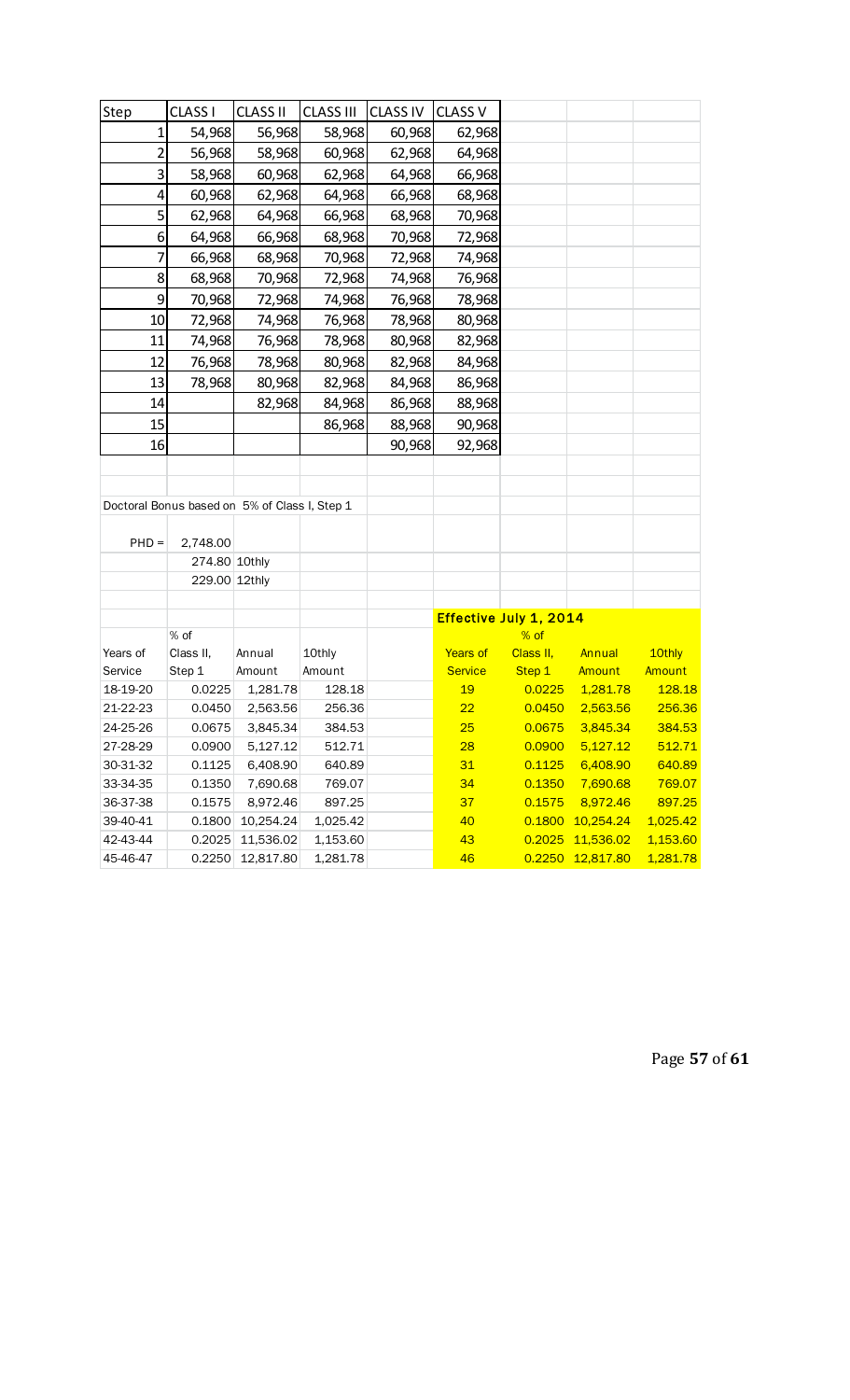### **EFFECTIVE FOR RETROACTIVE CALCULATIONS ONLY**

**Salary Schedule 10 with Prorated Market Median: This table takes the "Market Median" for the** 5th class and calculates the difference on each class to bring classes 3 & 4 into line with the **market median. Classes 3 and 4 are all adjusted by the amount in the "Step in \$" column.**

| Step | CLASS I | <b>CLASS II</b> | <b>CLASS III</b> | <b>CLASS IV</b> | <b>CLASS V</b> | STEP IN \$ |
|------|---------|-----------------|------------------|-----------------|----------------|------------|
| 1    | 54,968  | 56,968          | 58,968           | 60,968          | 62,968         |            |
| 2    | 56,968  | 58,968          | 60,968           | 62,968          | 64,968         |            |
| 3    | 58,968  | 60,968          | 62,968           | 64,968          | 66,968         |            |
| 4    | 60,968  | 62,968          | 64,968           | 66,968          | 68,968         |            |
| 5    | 62,968  | 64,968          | 66,968           | 68,968          | 70,968         |            |
| 6    | 64,968  | 66,968          | 68,968           | 70,968          | 72,968         |            |
| 7    | 66,968  | 68,968          | 70,968           | 72,968          | 74,968         |            |
| 8    | 68,968  | 70,968          | 73,787           | 76,605          | 79,424         | 2,819      |
| 9    | 70,968  | 72,968          | 75,841           | 78,713          | 81,586         | 2,873      |
| 10   | 72,968  | 74,968          | 77,935           | 80,901          | 83,868         | 2,967      |
| 11   | 74,968  | 76,968          | 80,037           | 83,106          | 86,176         | 3,069      |
| 12   | 76,968  | 78,968          | 82,146           | 85,324          | 88,502         | 3,178      |
| 13   | 78,968  | 80,968          | 84,255           | 87,542          | 90,829         | 3,287      |
| 14   |         | 82,968          | 86,172           | 89,375          | 92,579         | 3,204      |
| 15   |         |                 | 87,796           | 90,624          | 93,452         | 2,828      |
| 16   |         |                 |                  | 92,585          | 95,394         | 2,809      |

Page **58** of **61**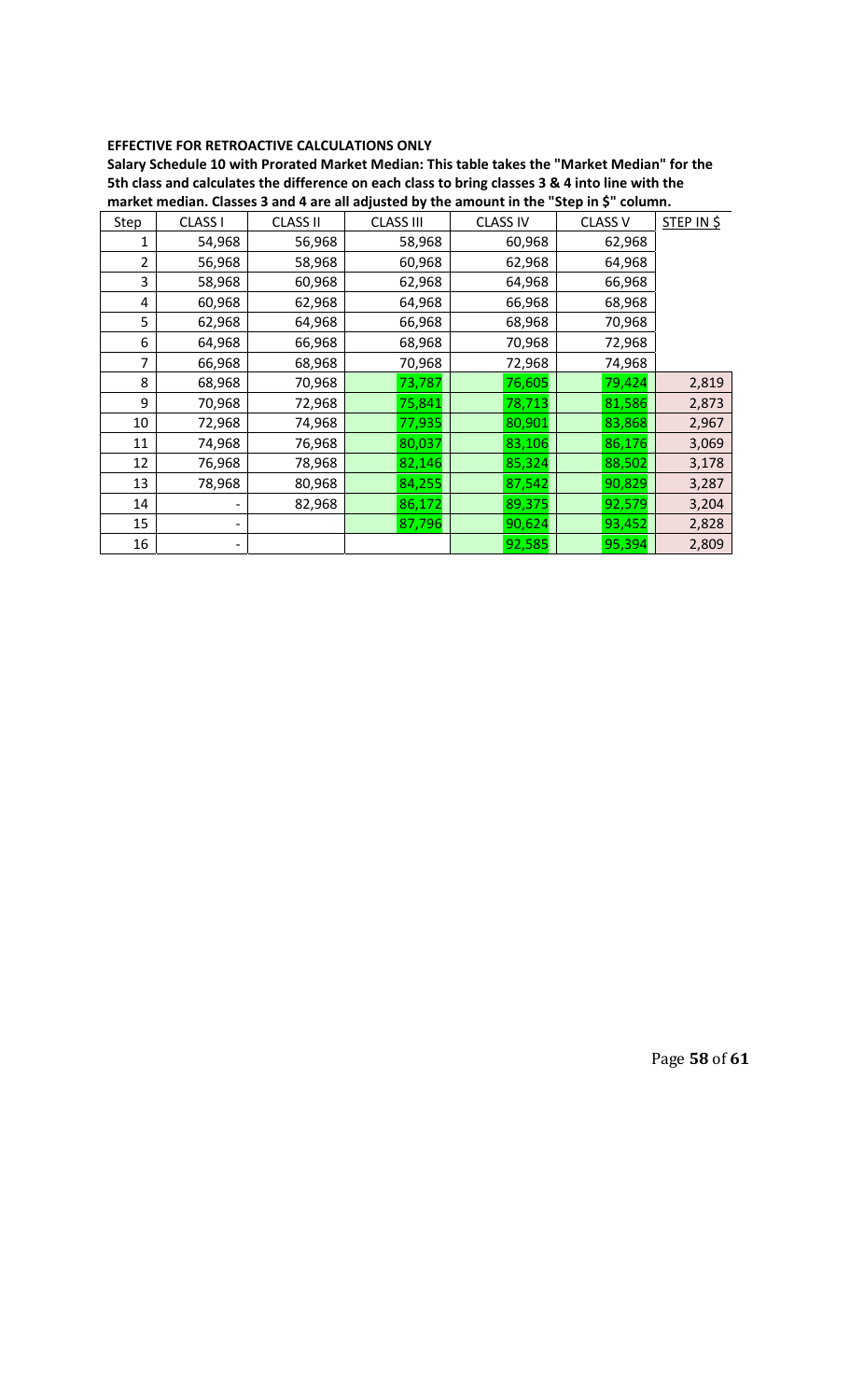**Salary Schedule 10 with Prorated Market Median and COLA: This table takes the "Market Median" for the 5th class and calculates the difference on each class to bring classes 3 & 4 into line with the market median. ALL CELLS ARE ADJUSTED FOR 0.85% COLA after the Prorated Market Median adjustment. Effective July 1, 2014.**

|                | 0.0370 COLA anche in chi alcunivative ividiani aujustinenti Encenve sury 1, 2014. |                 |                  |                 |                |  |  |  |  |
|----------------|-----------------------------------------------------------------------------------|-----------------|------------------|-----------------|----------------|--|--|--|--|
| Step           | <b>CLASS I</b>                                                                    | <b>CLASS II</b> | <b>CLASS III</b> | <b>CLASS IV</b> | <b>CLASS V</b> |  |  |  |  |
| 1              | 55,435                                                                            | 57,452          | 59,469           | 61,486          | 63,503         |  |  |  |  |
| $\overline{2}$ | 57,452                                                                            | 59,469          | 61,486           | 63,503          | 65,520         |  |  |  |  |
| 3              | 59,469                                                                            | 61,486          | 63,503           | 65,520          | 67,537         |  |  |  |  |
| 4              | 61,486                                                                            | 63,503          | 65,520           | 67,537          | 69,554         |  |  |  |  |
| 5              | 63,503                                                                            | 65,520          | 67,537           | 69,554          | 71,571         |  |  |  |  |
| 6              | 65,520                                                                            | 67,537          | 69,554           | 71,571          | 73,588         |  |  |  |  |
| $\overline{7}$ | 67,537                                                                            | 69,554          | 71,571           | 73,588          | 75,605         |  |  |  |  |
| 8              | 69,554                                                                            | 71,571          | 74,414           | 77,256          | 80,099         |  |  |  |  |
| 9              | 71,571                                                                            | 73,588          | 76,485           | 79,382          | 82,279         |  |  |  |  |
| 10             | 73,588                                                                            | 75,605          | 78,597           | 81,589          | 84,581         |  |  |  |  |
| 11             | 75,605                                                                            | 77,622          | 80,717           | 83,813          | 86,908         |  |  |  |  |
| 12             | 77,622                                                                            | 79,639          | 82,844           | 86,049          | 89,254         |  |  |  |  |
| 13             | 79,639                                                                            | 81,656          | 84,971           | 88,286          | 91,601         |  |  |  |  |
| 14             |                                                                                   | 83,673          | 86,904           | 90,135          | 93,366         |  |  |  |  |
| 15             |                                                                                   |                 | 88,542           | 91,394          | 94,246         |  |  |  |  |
| 16             |                                                                                   |                 |                  | 93,372          | 96,205         |  |  |  |  |

Page **59** of **61**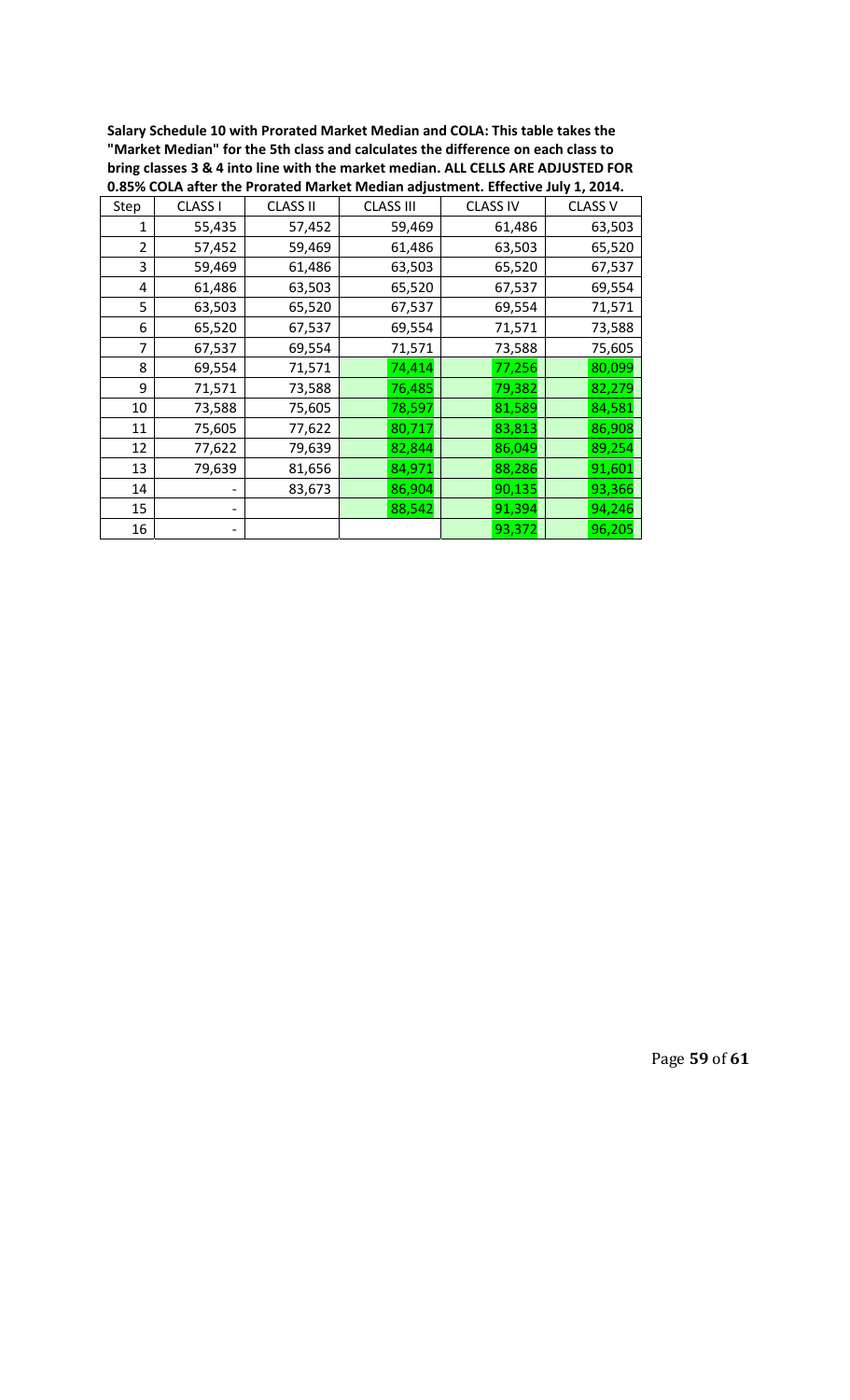| Santa Barbara Community College District                 |             |                                                    |               |                                                 |                 |                                  |                   |            |
|----------------------------------------------------------|-------------|----------------------------------------------------|---------------|-------------------------------------------------|-----------------|----------------------------------|-------------------|------------|
|                                                          |             | Table 11: Credit Adjunct Instructor                |               |                                                 |                 |                                  |                   |            |
|                                                          |             |                                                    |               |                                                 | 15              | Lec TLUs & w eeks/year =         |                   | 35         |
|                                                          |             |                                                    |               |                                                 | 22.5            | Lab TLUs and weeks/year $=$      |                   | 35         |
|                                                          |             |                                                    |               |                                                 |                 | 67.5% Credit Adjunct Rate        |                   |            |
| Salary Table 11                                          |             |                                                    |               |                                                 |                 | effective 7/01/13 (fall semester |                   |            |
|                                                          |             |                                                    |               | Part-Time Hourly Credit Instructor Salary Table |                 |                                  |                   |            |
| Schedule 10 Class II Step 1/(15*35=525) *67.5% = \$73.24 |             |                                                    |               |                                                 |                 |                                  | 5% of Class 1Step |            |
|                                                          |             |                                                    |               |                                                 | <b>With PhD</b> |                                  | 3.53              |            |
|                                                          | Instruction |                                                    |               |                                                 |                 |                                  |                   |            |
|                                                          |             |                                                    | 80%           |                                                 |                 |                                  | 80%               |            |
| Step                                                     | Lecture     | <b>FTE</b>                                         | Lab           | <b>FTE</b>                                      | Lecture         | <b>FTE</b>                       | Lab               | <b>FTE</b> |
| 01                                                       | 73.24       | 38,451.00                                          | 58.59         | 46,139.63                                       | 76.77           | 40,306.17                        | 61.42             | 48,368.25  |
| 02                                                       | 75.82       | 39,805.50                                          | 60.66         | 47,769.75                                       | 79.35           | 41,660.67                        | 63.48             | 49,990.50  |
| 03                                                       | 78.39       | 41,154.75                                          | 62.71         | 49,384.13                                       | 81.92           | 43,009.92                        | 65.54             | 51,612.75  |
| 04                                                       | 80.96       | 42,504.00                                          | 64.77         | 51,006.38                                       | 84.49           | 44,359.17                        | 67.59             | 53,227.13  |
| 05                                                       | 83.53       | 43,853.25                                          | 66.82         | 52,620.75                                       | 87.06           | 45,708.42                        | 69.65             | 54,849.38  |
| 06                                                       | 86.10       | 45,202.50                                          | 68.88         | 54,243.00                                       | 89.63           | 47,057.67                        | 71.71             | 56,471.63  |
| 07                                                       | 88.67       | 46,551.75                                          | 70.94         | 55,865.25                                       | 92.20           | 48,406.92                        | 73.76             | 58,086.00  |
| 08                                                       | 91.24       | 47,901.00                                          | 72.99         | 57,479.63                                       | 94.77           | 49,756.17                        | 75.82             | 59,708.25  |
| 09                                                       | 93.82       | 49,255.50                                          | 75.06         | 59,109.75                                       | 97.35           | 51,110.67                        | 77.88             | 61,330.50  |
|                                                          |             |                                                    |               |                                                 |                 |                                  |                   |            |
|                                                          |             |                                                    |               |                                                 |                 |                                  |                   |            |
|                                                          |             |                                                    |               |                                                 |                 |                                  |                   |            |
|                                                          |             |                                                    |               |                                                 |                 |                                  |                   |            |
|                                                          |             | <b>OVERLOAD CONVERSIONS -- EFFECTIVE FALL 2006</b> |               |                                                 |                 |                                  |                   |            |
| Then Overload step is:<br>If Contract step is:           |             |                                                    |               |                                                 |                 |                                  |                   |            |
| 1                                                        | $--- 5$     |                                                    | $1 - - - - 5$ |                                                 |                 |                                  |                   |            |
| 6                                                        | $--- 7$     |                                                    | 6             |                                                 |                 |                                  |                   |            |
| 8                                                        | $--- 9$     |                                                    | 7             |                                                 |                 |                                  |                   |            |
| 10                                                       | ------- 11  |                                                    | 8             |                                                 |                 |                                  |                   |            |
| 12                                                       | $--- 15$    |                                                    | 9             |                                                 |                 |                                  |                   |            |

Page **60** of **61**